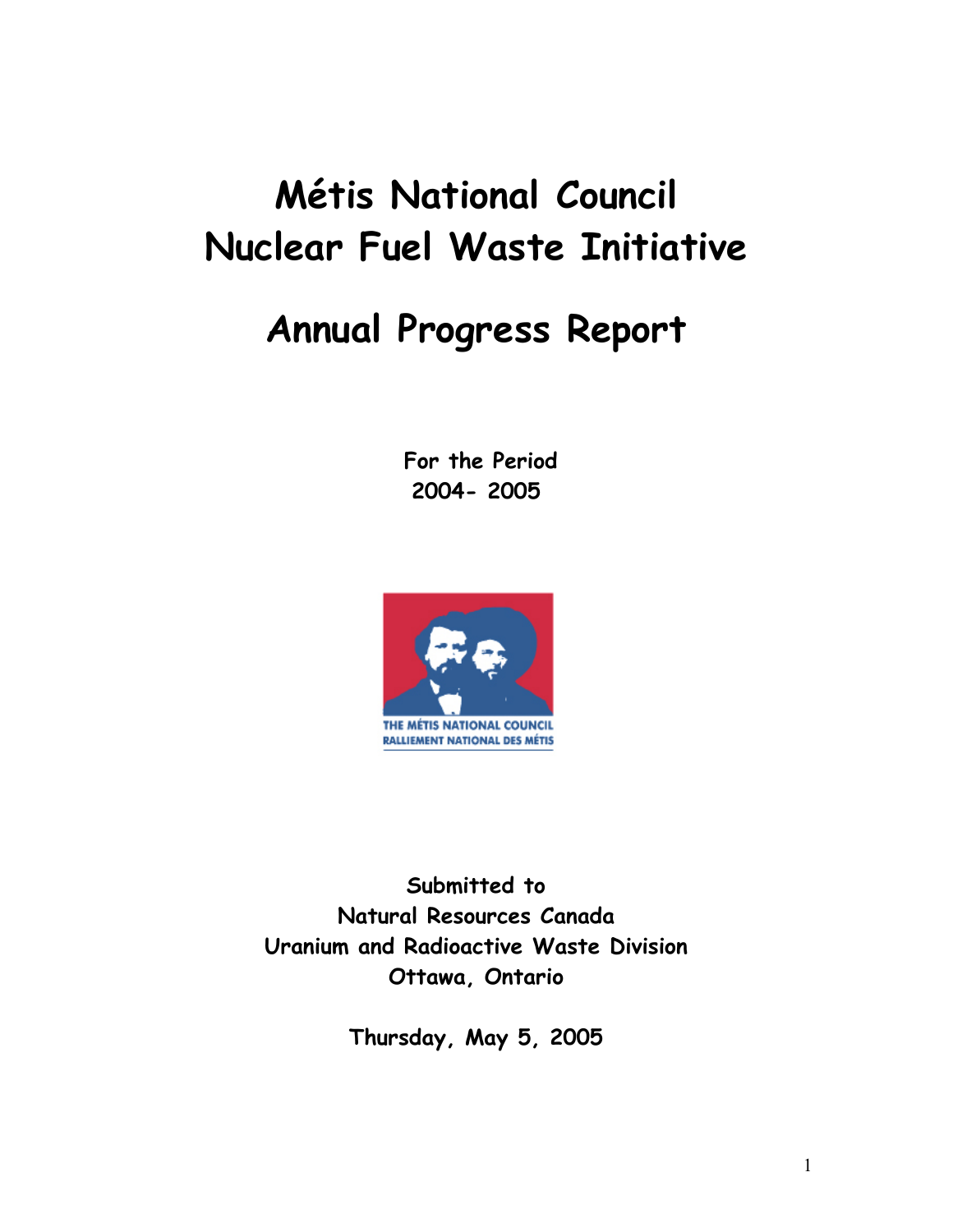## **NOTE:**

The views expressed in this report are those of the Métis National Council. This report has been prepared by the Métis National Council for the Government of Canada.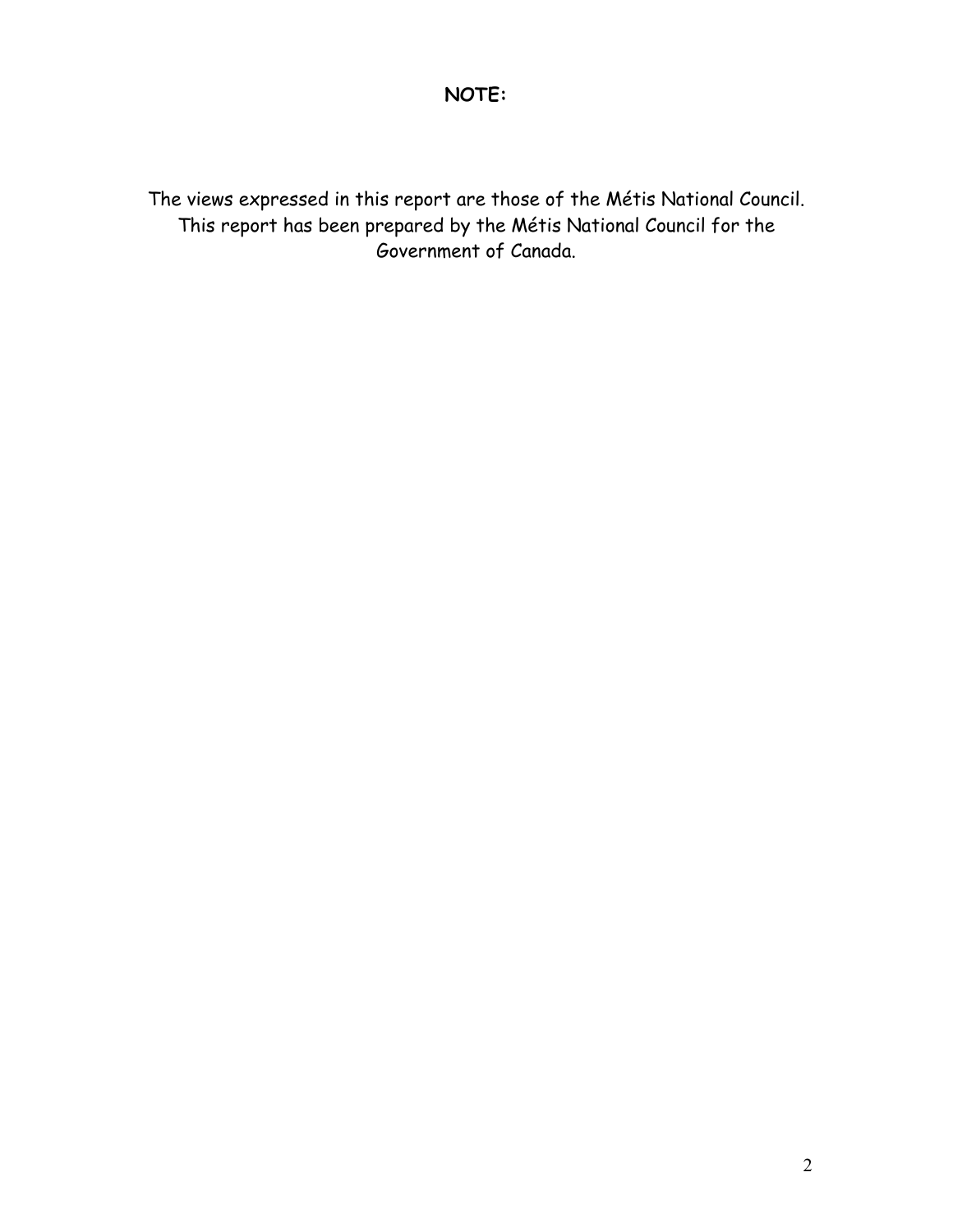## **CONTENTS**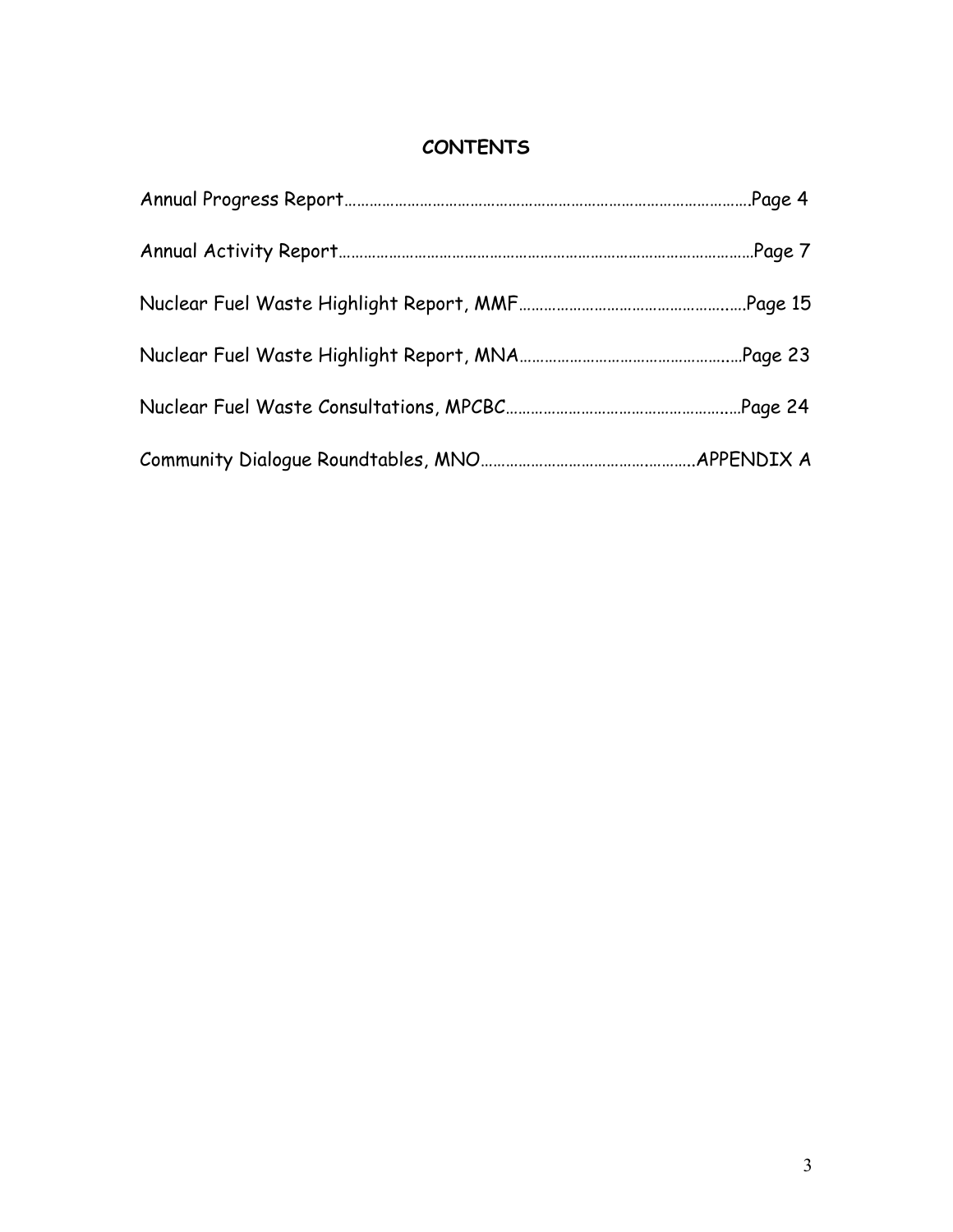# **Annual Progress Report**

# **I. Introduction**

## **A.The Métis National Council**

The Métis National Council is the national body which is mandated by the Governing Members collectively coming together. It was created to provide a national and international voice for the Métis Nation within Canada. In this capacity, the MNC has represented the Métis Nation within all constitutional processes since 1983, is recognized by the Government of Canada as the governance structure representing the Métis Nation within Canada, intervenes on behalf of the Métis Nation within on-going litigation involving Métis rights and represents the Métis Nation at an international level within the United Nations and the Organization of American States. The MNC is also responsible for developing national policy to move forward the selfgovernment vision and aspirations of the Métis Nation. ; This is achieved through on-going bilateral processes with the Government of Canada. The MNC does not undertake direct program and service delivery initiatives to Métis individuals, which is the responsibility of the Governing Members, but acts as a facilitator for the implementation of Métis self-government through its national structure and the Governing Members.

## **B. The Métis National Council: Ministry of Environment**

The Métis National Council Ministry of Environment exists within the mandate and operation of the Métis National Council. Mr. Dwayne Roth is the appointed Minister of Environment, responsible to the Métis National Council Board of Governors and the Métis citizens of Canada for environmental issues. The Métis National Council Environment Committee consists of the Minister of Environment for the Métis National Council, and/or a designated Chairperson, MNC officials, and a political and technical representative from each of the Governing Members (GM). This committee is mandated to give advice to the Minister, to consider potential environment directions for the Métis Nation, to coordinate activities and discuss issues of common concern across the Métis Homeland. This committee is an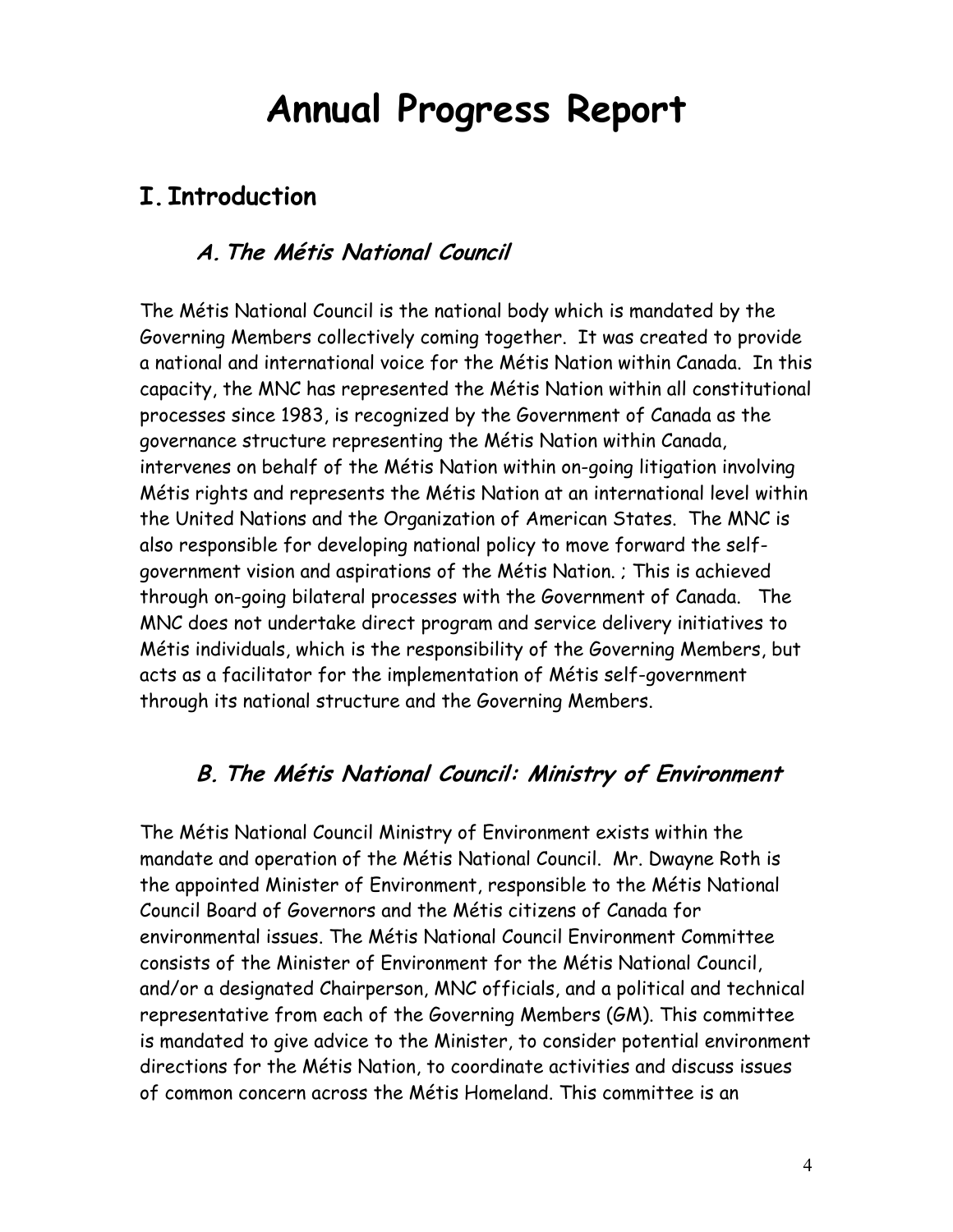important element of the success of the initiatives undertaken by Environment in this year.

The MNC and the GMs indicate the importance of working collectively to deal with issues, and also in planning and designing the direction of the Métis Nation on environmental issues. Our voice needs to be included in all national dialogues in Canada. Challenges in this fiscal year included recognition that a significant portion of the MNC's work is pursued in response to the Government of Canada's agenda, rather than by an agenda identified by the Métis Nation. While the MNC engages with the government on many worthwhile projects incorporating Métis-specific priorities, the process is currently more externally driven than desirable, and than it could be, if core MNC environment capacity were established.

## **C. Traditional Environmental Values**

As Métis people, our origins are steeped in a close bond with the natural world. Our cultural heritage taught us values and behaviors respectful of the gifts of the earth. Born of First Nation's mothers and European fathers, our mixed-blood ancestors learned the teachings of two very different cultures and blended them into a unique Métis culture. The polarity of values of our maternal teachings and our paternal resource demands meant that our ancestors had no choice but to adapt to the rapidly changing environment around them if they were to survive. Drawn together with common histories, needs and aspirations, our Métis ancestors worked as guides for the fur traders, interpreters, provisioners, freighters and domestic laborers. Our Métis ancestors built a lifestyle that required hard work, skill and tenacity as well as knowledge of multiple languages, diverse cultural practices and an ability to forge good relationships with people. In order to support them and their families, while being actively involved in the commercial activities which emerged during and after the fur trade, our Métis ancestors utilized their traditional environmental values to ensure sustainable use of the land. From those early beginnings, through the fur trade, the formation of Canada as a country, and into the present day, we have continued to be a people fiercely proud of our Métis history, culture and identity. Métis traditional environmental values are built from ancient knowledge, practical use and a sense of responsibility for future generations.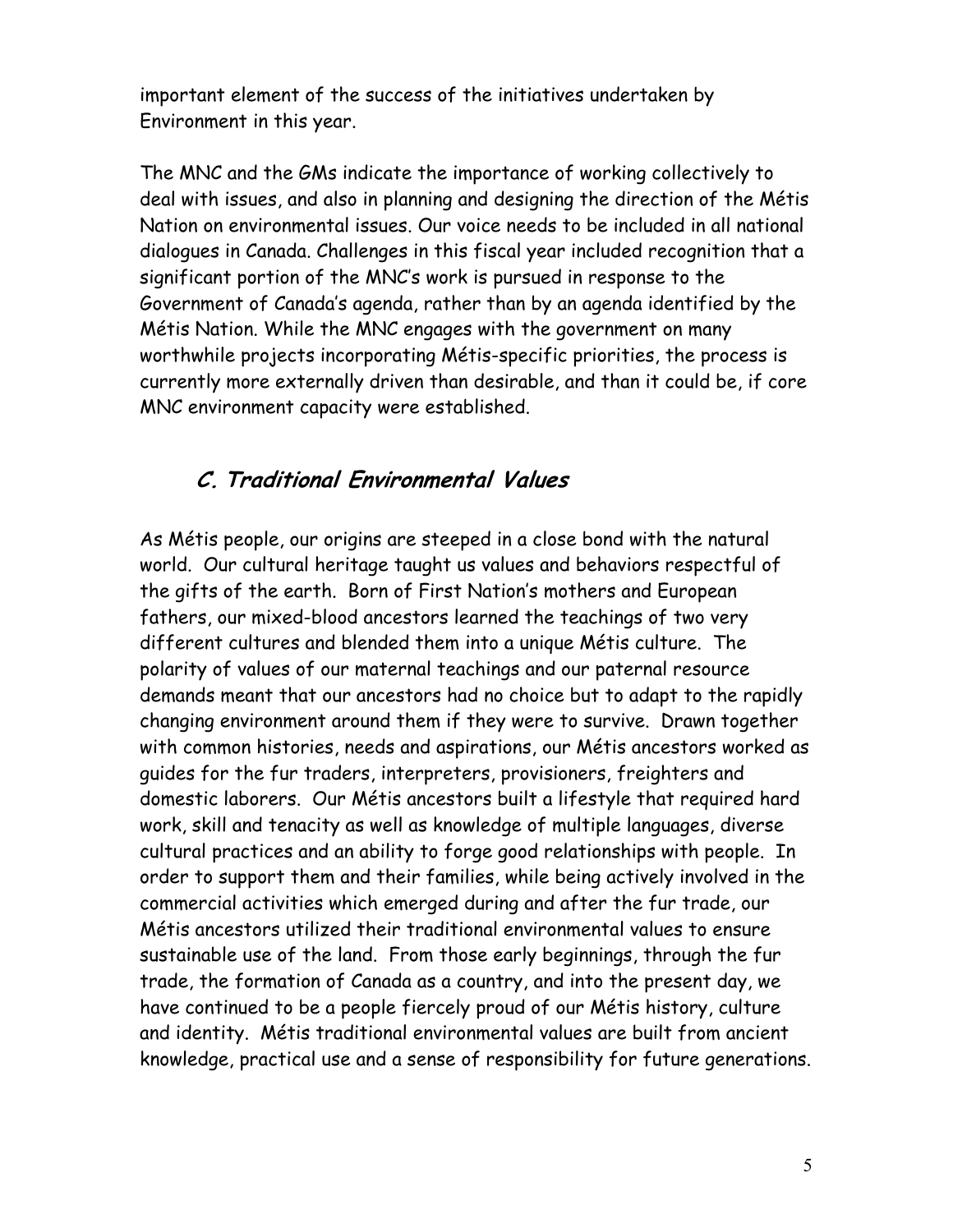## **D.Ministry of Environment: 2004-2005 Work Plans**

The formation of a work plans for the 2004-2005 fiscal year laid the framework for activities that are designed to meet the needs of Métis citizens throughout the Homeland. Supported by the Director of Environment, Ms. Yvonne Vizina, the work plan is currently being implemented and will conclude on March 31, 2006.

## **E. Long-term Management of Nuclear Fuel Waste Initiative**

This is the largest environment project taken on by the MNC. It is funded by the industry-based Nuclear Waste Management Organization (NWMO) as well as Natural Resources Canada. Letters of agreement with the Governing Members (GMs) provide for flow-through funding to facilitate and report on Métis community dialogues on the options being considered for the longterm storage of nuclear fuel waste. The MNC's main role is project management and coordination, as well as roll-up reporting on the projects and of the dialogue results to the funders.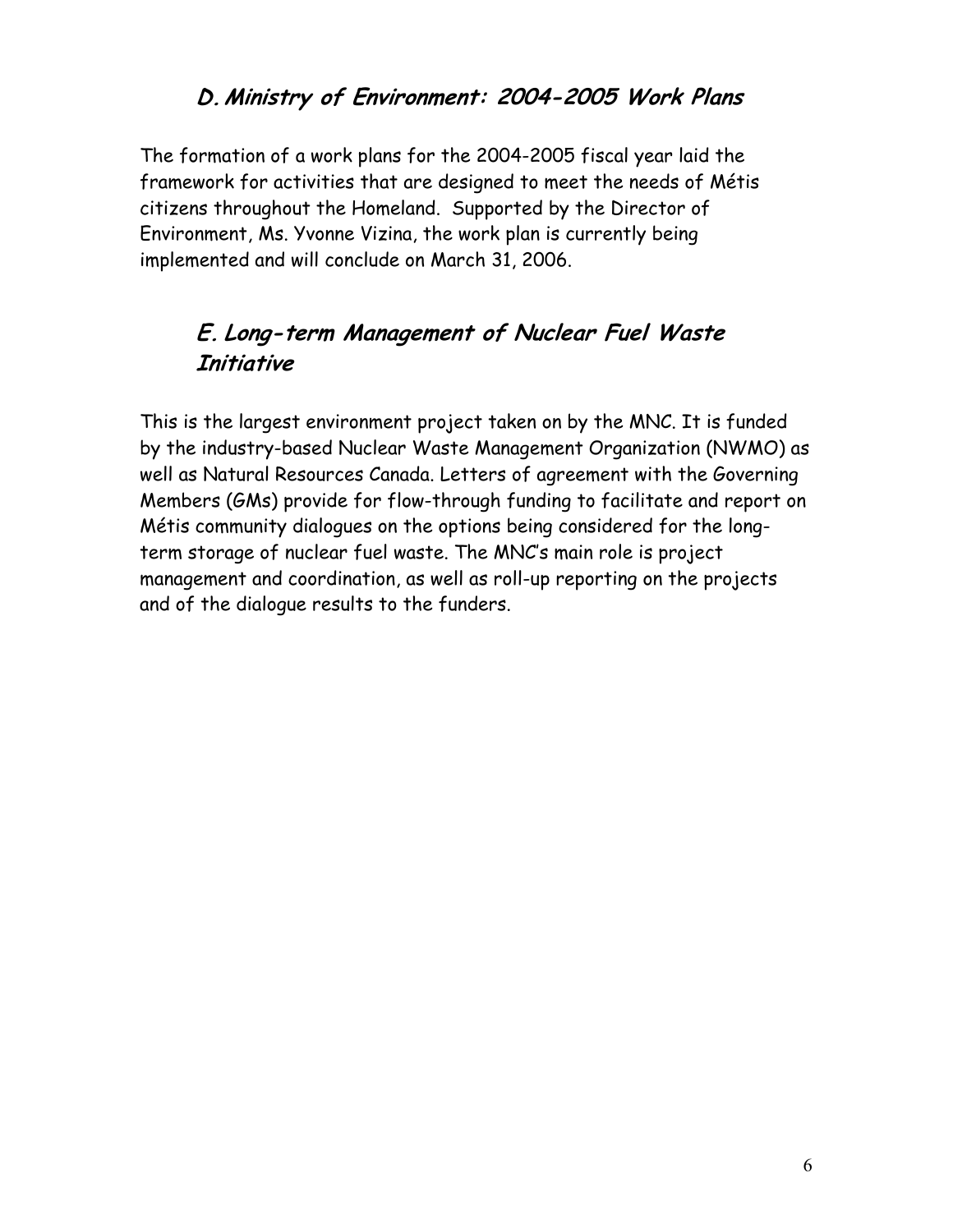**Annual Activity Report Métis National Council Nuclear Fuel Waste Initiative Natural Resources Canada For the Period December to April** 

# **II. Introduction**

This Annual report provides NRCan with a summary of the activities of the MNC and its Governing Members on this initiative during the **Final quarter of the 2004 2005 fiscal year.** The First, second and third quarters activities report should be added to this reporting and should be considered the Annual report

# **A.Long-term Management of Nuclear Fuel Waste Initiative**

The Métis National Council engaged to identify and carry out a culturally appropriate process of information sharing and dialogue with the Métis Nation concerning long-term management of nuclear fuel waste in Canada. In the 2004-05 fiscal year, the focus of the workplan in this three-year funding agreement is on conducting dialogues on with Métis communities in order to inform about the current Nuclear fuel Waste issues, understand the long-term storage options and, discuss and bring the Nation's views forward, including use/application of Métis traditional knowledge.

This is the largest environment project taken on by the MNC. It is funded by the industry-based Nuclear Waste Management Organization (NWMO) as well as Natural Resources Canada. Letters of agreement with the Governing Members (GMs) provide for flow-through funding to facilitate and report on Métis community dialogues on the options being considered for the longterm storage of nuclear fuel waste. The MNC's main role is project management and coordination, as well as interim and roll-up reporting on the projects and of the dialogue results to the funders.

As reported, in December 2004, The Environment Committee held a training session to ensure a common information base and allow GMs to discuss the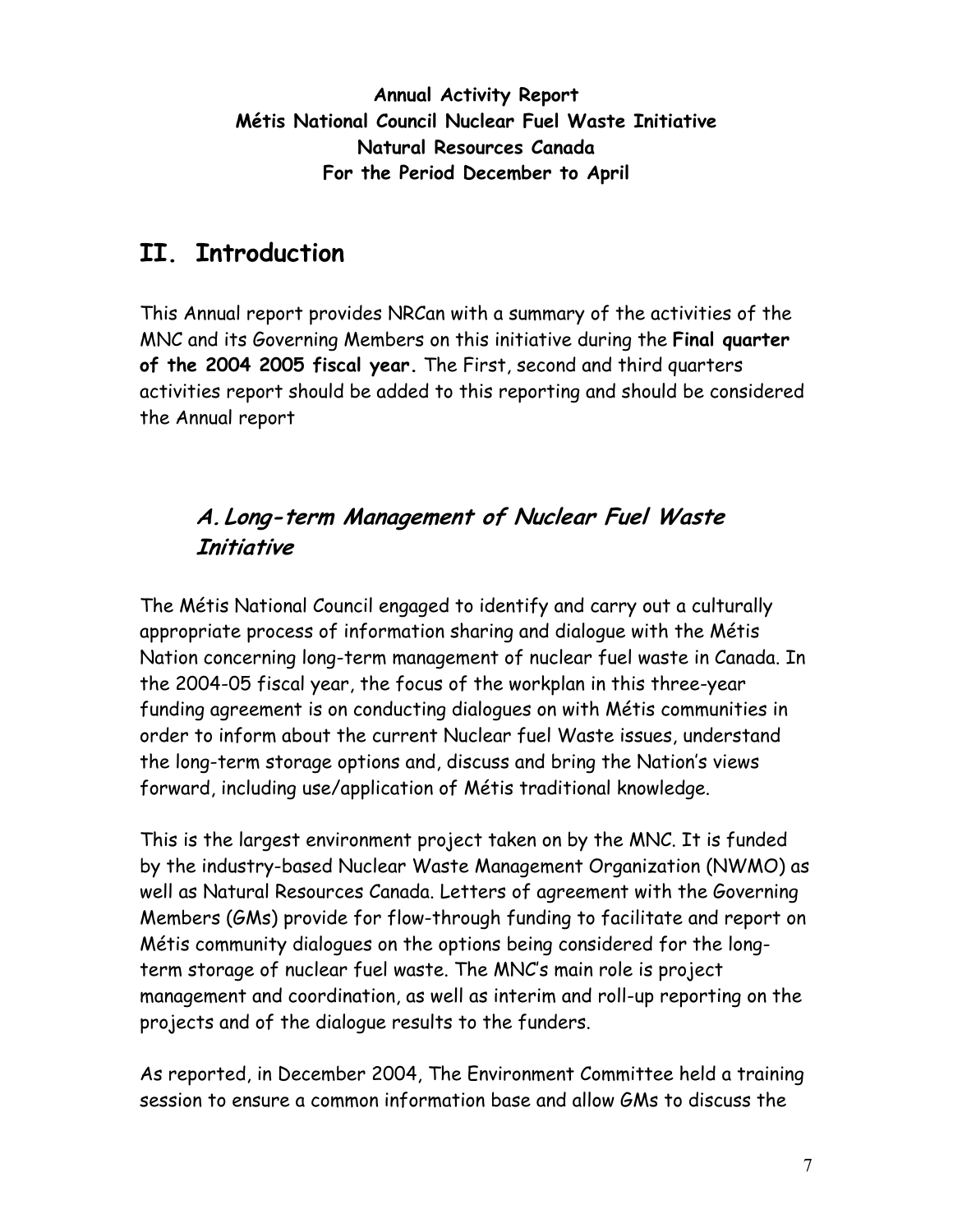information dissemination, collection, and dialogue process. GMs have completing their dialogues across the Homeland and will report results to the MNC by March 31, 2005. While the main portion of this project will be completed shortly, a smaller portion will continue into the new fiscal year with follow-on activities, including review of the NWMO's draft report on Canadians' recommendations regarding which option to use for the long-term storage of nuclear fuel waste in Canada.

## **B. First Second and Third Quarter Overview**

- As NRCan is made aware first quarterly report, activities in this project encountered some challenges in commencing activities in the first quarter of this fiscal.
- Further during the  $2^{nd}$  and  $3^{rd}$  reporting period MNC faced again challenges with the resignation of the Director of Environment, then replaced by contracted professional services through until the early days of December.
- Due to this change over in the MNC office, and at the decision of the Board of Governors, the MNC contracted a number of the work plan activities to its Governing Member in Ontario, the Métis Nation of Ontario.
- Research and compilation of a comprehensive background and reference binder on the nuclear fuel waste initiative, related law, the long-term options and other materials provided by and available through the Nuclear Waste Management Organization (NWMO);
- Training provided to MNC environmental committee technical representatives, to review the reference materials.
- MNC entered into letters of agreement and began to flow funding to the Governing Members to plan and implement their community dialogues.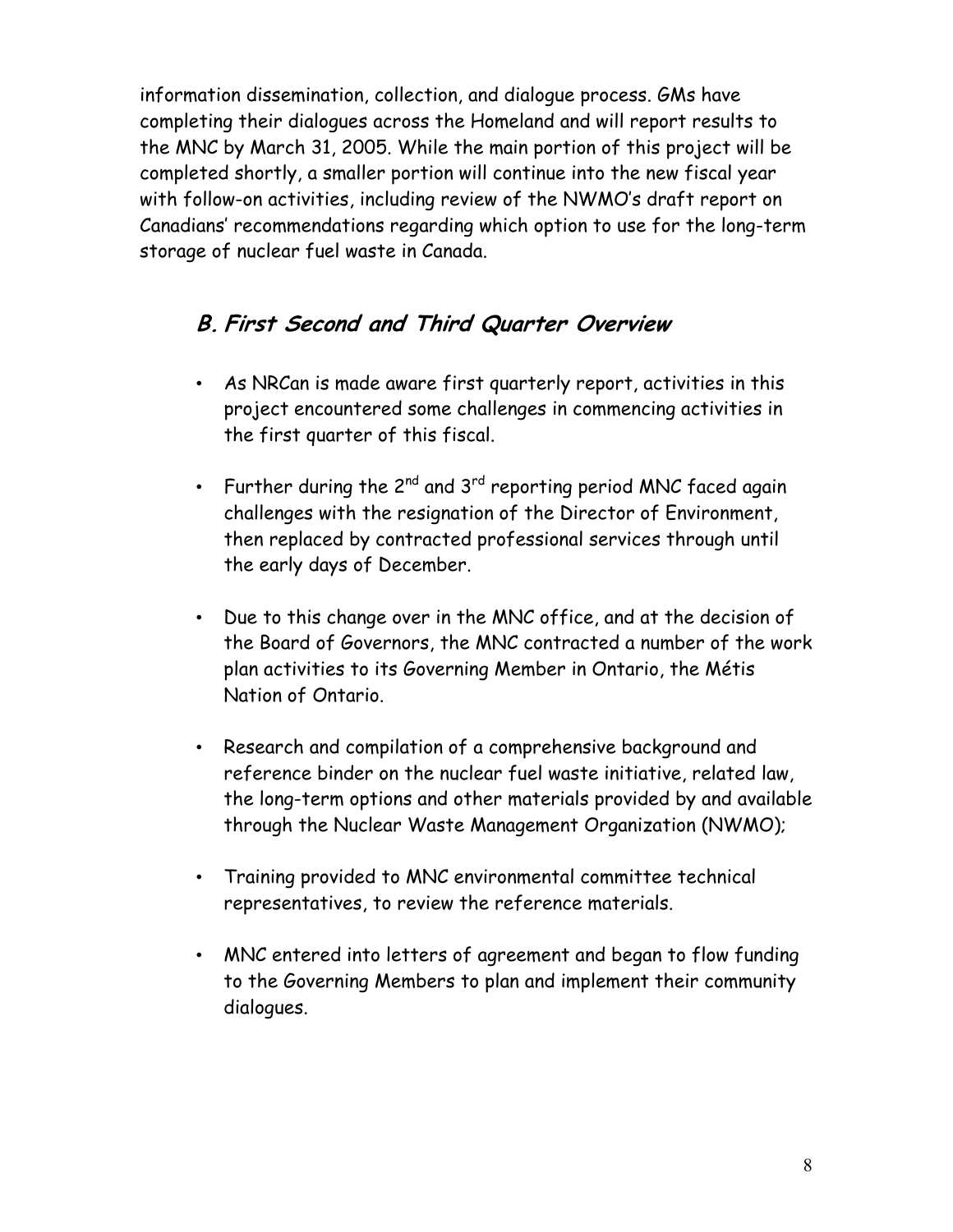- Governing Members in BC, Ontario and Manitoba established plans to conduct their nuclear fuel waste dialogues during the fourth quarter.
- Meeting with MNC/NRCan officials took place at MNC to identify the CA details, identify project status to date, and anticipated reporting timeframes.

## **C. Governing Member Activities**

- British Columbia
	- o The Métis Provincial Council of BC identified a representative for the planning in implementation of the nuclear fuel waste Initiative in their province, and participated in the training day in December. Their plans for the fourth quarter include detailed planning and development of their dialogue format and conducting the requisite two workshops they will complete.
- Manitoba
	- o The Manitoba Métis Federation modified its original proposal to the MNC to accommodate the actual amounts of funding in its letter of agreement with the MNC completed this period; Plans where established to conduct a minimum of six dialogues in the fourth quarter,
	- o Engaged a contract consultant to assist with the consultation process.
- Ontario
	- o The Métis Nation of Ontario which as earlier noted completed some of the national level duties on behalf of the MNC, also made significant progress in planning its nine community dialogues which will take place in the fourth quarter throughout the province. (See Appendix B for the MNO Report)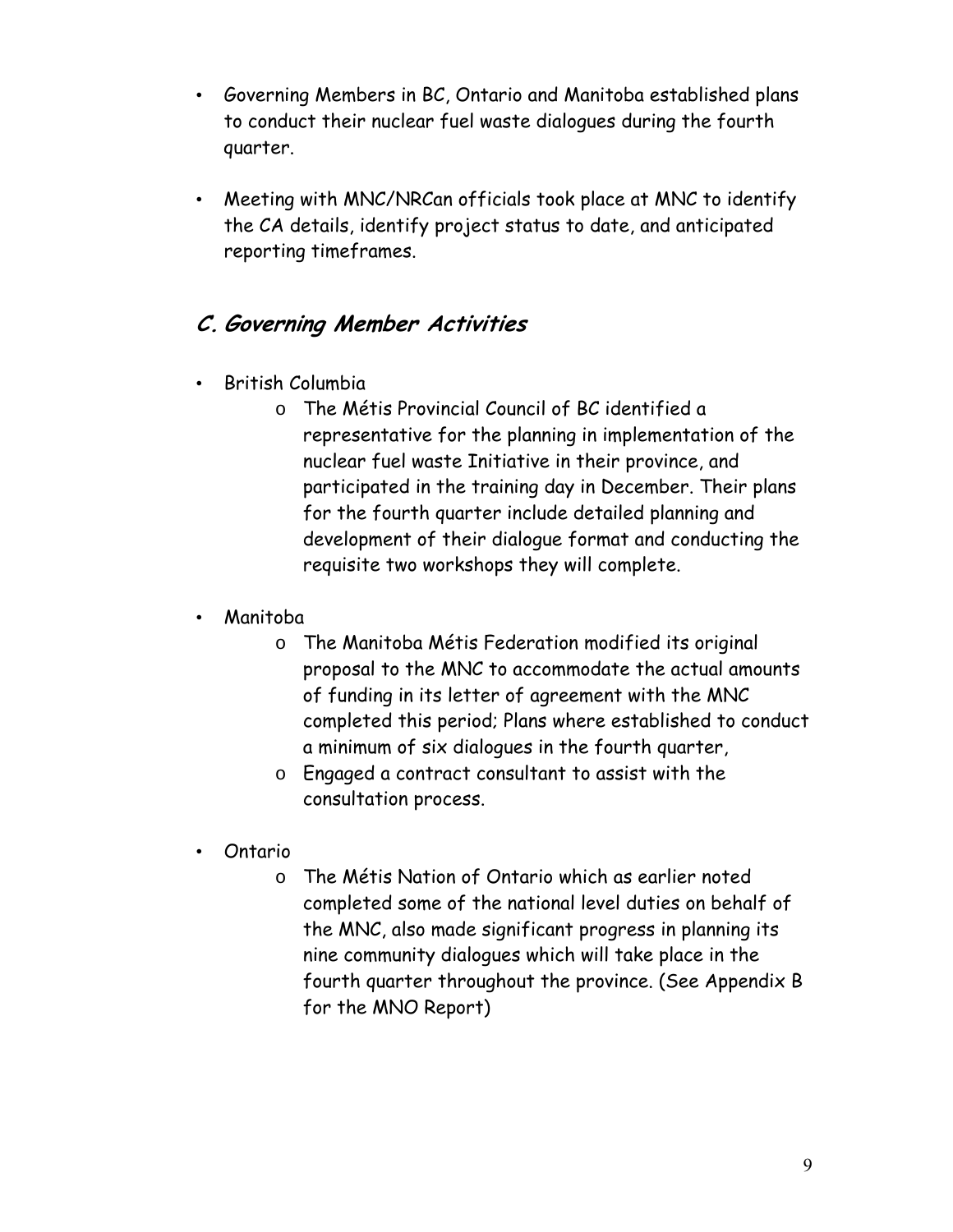# **D.Fourth Quarter Planning**

- GMs will implement their dialogues,
- MNC will make its best efforts to move the project forward with Alberta and Saskatchewan.
- The work plan for next fiscal year should be revisited and/or modified in order to include lessons learned and appropriate objectives and deliverables for the coming year.
- A meeting with NRCan officials to present the current status and review and present the progress during the second and third quarters will also be scheduled.

# **III. Fourth Quarter Reporting**

# **A.Activities**

- Initiated a Metis Homeland Survey/communication initiative Nuclear fuel Waste survey engaging 12 aboriginal and non aboriginal newspapers
- Participated and assisted MNA and MMF in their community consultations

# **B. Homeland Consultation to April 30 /2005**

The following is in response to our requirement to report on the progress of consultations held by the Métis Nation regarding Nuclear Fuel Waste Management in Canada. Workshops have been held and four of the five Provincial Councils have reported. A report from the Métis Nation – Saskatchewan is still pending, understanding that the end of June is the deadline for submission of the report. In addition, a meeting of the (MNC) Environment Committee was held 21-22 March 2005 in Calgary, AB where progress was discussed.

The information provided during this consultation was obtained via workshops, focus groups and questionnaire. The survey questionnaire was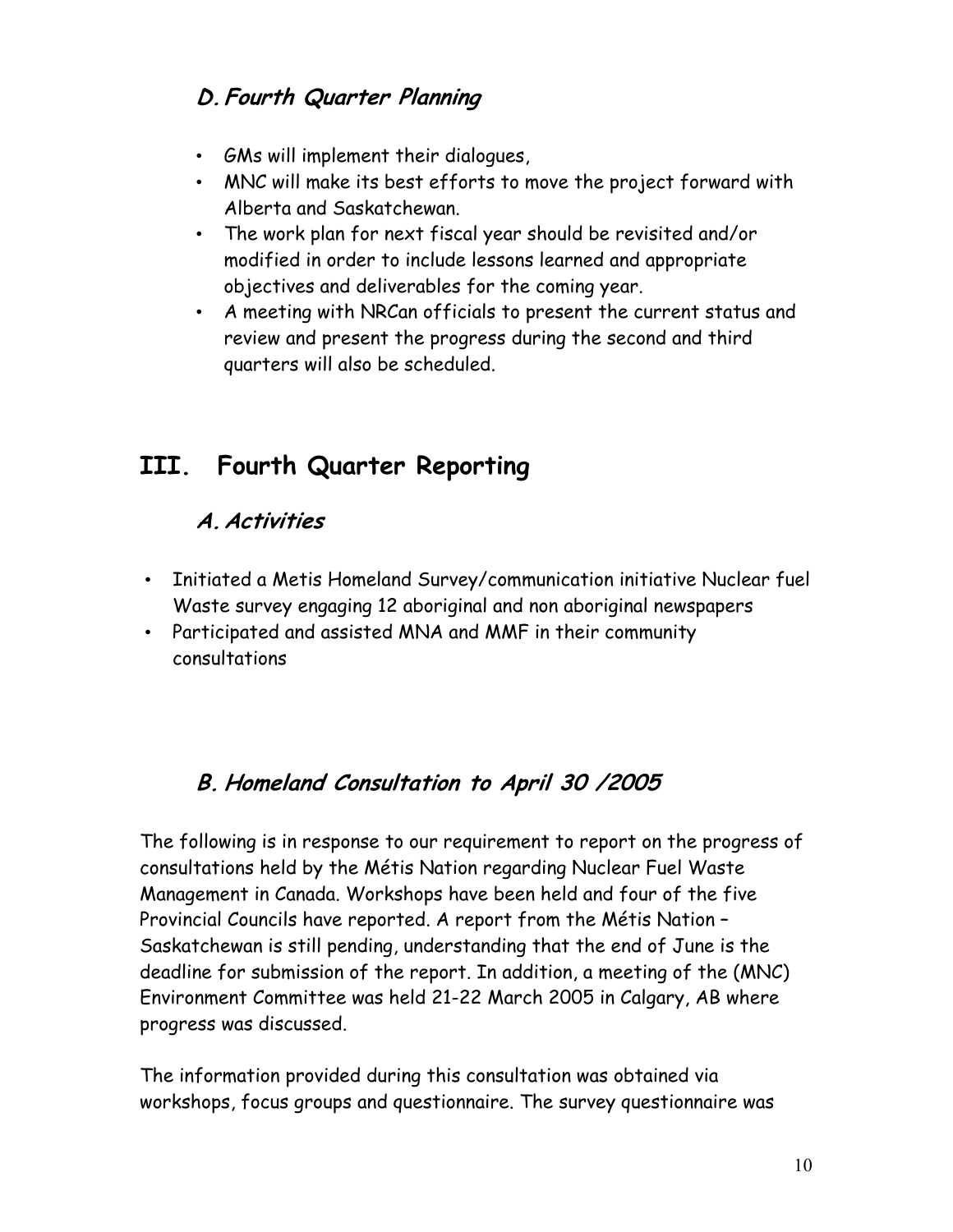sent to various newsletters and aboriginal newspapers and also appears on our website. A detailed analysis of the results of the survey will appear in our final report.

The following is brief summary of what has been reported during this period. Reports from each of the Governing Members are found in the appendix.

## **C. Consultations Summaries**

## **1. Métis Nation of Alberta:**

A workshop was held March  $23^{rd}$  and  $24^{th}$ , 2005 in Edmonton, Alberta, attended by a total of 60 delegates from all six regions.

It was generally recognized that consultations with the Métis Nation are important as traditional knowledge can be of assistance to the government concerning land use and environmental protection. The participants voiced a desire to remain involved in these consultations and confirmed that this process is a start of a continued presence for the Métis. Concern was expressed about the long-term impact of technology on the environment and human health and that in the past many costly mistakes had been made in the handling of industrial waste. To prevent this from happening again, it was considered important that baseline studies be conducted, impact assessments made available and continuous monitoring conducted so that any adverse effects on the environment or culture can be detected early and corrective action taken. This should apply equally to existing operations as well as planned activities. In other words, in the case of nuclear fuel waste management, the Métis need to be involved in all stages of the process from mining, to power generation, to final disposal of fuel waste.

Discussions also focused on what appears to be an educational gap on this issue. Is the information provided too complex, and how do we present the issues to the general public in a manner that is understandable? Also, is there a governmental willingness to identify resources for greater involvement like creating the capacity to monitor?

Questions were raised regarding raw uranium transport and the current health status of workers involved in the nuclear industry. As for nuclear fuel waste management, three questions were raised: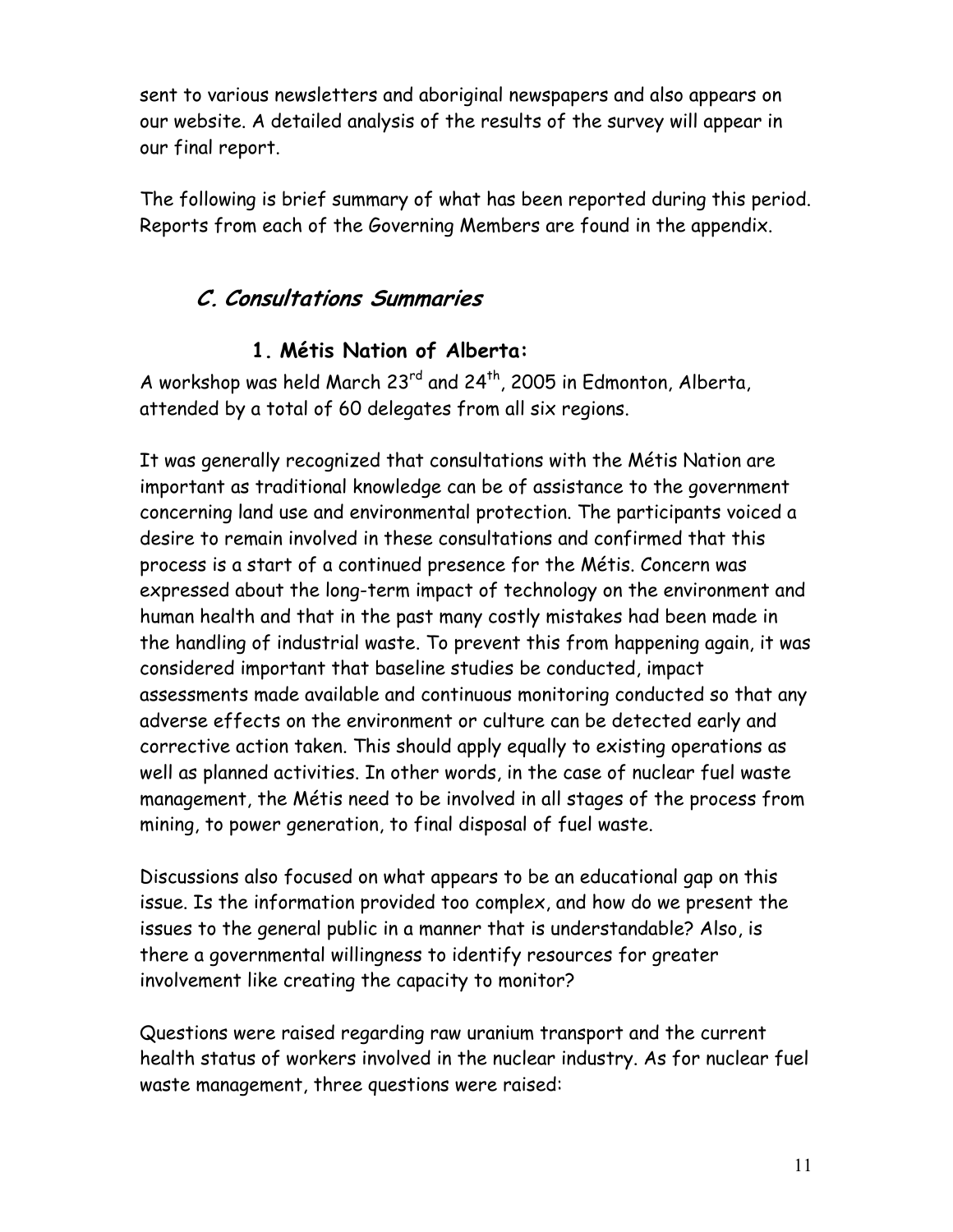- Are there any long-term impact studies are there greater environmental impacts that we are not aware of yet?
- What happens with the long-term infrastructure issues effects on containment?
- What are other countries doing about this issue?

Survey results are also summarized in this report.

## **2. Métis Provincial Council of British Columbia**

A Métis Provincial Council Captain's meeting was held on April 2-3, 2005 in Kelowna, British Columbia.

There should be an ongoing source of Aboriginal opinion and direction by developing a long-term Board made up of representatives of the three Section 35 Aboriginal Governments (MNC, AFN and the ITK). Any documentation provided should be easily understood by Métis Elders and traditional knowledge holders and funds should be made available for an independent collaborative review of the issues. Although deep geological storage seemed to be the best option, it was generally accepted that there would be short-comings to any method proposed. There was a general mistrust of nuclear energy.

## **3. Manitoba Métis Federation:**

Three regional workshops were held in locations that are part of the Canadian Shield, have mining operations and could be possible locations for future deep geological disposal. These include Flin Flon, April  $16^{th}$ ; Thompson, April  $17<sup>th</sup>$ ; and Lac du Bonnet, April 21<sup>st</sup>, 2005. Focus groups were held in Winnipeg on april 22<sup>nd</sup>, 2005 with participants from all seven MMF Regions in Manitoba.

Workshop conclusions are summarized as follows.

- Nuclear energy should not be relied on as a future source of energy;
- All three options for the management of nuclear fuel waste (storage at reactor sites, deep geological disposal, and centralized storage) have serious risks;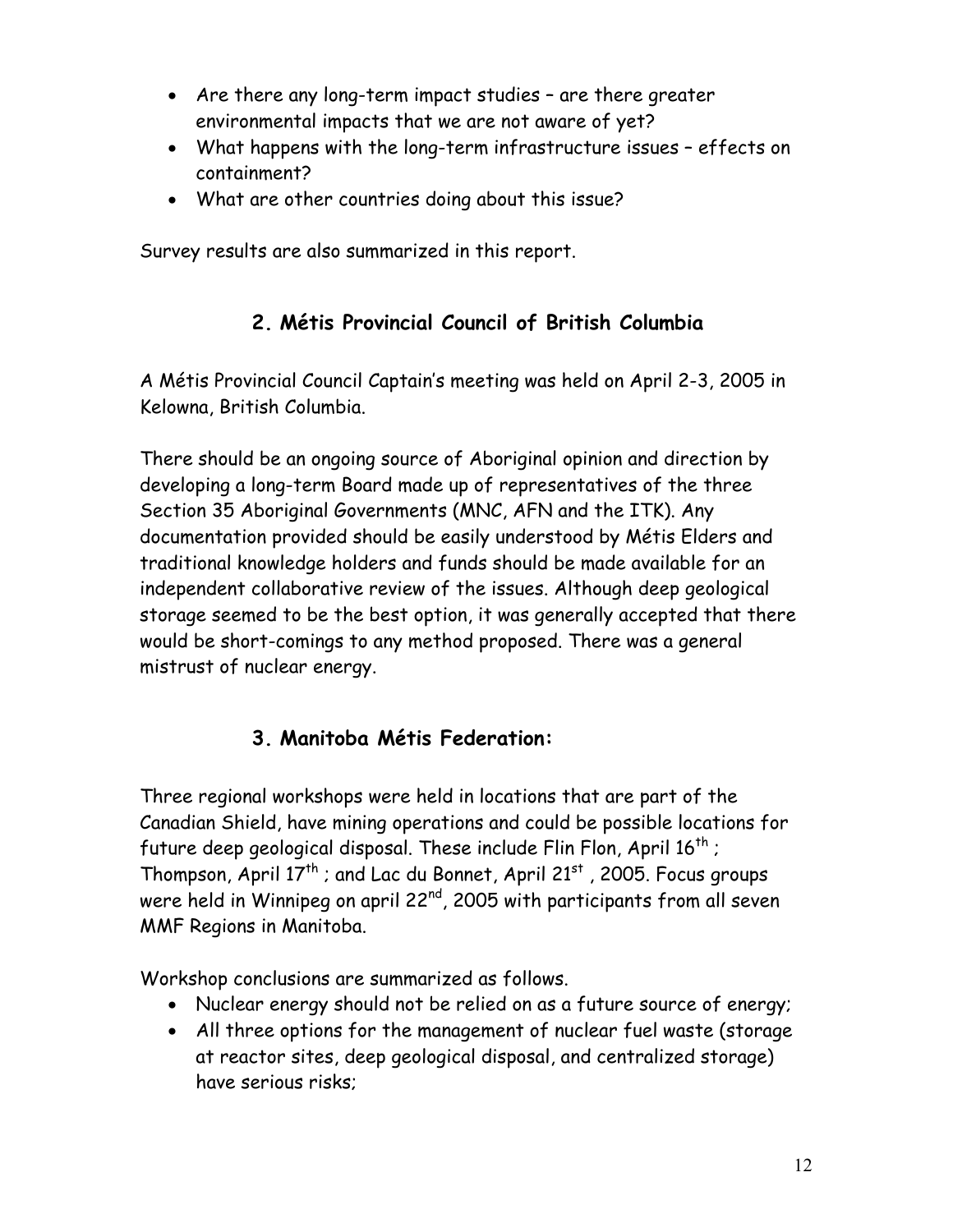• Nuclear waste should not be stored in Manitoba.

Research should be intensified on finding alternative sources of energy. Conservation was frequently suggested as the best solution for escalating energy needs. It was questioned that if a nuclear fuel waste site was constructed, would this justify an increase in nuclear energy production? Other concerns included health risks, socio-economic and social justice issues, future impact on health and the environment and the possibility of Canada becoming a dumping ground for foreign nuclear waste if a centralized facility was built.

## **4. Métis Nation of Ontario:**

During the months of January and February 2005 discussions were held in five community venues in: Ontario: Midland, Jan.  $14<sup>th</sup>$ , 77 participants; Hamilton, Jan. 22<sup>nd</sup>, 43 participants; Ft. Frances, Jan. 30<sup>th</sup>, 38 participants; Timmins, Feb.  $5^{th}$ , 67 participants; and, Sudbury, Feb  $11^{th}$ , 86 participants.

Comments from the dialogue sessions focused on the following and are summarized in their report:

- Storage at reactor sites (advantages/ limitations/ other comments)
- Deep geological disposal (advantages/ limitations/ other comments)
- Centralized storage concepts (advantages/ limitations/ other comments)
- Questions and comments

In general, those who participated in the consultation indicated the importance and desire to be involved fully in dialogue with government. Most felt that waste resulting from nuclear power generation should remain where it is produced or go back to where it was mined. However, the general consensus was that Canada should seek alternative environmentally friendly sources of energy and phase out the nuclear option.

Other concerns expressed were: leaching into the water table; and subterranean shifting, temperature changes and unexpected faults that could present hazards over the long term. Transportation risks was another concerned discussed.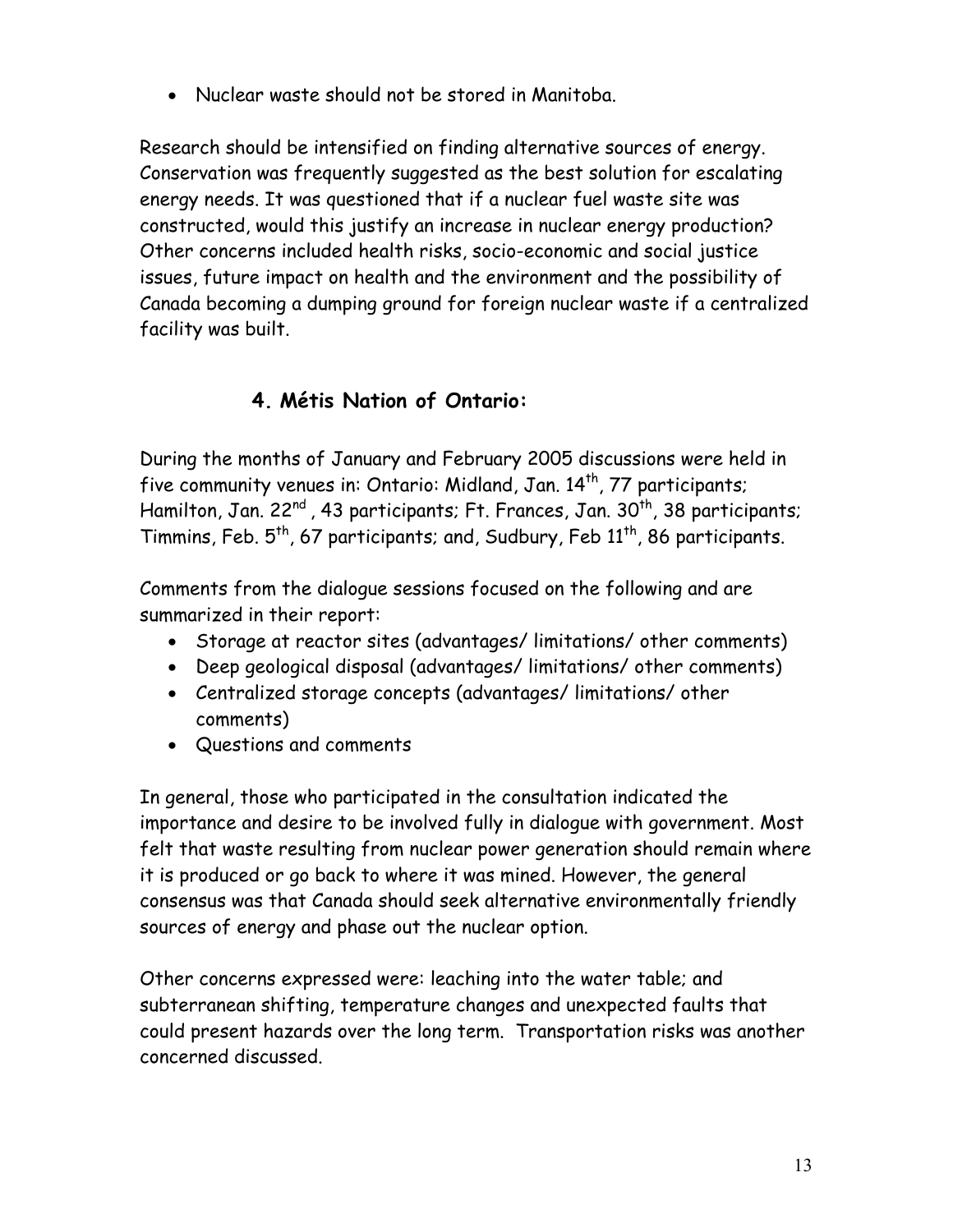## **5. Consensus:**

There appears to be a consensus that:

- No one wants Nuclear waste in their back yard. Nuclear free Provinces want to stay that way.
- There is a desire for more information/ greater public awareness on the problem and solutions.
- The long-term implications of nuclear waste management are a concern.
- More research is needed to find eco-friendly alternative sources of energy.
- There is a fear that the "South" will dump its waste on the "North".
- Traditional knowledge can benefit all parties and should be tapped.
- Health and safety should be considered first and foremost when considering an option.
- Security, facilities management and upkeep, and transportation risks are concerns that need to be dealt with and shared with the public.

## **2. Financial Reporting**

Additional materials provided in tandem with this progress report are:

- MNC Invoice
- MNC Project Financial Statement
- Financial Vouchers to December 31, 2004

## **3. Contact and Further Information**

A contract consultant currently works as project manager for the MNC's NFW Initiative. Questions and requests for further information may be directed to:

Dr. Donald Sharp Director of Environment Métis National Council 350 Sparks St., Suite 201 Ottawa, ON Tel. (613) 232-3216 ext. 105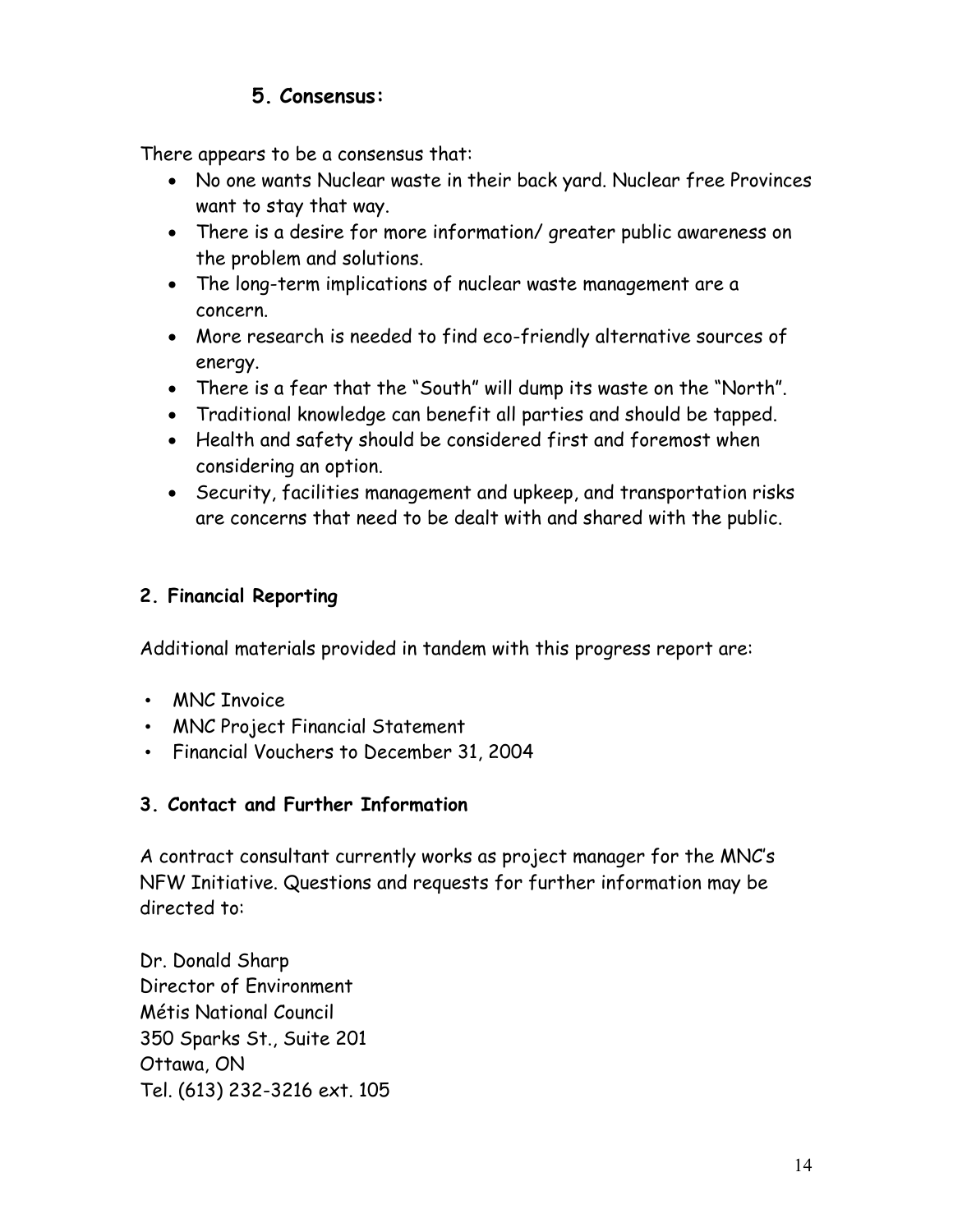# **Nuclear Fuel Waste Highlight Report**

**Submitted by the**  Manitoba Métis Federation

April 25, 2005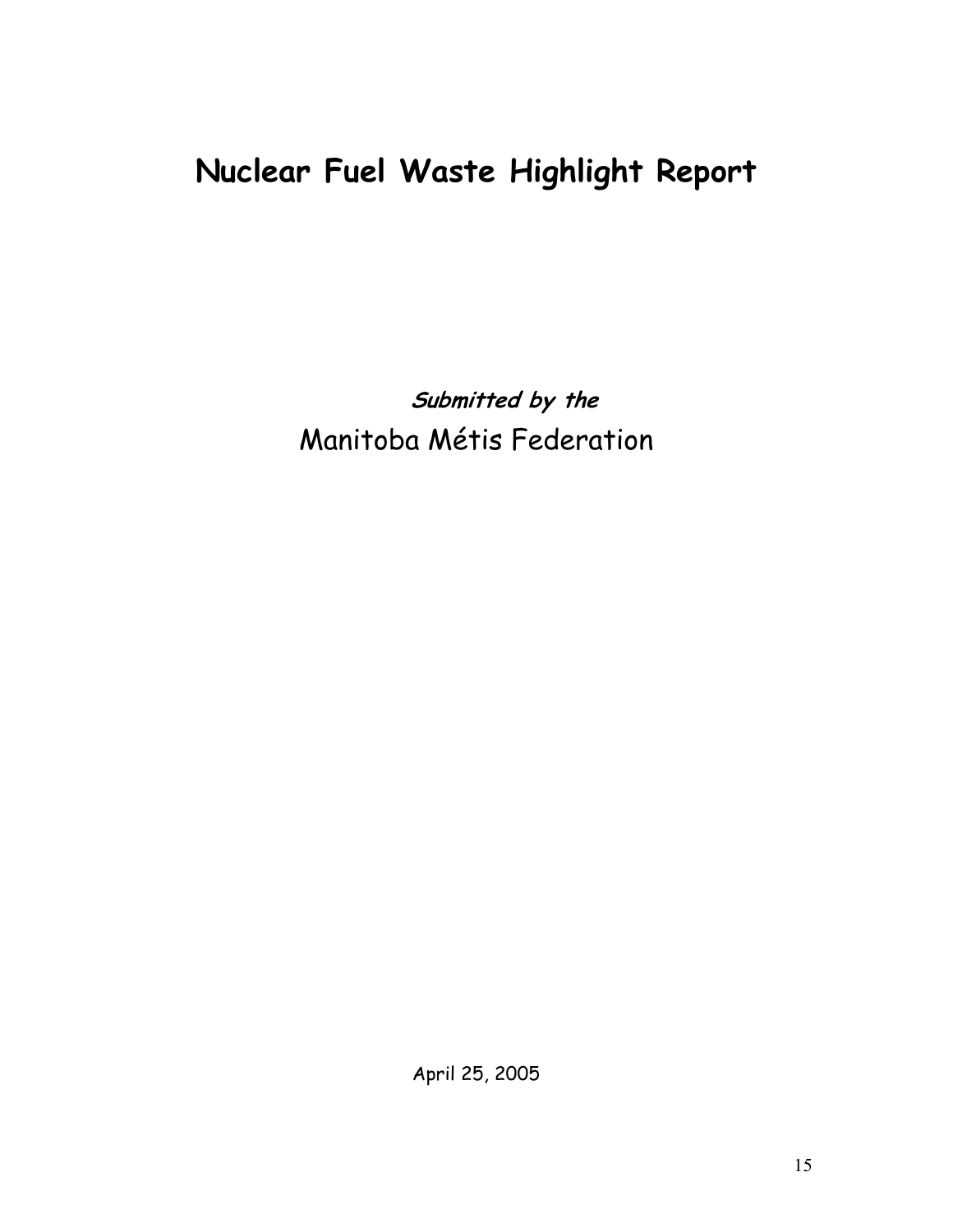### INTRODUCTION

Natural Resources Canada (NRCan) and the Nuclear Waste Management Organization (NWMO) approached the Métis National Council (MNC) to conduct workshops on Métis perspectives for long-term storage of nuclear fuel waste. The Manitoba Métis Federation, the MNC governing member in Manitoba, developed a workshop work plan that was submitted to, and accepted by, NRCan and NWMO. The MMF in its funding agreement was to conduct at least 4 workshops. The MMF has conducted 6 workshops with 115 Metis Nation members residing in 30 villages, towns and cities throughout the province.

The workshops focused on 3 options for storage: at-reactor site (above and below ground), deep geological disposal, and centralized storage (above and below ground). Two discussion topics were fundamental to the workshops:

- 1. Should we produce nuclear fuel waste into the future?
- 2. What is the best option for disposal of nuclear fuel waste from existing reactors, if any?

## METHODOLOGY

The Manitoba Métis Federation conducted regional and focus group workshops (refer to Table 1). Three regional workshops were held in locations that are part of the Canadian Shield, have mining operations and could be possible locations for future deep geological disposal.

Regional workshops were conducted in:

- 1. Flin Flon: April 16, 2005
- 2. Thompson: April 17, 2005
- 3. Lac du Bonnet: April 21, 2005

Focus group workshops were conduced in Winnipeg on April 22, 2005 with participants from all seven MMF Regions in Manitoba: Interlake, Northwest, Southeast, Southwest, The Pas, Thompson and Winnipeg. The focus group workshops had participants chosen based on three age and gender categories: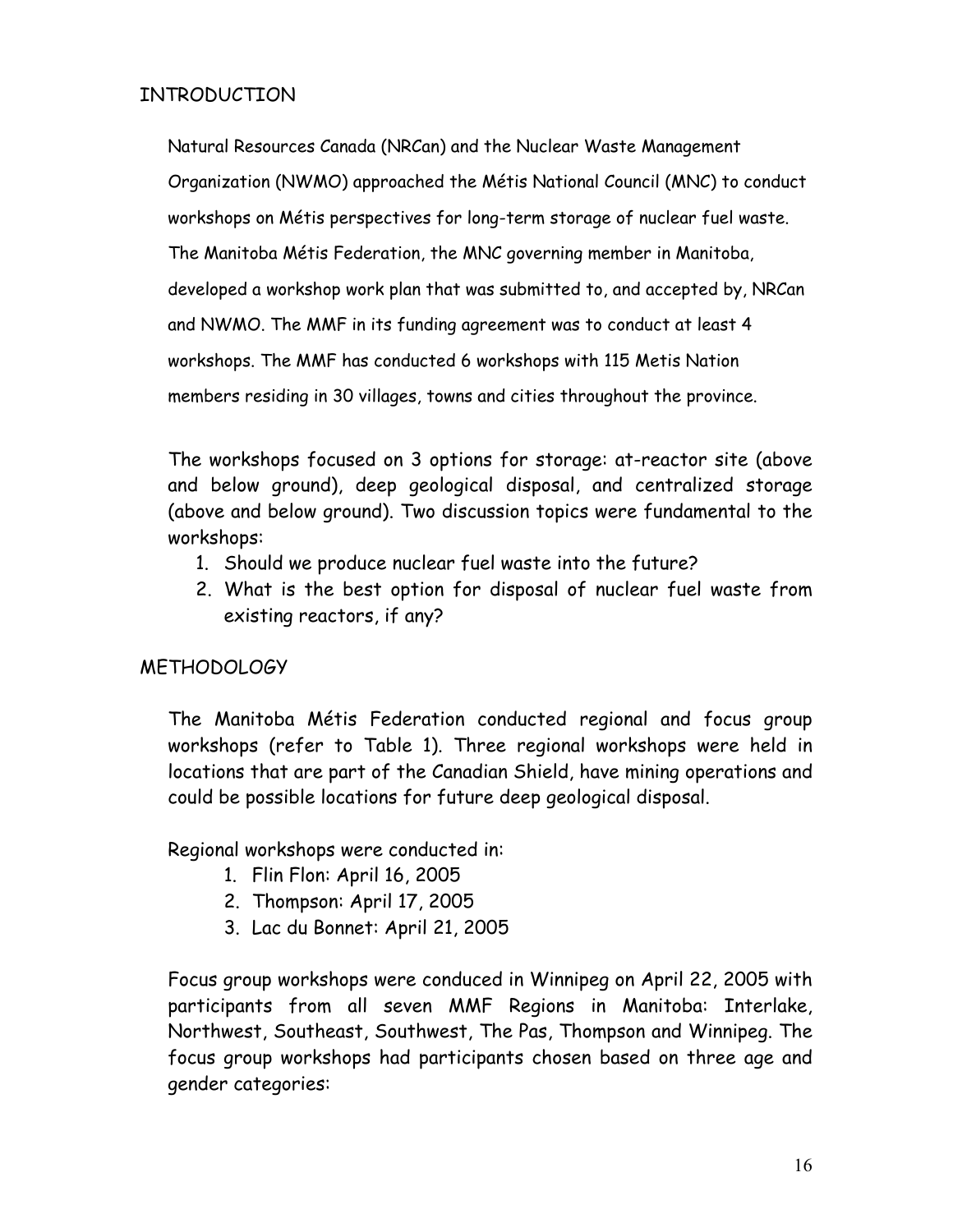- 1. Elders
- 2. Women
- 3. Youth

#### Table 1. Nuclear Fuel Waste Workshops.

| <b>Nuclear Fuel Waste Workshops</b>   |                |                                      |                         |                             |                                            |    |                                                                                                                |
|---------------------------------------|----------------|--------------------------------------|-------------------------|-----------------------------|--------------------------------------------|----|----------------------------------------------------------------------------------------------------------------|
| <b>Location of</b><br><b>Workshop</b> | <b>Dates</b>   | Participants in<br><b>Attendence</b> |                         | Survey's<br><b>Returned</b> | <b>Residence of</b><br><b>Participants</b> |    |                                                                                                                |
|                                       |                | E                                    | $\overline{\textbf{W}}$ | Y                           | M                                          |    |                                                                                                                |
| Flin Flon                             | April 16, 2005 |                                      | 9                       |                             | 10                                         | 15 | Sherridon, Flin Flon, The Pas,<br>Snow Lake, Cranberry Portage                                                 |
| Thompson                              | April 17, 2005 |                                      | 6                       |                             | 9                                          | 15 | Thompson, Norway House,<br>Thicket Portage, Pitwitonei,<br>Wabowden, Lynn Lake, Split<br>Lake                  |
| Lac du Bonnet                         | April 21, 2005 |                                      | 10                      |                             | 8                                          | 18 | Grand Marais, Manigotagan,<br>Beaconia, Traverse Bay,<br>Powerview, Rennie, St. Malo                           |
| Elders (Wpg)                          | April 22, 2005 | 21                                   |                         |                             |                                            | 18 | Binscarth, Grand Marais,<br>Cranberry Portage, Brandon,<br>Thicket Portage, Thompson,<br>Winnipeg, Teulon, St. |
|                                       |                |                                      |                         |                             |                                            |    | Ambroise, St. Laurent, St.<br>Malo                                                                             |
| Women (Wpg)                           | April 22, 2005 |                                      | 2.1                     |                             |                                            | 14 | Thompson, Winnipeg, The Pas,<br>Binscarth, Teulon,<br>Dauphin, Cayer, Woodridge                                |
| Youth $(Wpg)$                         | April 22, 2005 |                                      |                         | 21                          |                                            | 11 | Winnipeg, St. Laurent, Grand<br>Marais, The Pas,<br>St. Eustache, Brandon                                      |
| Total<br>participants per             |                |                                      |                         |                             |                                            |    |                                                                                                                |
| category                              |                | 21                                   | 46                      | 21                          | 27                                         |    |                                                                                                                |
| Overall total                         |                |                                      |                         |                             | 115                                        | 91 | 30                                                                                                             |

These focus group categories were selected because women and youth are usually less engaged in discussions when Elders and men are present. Separating the groups was successful, as all three appear to have some differing opinions on nuclear fuel waste.

The workshops had similar agendas: the workshops commenced with Dan Benoit, the Natural Resources Coordinator, providing a brief introduction to the topic; the video, Understanding the Choices, was shown; there was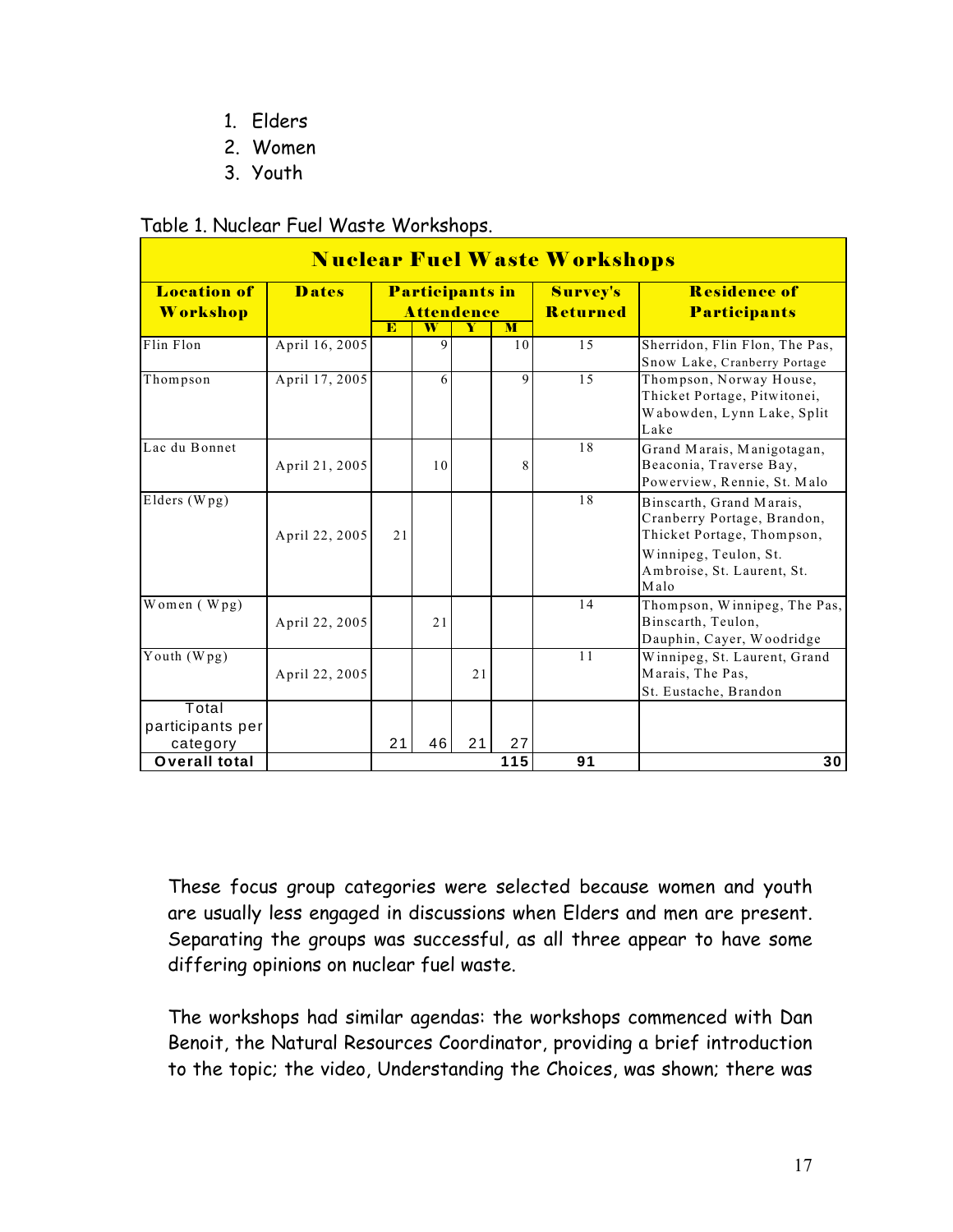discussion and questions from the participants; and the participants filled out and submitted the questionnaire.

## RESULTS

The results are comprised of comments that highlight recurring themes throughout the workshops and do not represent the complete findings, as the questionnaires need to be tabulated and results analyzed. It appeared during the workshops that the participants' thoughts generally converged on three topic areas:

- 1. Nuclear energy should not be used into the future;
- 2. All three options for the management of used nuclear fuel waste have serious risks;
- 3. Nuclear waste should not be stored in Manitoba.

The following seven sections report on recurring themes voiced throughout the workshops:

- 1. Alternatives to nuclear energy;
- 2. Environmental impacts;
- 3. Future considerations;
- 4. Health risks;
- 5. Impacts of creating a used nuclear fuel site;
- 6. Social justice issues, and;
- 7. Socio-economic concerns.

## 1. Alternatives to nuclear energy

Conservation was frequently suggested as the best solution for escalating energy needs. It was often commented that current energy consumption rates are not sustainable; instead of creating new nuclear energy plants, we should strive to reduce our energy consumption.

To complement energy conservation, it was repeatedly suggested that Eastern Canada should use alternative energy sources including wind turbines and hydroelectric. Further research should be conducted on other alternative sustainable energy sources. Although sustainable energy was suggested as a solution, many participants were concerned with replacing coal energy with nuclear energy, as proposed by the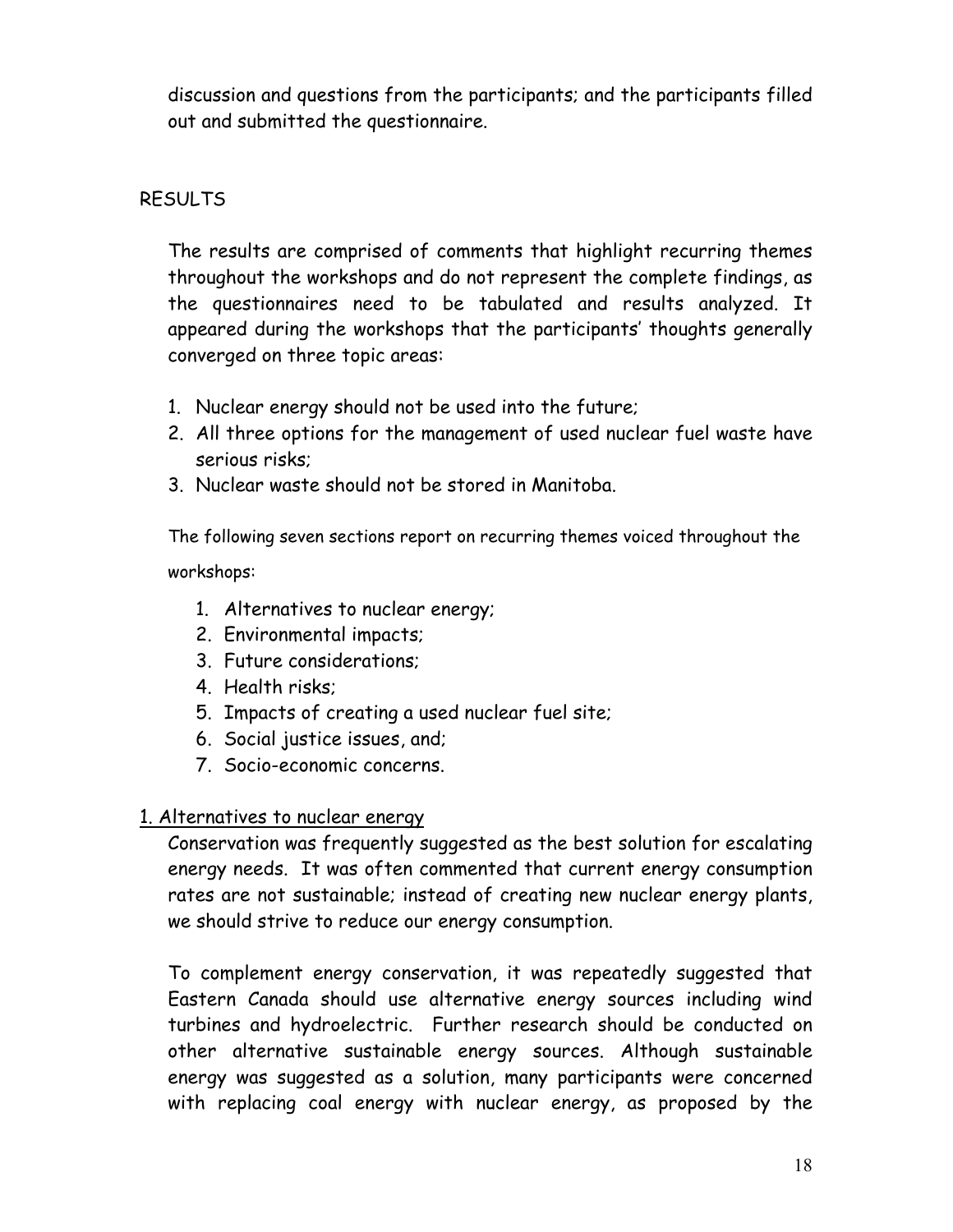Ontario Government. They questioned why should we replace one unsustainable energy source with another?

The practice of selling our energy to the United States was questioned especially when Eastern Canada relies on nuclear energy. It was suggested that we discontinue the sale of energy to the United States and sell our hydroelectric generation to Ontario instead.

### 2. Environmental impacts

Environmental impacts were raised concerning all three used nuclear fuel waste management options and uranium mining.

Concerns on the 3 management options were:

- 1. Deep geological repository:
	- a. Water
	- b. Earthquakes and shifting rocks
	- c. Transportation
	- d. Lack of visibility
- 2. At-Reactor storage:
	- a. Resealing
	- b. Terrorism
- 3. Centralized storage:
	- a. Resealing
	- b. Terrorism
	- c. Transportation

Many participants were apprehensive about the used nuclear fuel waste leaching and contaminating groundwater. They mentioned the issue of flooding, as often mines will eventually flood. It was questioned what measures would be taken to ensure that the deep geological repository never floods and what would be the result if it did flood?

Participants mentioned earthquakes and the shifting of rocks as concerns. They were concerned that we do not know what geological changes will occur over the next thousand years.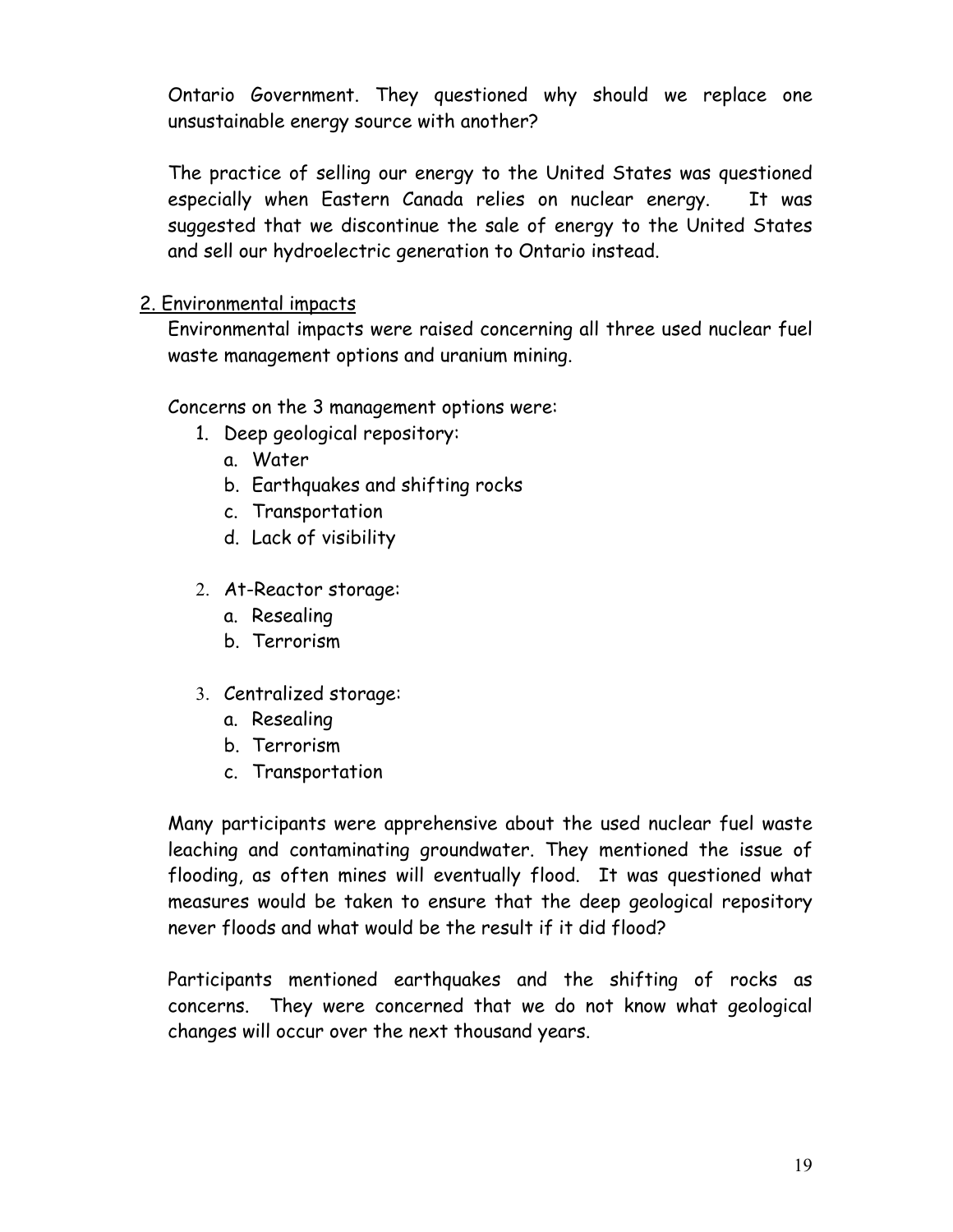Participants questioned the security of transporting used nuclear fuel to the deep geological repository and centralized storage. The polychlorinated biphenyl (PCB) spill in Ontario was frequently mentioned and it was questioned what would happen if there were an accident with the truck carrying the nuclear fuel waste?

Participants living in Northern mining communities shared their experiences with 'orphaned' and abandoned mines that were deserted by companies and ignored by government; they fear the same could happen with the deep geological repository. It was feared that used nuclear fuel waste stored underground would be ignored after construction. Participants commented that it would be "out of sight, out of mind".

At-reactor and centralized storage both raised the same two concerns about resealing the used nuclear fuel and the threat of terrorism. Participants questioned the safety of resealing the used nuclear fuel every 300 years. Terrorism was viewed as a threat to storing the used nuclear waste above ground. Many participants commented that terrorists could easily bomb or attack an above ground site.

Environmental concerns arose relating to the impacts of mining for uranium. One participant from Thompson questioned why the impacts of uranium mining were not discussed. The participant found it offensive that the government was impacting the environment and health of Northern Saskatchewan Metis and others with uranium mining, then potentially asking them to repatriate and store the used nuclear fuel waste: "you wouldn't allow your neighbor to slop their mess in your yard. Saskatchewan has already gone through it and now they are being asked to store it."

#### 3. Future considerations

There were concerns that the project is not looking at the whole picture. It was mentioned that long-term storage research has only been conducted for thirty years for a project that could have significant impacts for thousands of years. They questioned the possible impacts of a spill or leaching and whether it would impact Canada similarly to Chernobyl in the former USSR? An Elder from the Elder workshop in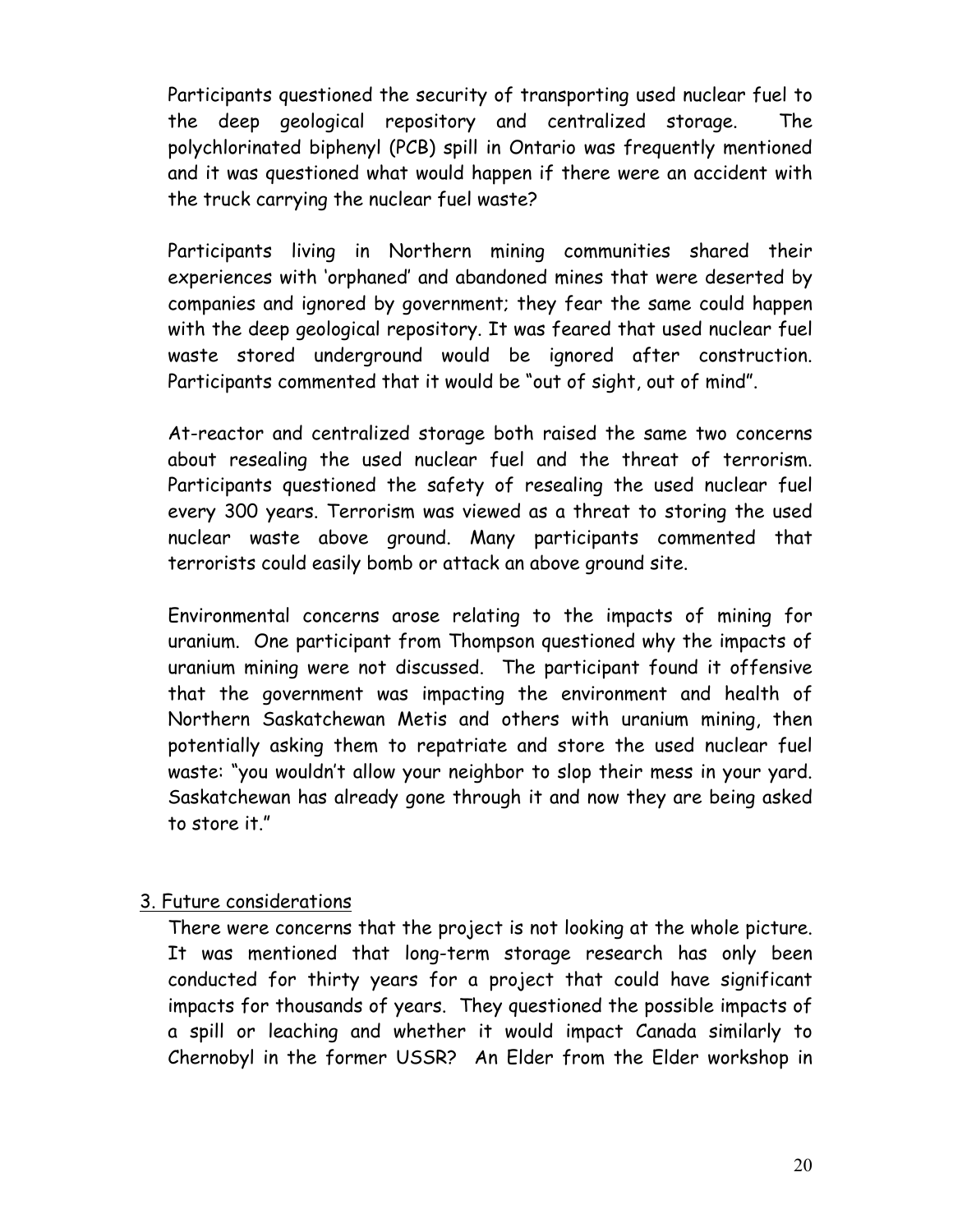Winnipeg questioned, "Do we want to take a chance on a Chernobyl incident happening here?"

4. Health risks

Participants questioned the benefit of receiving money for storing used nuclear fuel waste considering it might impact their health. They were concerned that if used nuclear fuel waste contaminates where they live, it will impact their children and grandchildren. They fear that future generations will suffer from their shortsighted decisions to store the waste in return for economic growth from a compensation fund. A participant from Thompson commented, "money will not compensate future generations; their lives will be terrible. The people that produce nuclear energy will never have to see the damage." Participants also questioned whether there would be health risks for employees at the site.

## 5. Impacts of creating a nuclear fuel waste site

It was questioned whether the construction of a nuclear fuel waste site would result in an increase in nuclear energy production. A participant from Lac du Bonnet commented, "If you build a place to dispose of it they (the government and industry) have the excuse to make more and won't look at alternatives."

Participants repeatedly mentioned that they do not want Canada to become a dumping ground for foreign nuclear fuel waste. A participant from the women's workshop in Winnipeg stated, "I think Canada needs to take responsibility for what we have produced but we don't want to accept international waste." Again, most of the participants said that nuclear fuel waste must not come to Manitoba.

## 6. Social justice issues

Two significant social justice concerns were raised during the workshop:

- 1. Why should marginalized communities in the North be asked to store nuclear fuel waste that is being produced in Eastern Canada?
- 2. Northern Manitobans have already faced the consequences of Hydro development in the North for the profit of the South; why should they allow a used nuclear fuel site as well?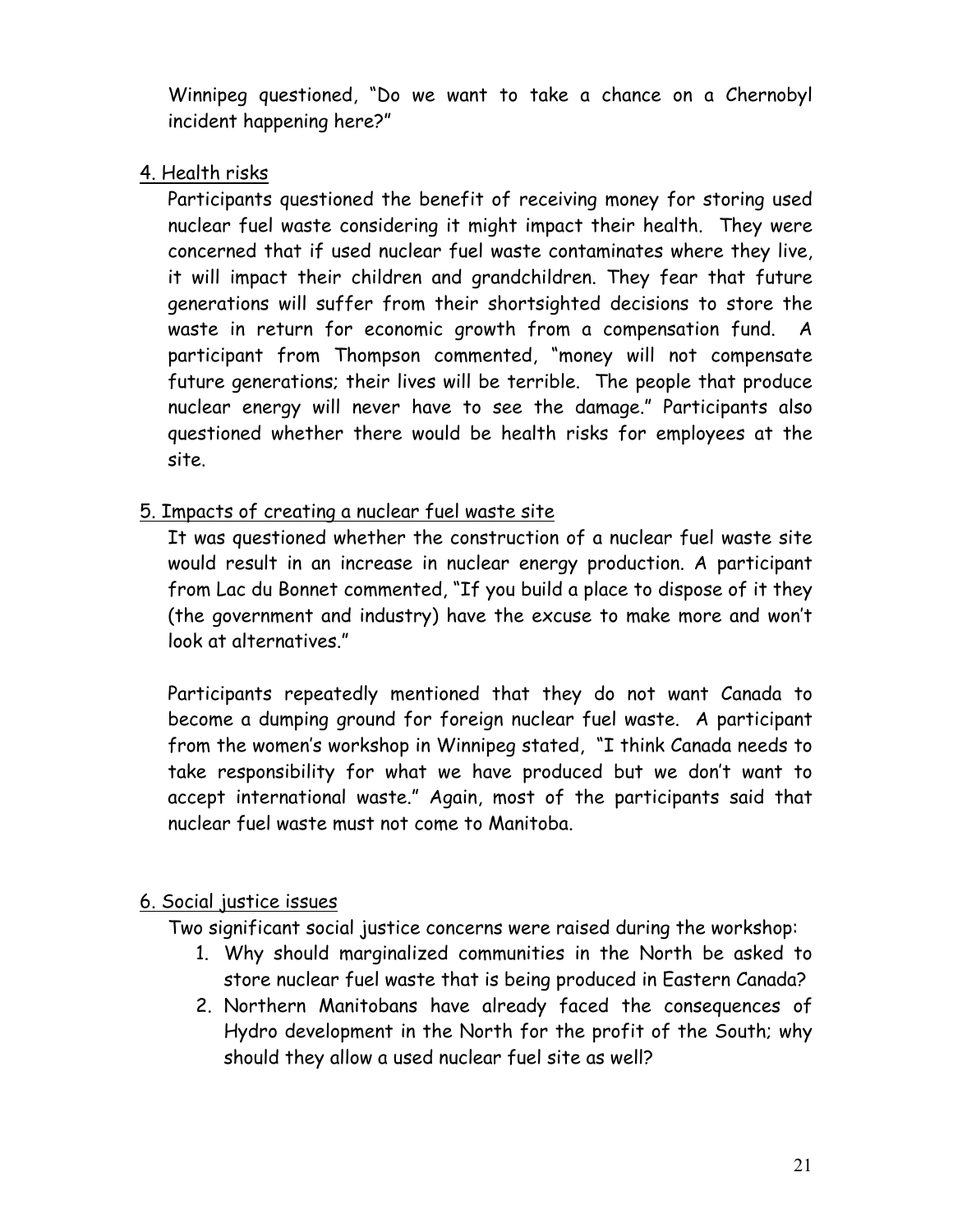Many participants were upset with the idea of having more waste from the South and the East. A participant from Thompson commented, "They want us to store their nuclear fuel waste and dam our rivers. It is beyond unreasonable. They want us to store their garbage and ruin our environment. This is ridiculous." Marginalized people, especially in the North, often have to face undesirable development for the benefit of the South. It was often commented that Manitoba does not produce nuclear energy so why should it be stored here?

Northern Manitobans, especially Aboriginal peoples, have already been highly impacted by the hydro and other developments in Manitoba and many are not willing to have more detrimental development for the benefit of the South without significant compensation and economic spinoffs.

#### 7. Socio-economic concerns

Participants shared socio-economic concerns relating to employment at the nuclear fuel waste storage site and the level of economic spin-offs relating to the project. Participants inquired about employment at the site. Without significant economic spin-offs and compensation, participants questioned whether any community would want to site.

#### **SUMMARY**

Again, this is simply the highlights report and is not the full report that will include the questionnaire results, analysis, conclusions and recommendations. This highlights report simply identifies where the workshops were held, who attended, how the workshops were conducted; what was discussed and some general comments on what we heard.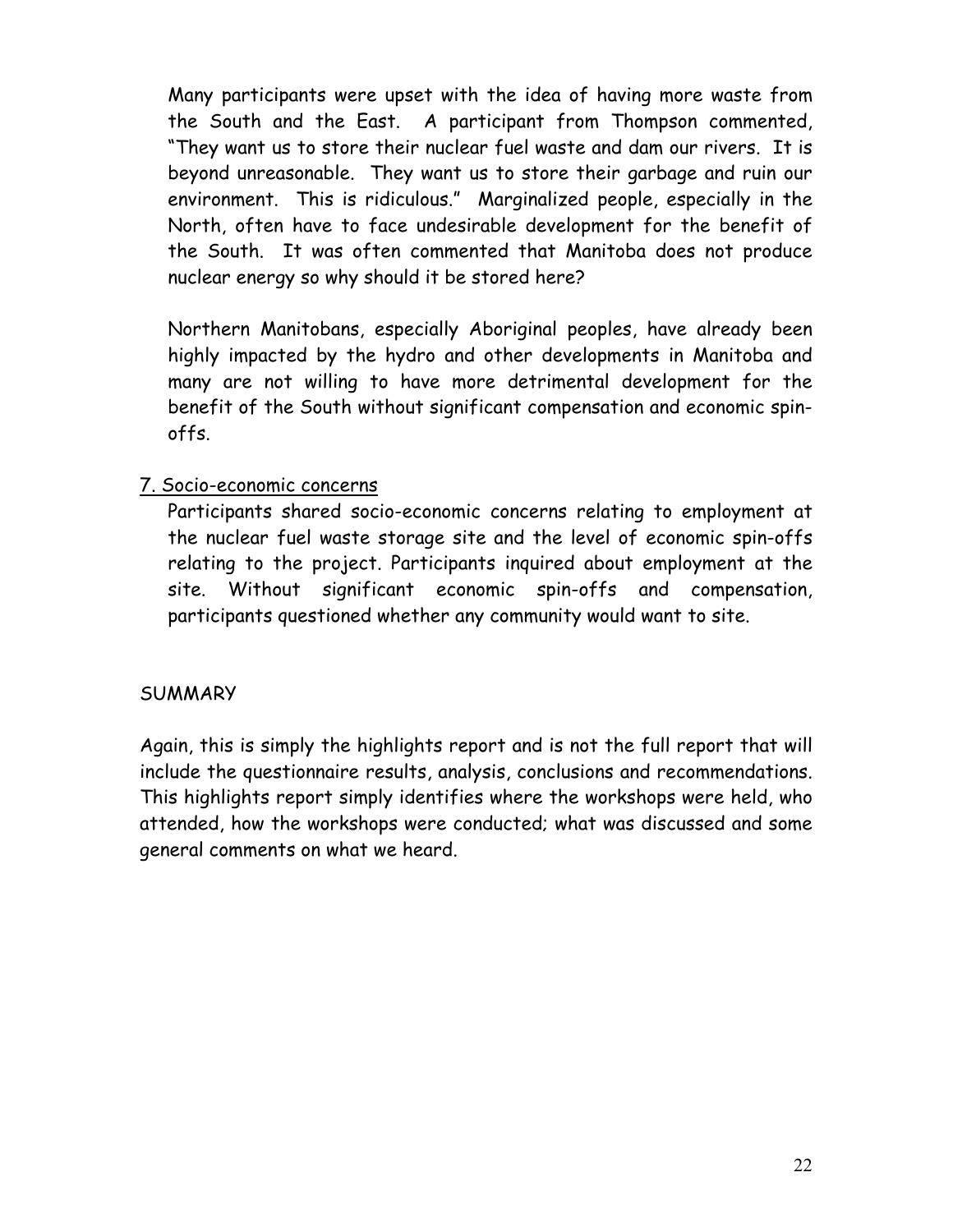

**NUCLEAR WASTE MANAGEMENT ORGANIZATION** 

SOCIÉTÉ DE GESTION **DES DÉCHETS NUCLÉAIRES** 

# **Métis National Council: Métis Nation of Alberta**  *Nuclear Waste Dialogue*

(i) Consultation Report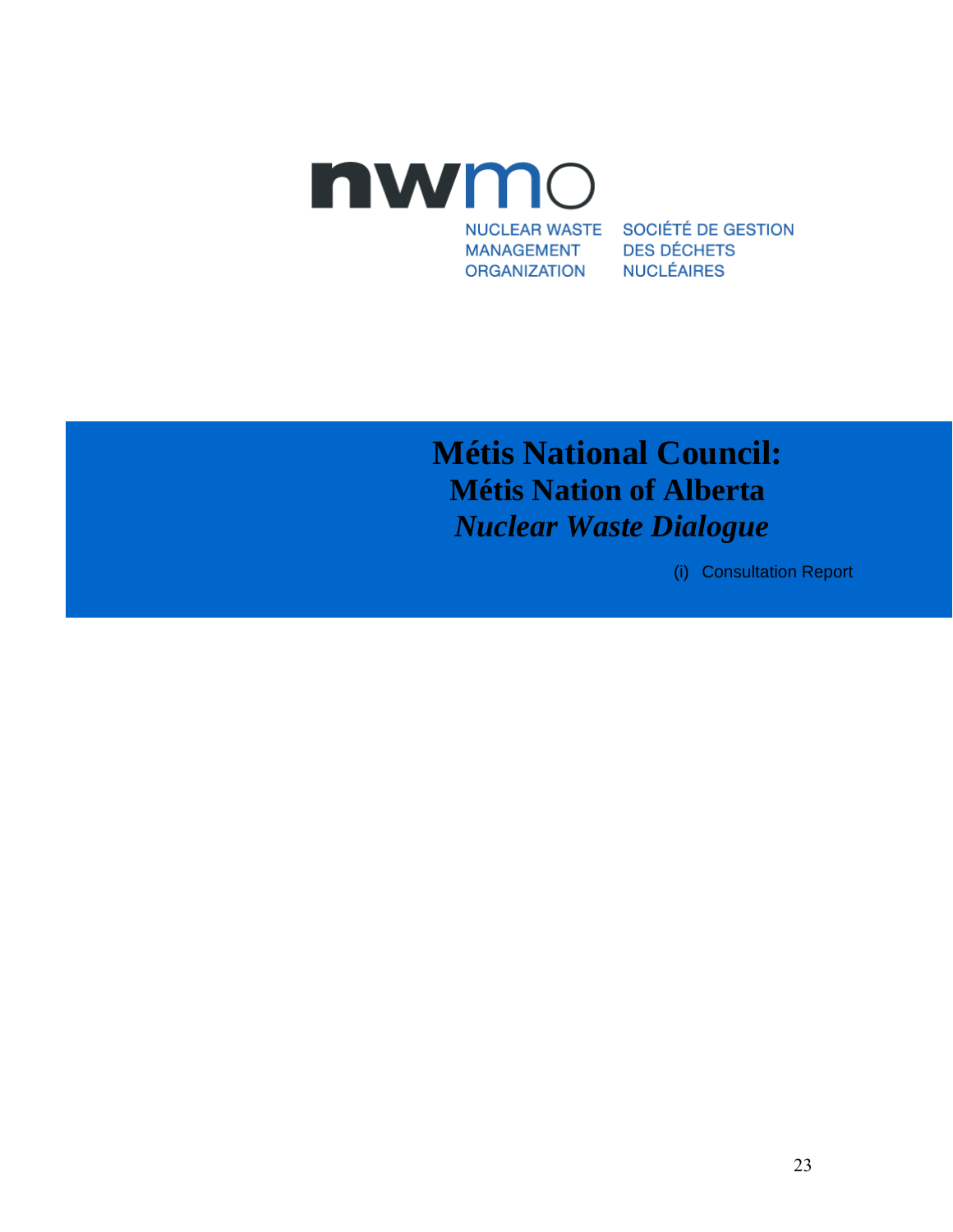#### **Table of Contents**

- 1. Presidents Audrey Poitras Message to Delegates
- 2. Overview of Discussions
- 3. Processes
- 4. Historical Issues/ Lessons Learned
- 5. Emerging Issues Environment
- 6. Education
- 7. Recommendations Next Steps
- 8. Follow-up Questions for the NWMO
- 9. Conclusion
- 10. Appendices
	- **A.** Questionnaire Results
	- **B.** Agenda
	- **C.** List of Participants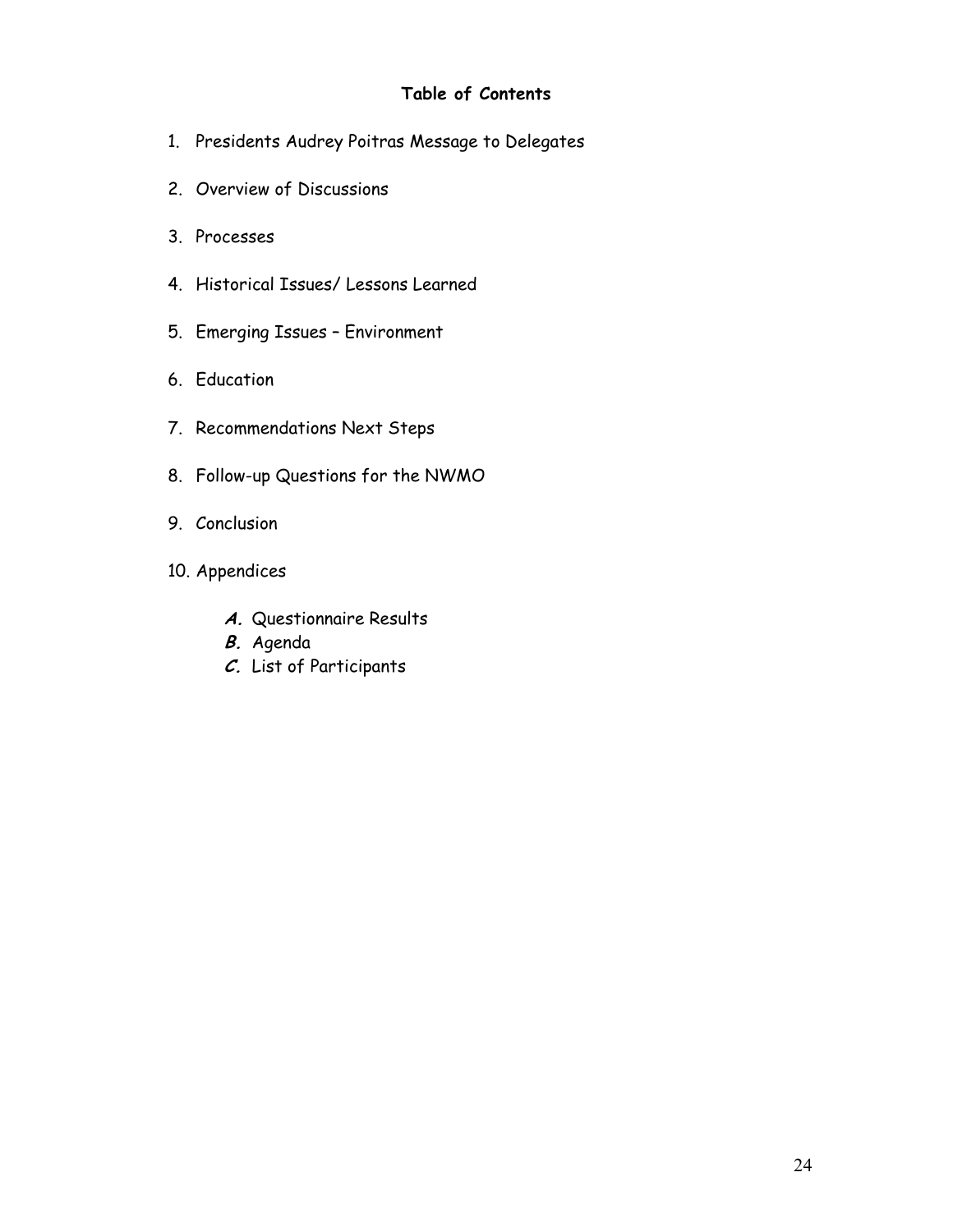#### **Opening Message, President Audrey Poitras, Métis Nation of Alberta**

Good Afternoon,

The Métis National Council has been working with Natural Resources Canada and the Nuclear Waste Management Organization to undertake series of community based dialogue that will feed into the formulation of Canada's policy on Nuclear Fuel Waste Management.

These community meetings are being undertaken with each of the Governing members of the MNC. It is important that we all have our input regarding the method of storage of Canadian Nuclear Fuel Waste.

Today, our role is to discuss, First, the long term management of nuclear fuel waste, including a discussion of various options laid our in the Nuclear Fuel Waste Act, as well as other options proposed by the NWMO. We have come together to look at these issues and to provide wisdom that will assist in guiding Canada, and to provide our traditional Métis knowledge to the issues. Canada and NWMO are very interested in hearing our thoughts and where possible to add input and our knowledge.

The Métis National Council, in keeping with its mandate, has founded an environment committee that has been meeting to identify and discuss the broad range of environmental issues that affect our people and our rights. At the conclusion of this meeting and the meetings across the homeland, the MNC will prepare a comprehensive report based on the dialogue and feedback received by our people. The report will be submitted to Natural Resources Canada for review and follow up.

In conclusion, I would like to thank all you who have come in today, we are grateful for your attendance and as always, your valuable input. Also I would like to thank Dale LeClair, CAO, and the MNC for facilitating the session.

Thank you.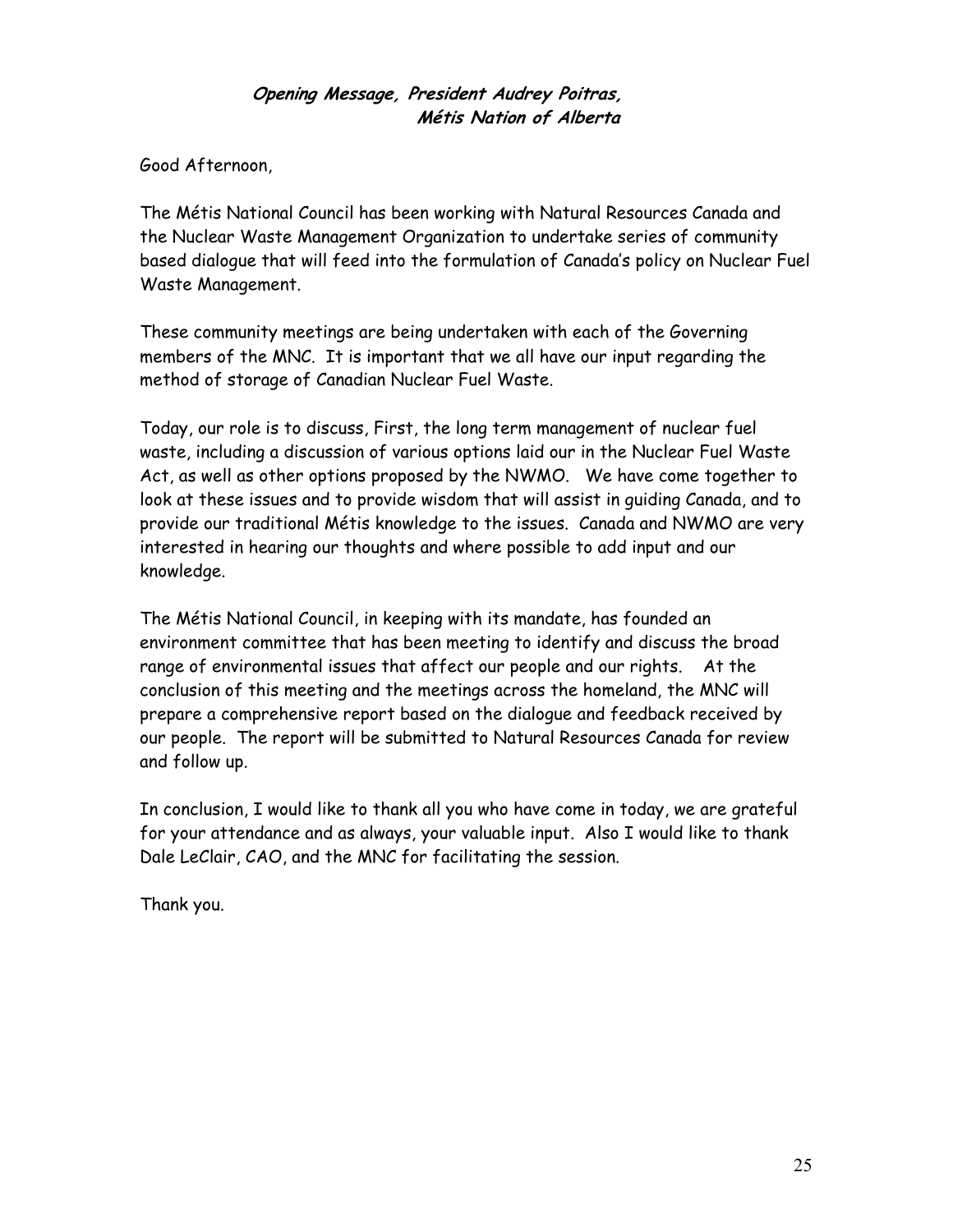#### **2. Overview**

"The Government expects that a waste management organization, once it is established, will continue the consultation process with Aboriginal communities. The related activities should be funded by the producers and owners of nuclear fuel waste"

The goal and commitment as stated by the NWMO is to ensure that the organization will continue to recognize:

- The importance of a collaborative arrangement with Métis people
- Métis perspectives & knowledge are reflected in the study
- Guide the direction for Canada
- Provide and receive direction on governance, decision-making, ethics, values, responsibilities
- Ensure that these responsibilities are recognised in our generation and future generations
- Ensure that the role of communities and governments are inclusive, responsible and transparent.
- Ensure knowledge and education are maintained over time

#### **3. Processes**

In the discussion regarding the purpose and reasoning behind the consultation processes, a number of participants expressed a several concerns regarding the process itself. While, it is true that Governments are more aware of the requirements to consult with Aboriginal peoples, there was recognition that there are a number of reasons why the consultations are important. Firstly, that the traditional knowledge and wisdom of the Métis can be of assistance to the government regarding land use and more specifically the importance of continued protection of Canadian lands.

As a meaningful start, many participants voiced their desire to remain involved and expressed their wishes that government and its agencies hear the Métis voice. Moreover, that continuing dialogue is an important component for action and policy development. It was clear that an expectation was created and confirmed that this process was the start of a continued presence for the Métis, and a long time coming.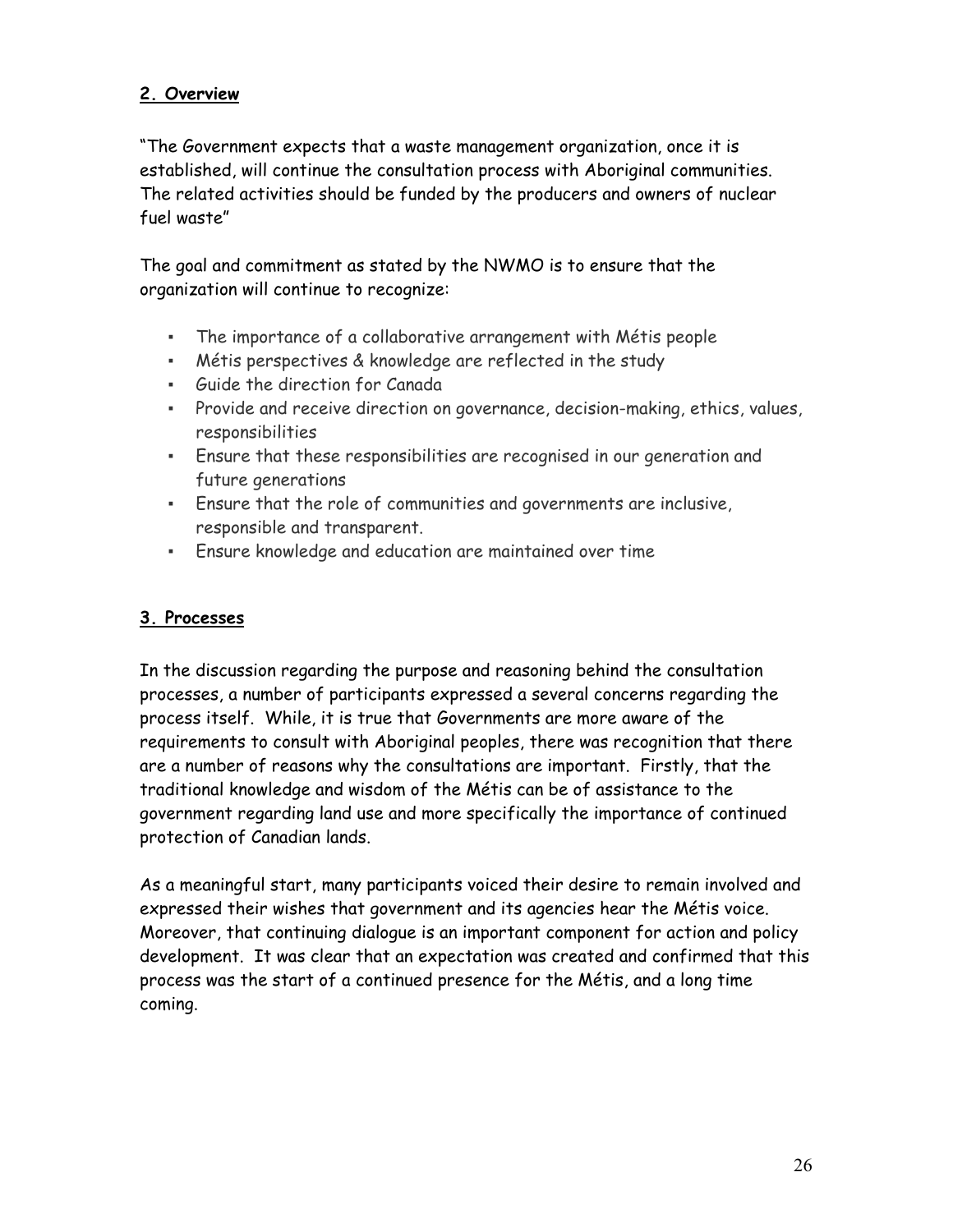#### **4. Historical Issues/ Lessons Learned**

In the course of the presentation and discussion there was a considerable amount of time spent on dealing with environmental issues that have affected the Metis people throughout the decades. Much like the Canadian scientific and government community, participants asked many of the same questions; such as: why do we develop the technologies and processes without knowing, or caring in some cases, what the potential long-term impacts will be on our environment and our health.

A number of participants discussed specific examples, such as the Swan Hills Waste Treatment Facilities in Northern Alberta. A number of people shared anecdotal stories with the group. For example, besides the issue of nonconsultation with residents in the region, there is a feeling from many members living near the facility that death rates and health impacts have increased but have not been monitored or studied. Furthermore, when formal Monitoring Agreements were struck with the Treaty 8 reserves in the area, the same was not accorded to the Métis population in the same region.

A specific example of these impacts centered on a toxic release that occurred at the plant in the 1990's. The incident has had a very detrimental impact on the culture and everyday way of life in the area, as many Elders and members are no longer consuming the wild game traditionally hunted in the area. In addition there has been a sharp decline of members spending time in those traditional areas. There is a very important lesson to be learned here which speaks volumes on the need to address traditional losses attributable to modern encroachments.

The theme is therefore best expressed by the need to view these issues from a global perspective, i.e. that we need a commitment by government to continually study and monitor the impacts where these projects are presently located or proposed. One recommendation included a requirement that complete documentation of area impacts be required in order to establish benchmarks both environmentally and culturally. One participant went further and suggested consideration be given to establish mandatory, and ongoing, toxicological study of residents when they pass away to ensure that risks do not overtake the projects intended purpose.

As a result of this discussion, there was a feeling that whenever and wherever these projects take place, that at the very minimum, an inclusive approach is required in the monitoring, and that transparency in reporting and cooperation are made absolute requirements. This should apply equally to existing operations and any planned activities of this nature.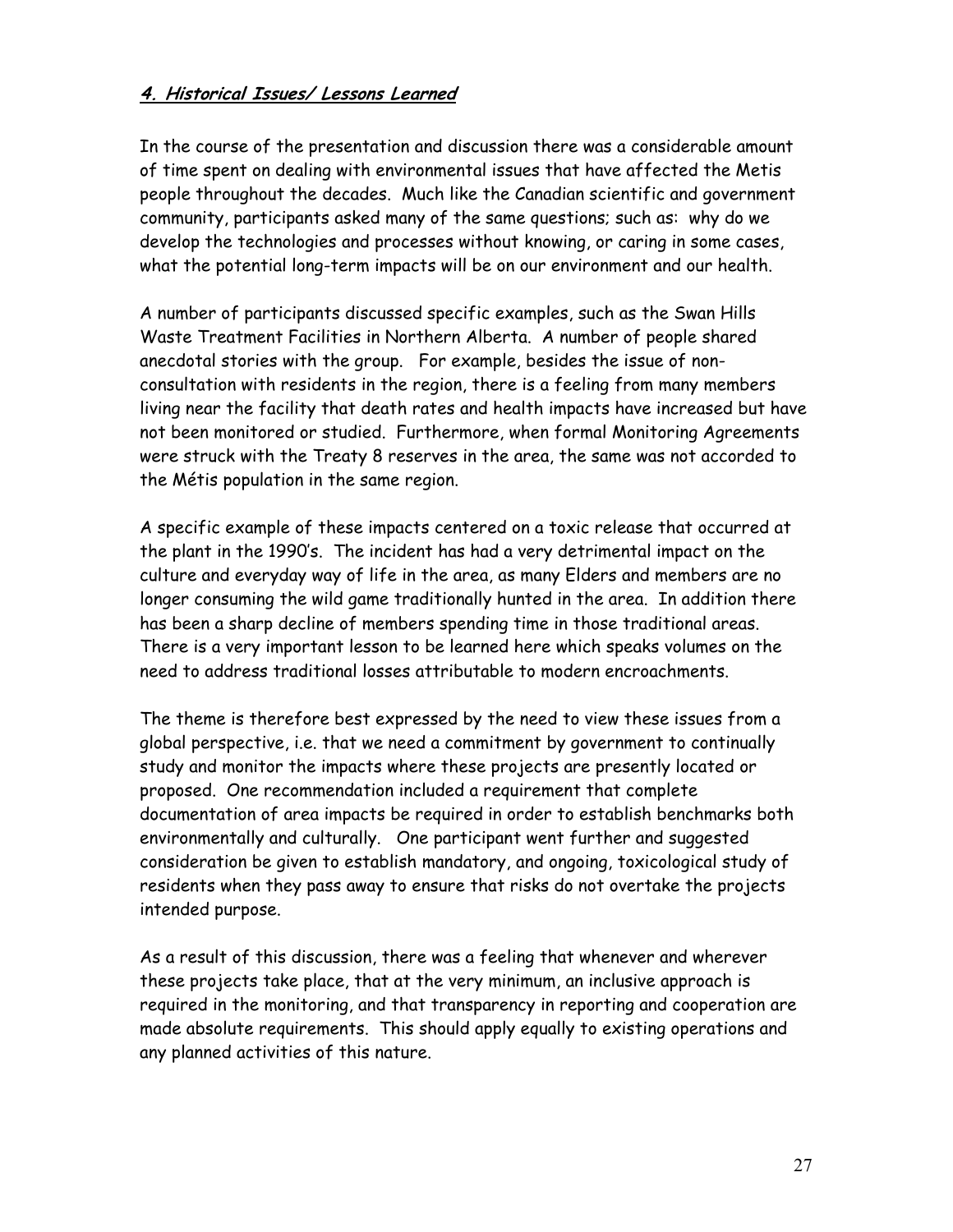#### Raw Uranium Transportation

Another point of discussion from the far northern participants to the meeting covered the historical transportation of the raw uranium across the Athabasca. A number of questions arose regarding whether there was ever a record of contamination or a study that dealt with from the transport of the Uranium –via Rail car and on the boats.

A question was asked whether there had been any tests on the lines that were used 40 years ago? What are there risks today considering the half-life - If there was some contamination - Was there reclamation? What was done with the contaminated soils? Where do we go to find this out? What happened to the labor and primary workers - Métis had very extensive involvement in those initial activities. Have there been any exposure studies?

In any case, individual sites need to be documented and cross-referenced to an expanded health and traditional use study of areas to ensure that people are not adversely affected; further that this should be undertaken at historical extraction sites and future storage sites.

#### 5. Emerging Issues – Environment

#### **Concerns Expressed – Global perspectives**

Extraction vs. Reclamation – what are the viable options?

A number of questions were raised regarding the operations at Uranium City? Is the old site safe? One participant raised the issue whether the rods could be returned to where the uranium was extracted. Considering the lengthy half-life of processed rods, it confirmed that the options are not that simple and require careful consideration.

A discussion ensued regarding the options that were presented in the video produced by the NWMO. Participants discussed some of the options that are being presented as viable; however there was no consensus from this group on any particular method. Most participants agreed that more education is required to have a full discussion on some of the options presented in the video package.

On a more global note, some participants relayed concerns that Nuclear Waste presents more of a risk outside of our borders than within. There were a number of comments and questions regarding the disposition of nuclear materials from the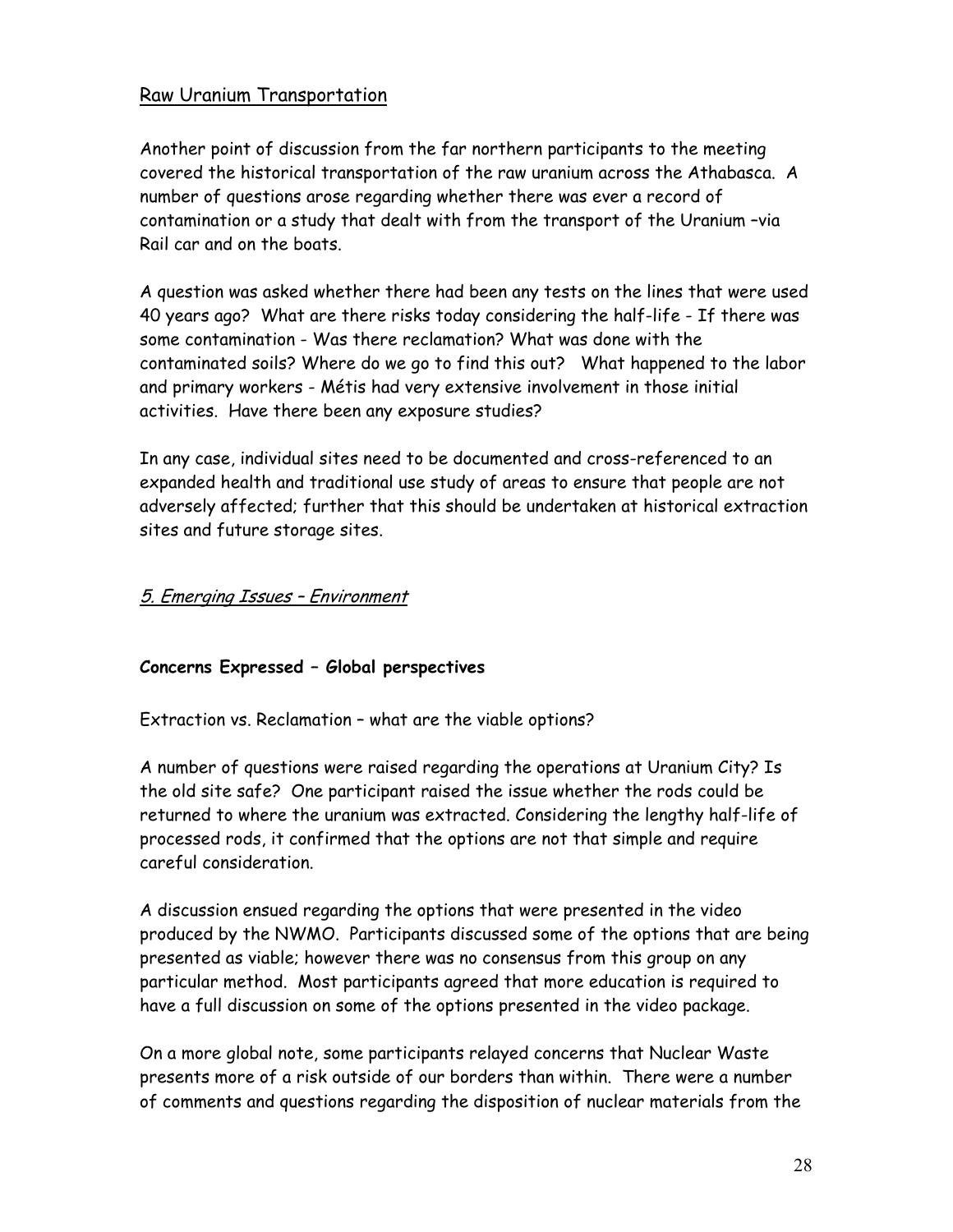former Soviet Union and a sense of worry regarding the emerging Nuclear powers in Asia and the Middle East (North Korea, Iran respectively). Specifically, how can we be assured that their waste is being treated properly, and how can Canada ensure that it will be treated properly (This was not expressed as a desire to have it imported to Canada). Are there options or common approaches globally to deal with these concerns?

## **6. Education**

A number of the participants spent time discussing the educational gap that exists on this issue. Specifically questions were raised regarding the adequacy of the information provided as being too dense for the layperson. It would require further work to find a more meaningful way to present the information to the public. The obvious follow-up to this question was whether there was willingness to identify additional resources for greater involvement. This would be facilitated via direct involvement by creating the capacity to monitor, and be a part of these processes as they move forward.

A very important question was raised regarding quantification of the costs for these storage initiatives long-term. In real terms, is there a process in place to ensure that cost will not impact the long-term stewardship over spent rods and other byproducts? What are the measures in place to protect us from ourselves and this form of energy? These issues were not covered in great depth in the presentation videos. In follow-up this needs to be identified and reported.

Finally, as it stands today we, collectively, have very little in the way of benchmark/baseline data to be able to make comparisons or an informed decision on which way the policy should be implemented. It was concluded that the Métis could move forward on educational activities that involve our people. Thus, the creation of a long-term partnership that would enable the Métis to study and report on these initiatives as they move forward.

## **7. Recommendations / Next Steps/ Conclusions**

#### Dialogue and Consultation

- In order to provide meaningful input, the Métis need to be involved up front and not after the fact.
- What is missing is inclusion into the entire processes We need to be included in all stages - from mining to processing to rod storage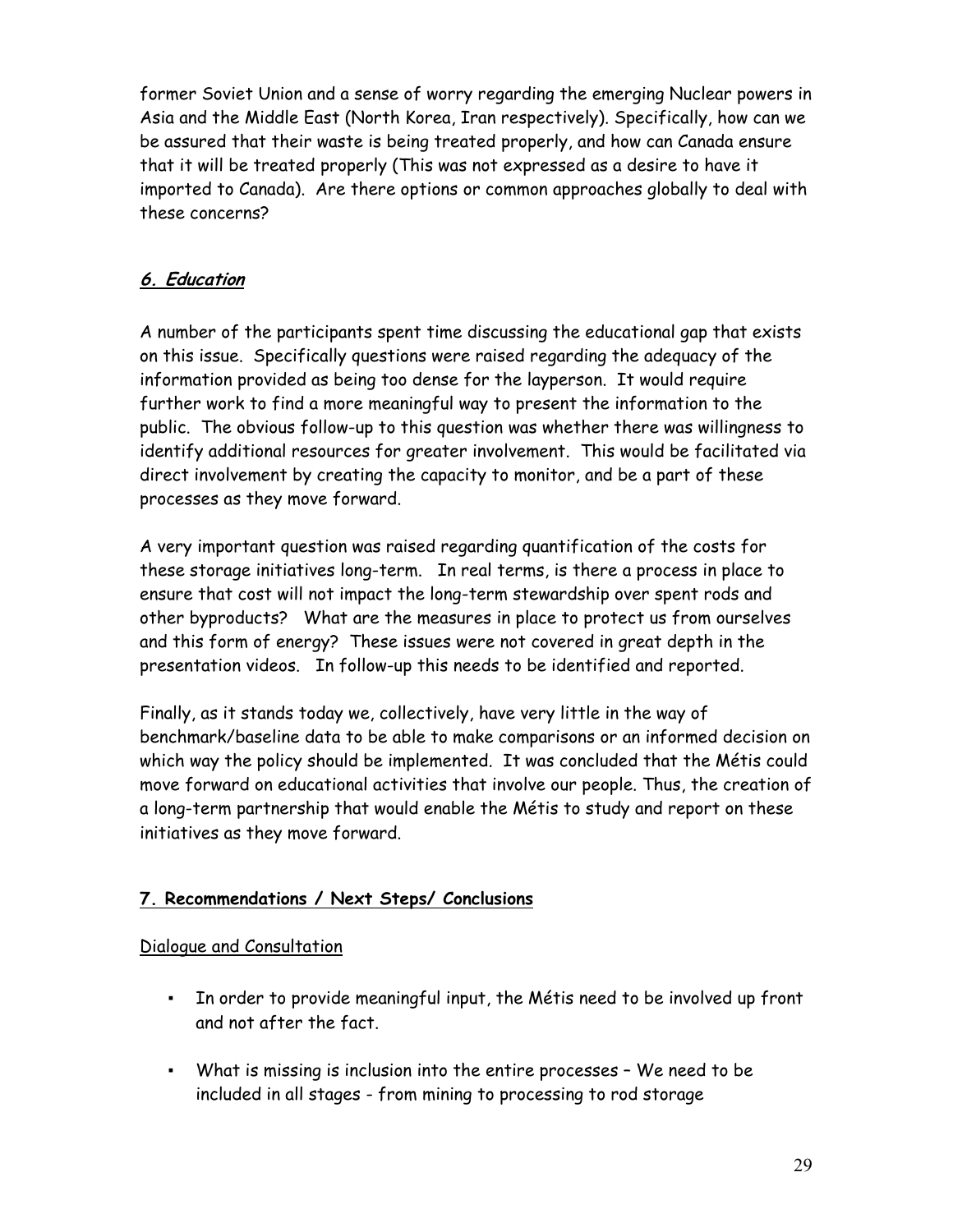- Monitoring and Participation on any waste management issues in Alberta and Nationally is not a dream but a reality
- We need to ensure that the values that we bring to the table translates into impact: stewardship, respect, elders' wisdom, our past and our future.
- There needs to be a sharing of responsibilities between all Canadians
- Our numbers are growing and will have a greater impact in the future we will be impacted in a greater capacity, and should have increased participation in the same proportions.
- Canada should not be planning to build or restart additional nuclear sites, until all other options are studied, both for Nuclear Waste Management and alternative forms of Energy.

#### **8. Follow-up Questions for NWMO**

Are there any long-term impact studies – Are there greater environmental impacts that we are not aware of yet?

What happens with the long-term infrastructure issues - effects on containment?

What are other countries doing on this issue?

#### **Conclusion**

Like many Canadian policy makers, we could not provide any specific answers to these questions, however, as Canadians we must collectively continue to work towards answers in a collaborative and inclusive manner. The Métis are interested in remaining involved in the processes and are pleased to be consulted on these issues, however a greater role, including education initiatives are an important first step towards meaningful and informed input.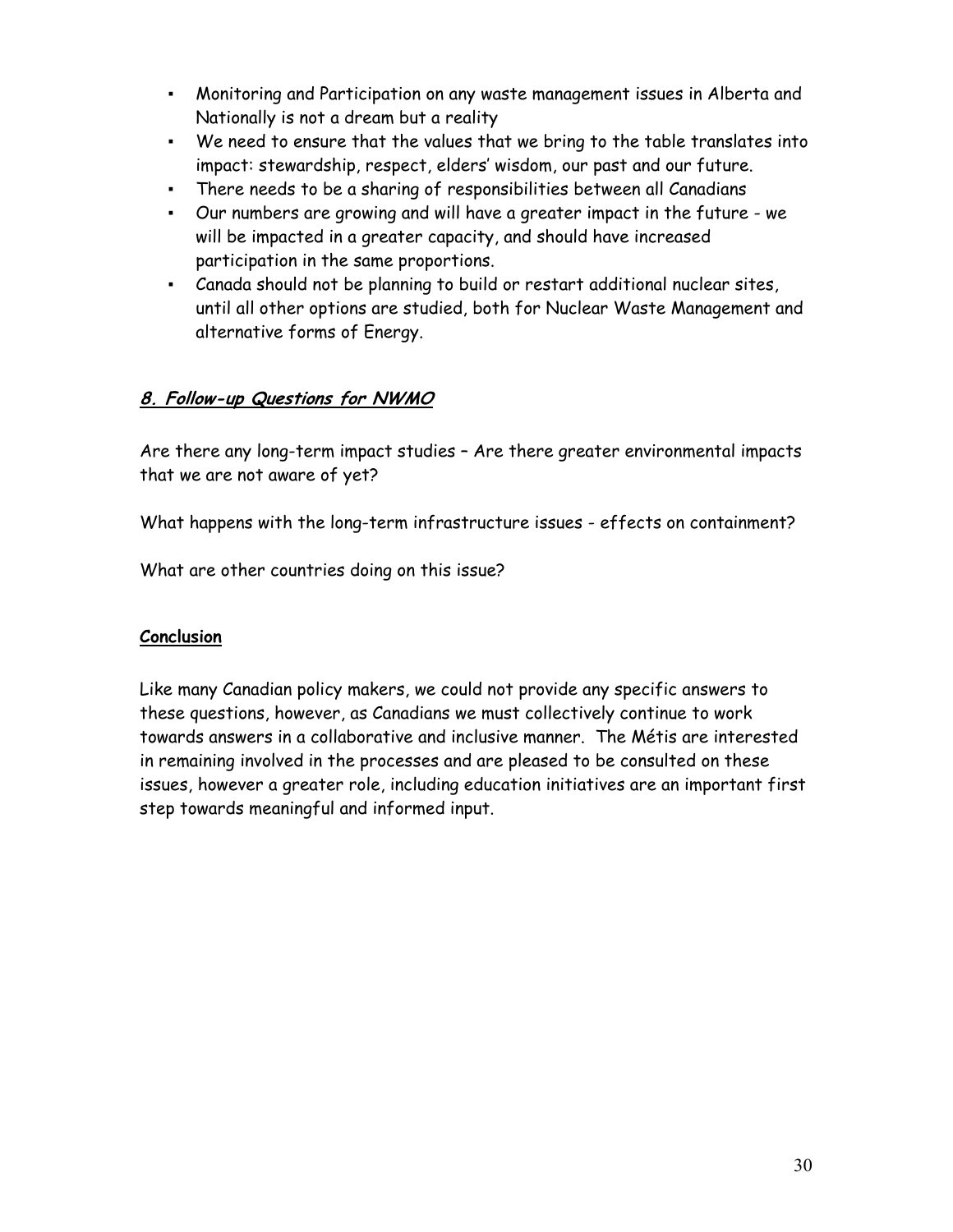#### **Overview of Questionnaire Results**

Note: not all participants answered each and every question. In case where a rating was involved, no rating was assigned or weight attributed.

1. In your opinion, are you agreement with nuclear energy providing Ontario or Canada with its energy needs into the future? – Please circle one

| yes |  | agree somewhat |  | not sure |  | no |
|-----|--|----------------|--|----------|--|----|
|-----|--|----------------|--|----------|--|----|

| /es | Agree somewhat | Not :<br>sure | чc |
|-----|----------------|---------------|----|
|     |                |               | -- |

## **Total Responses: 28**

Additional Comment:

- What about alternative sources of energy generation?
- Only if a viable solution is found to deal with the waste
- No expansions do not raise the reliance on the source of energy, find alternatives
- 2. How familiar are you with the issue of nuclear fuel waste, either through the media or your own observations? (check one)
	- Do not know anything on the issue
	- I know a little about the issue
	- I am very familiar with the issue

| the issue | Do not know anything on $ I \rangle$ know a little about the $ I \rangle$ am very familiar with<br><i>issue</i> | the issue |
|-----------|-----------------------------------------------------------------------------------------------------------------|-----------|
|           | 19                                                                                                              |           |

**Total Responses: 29**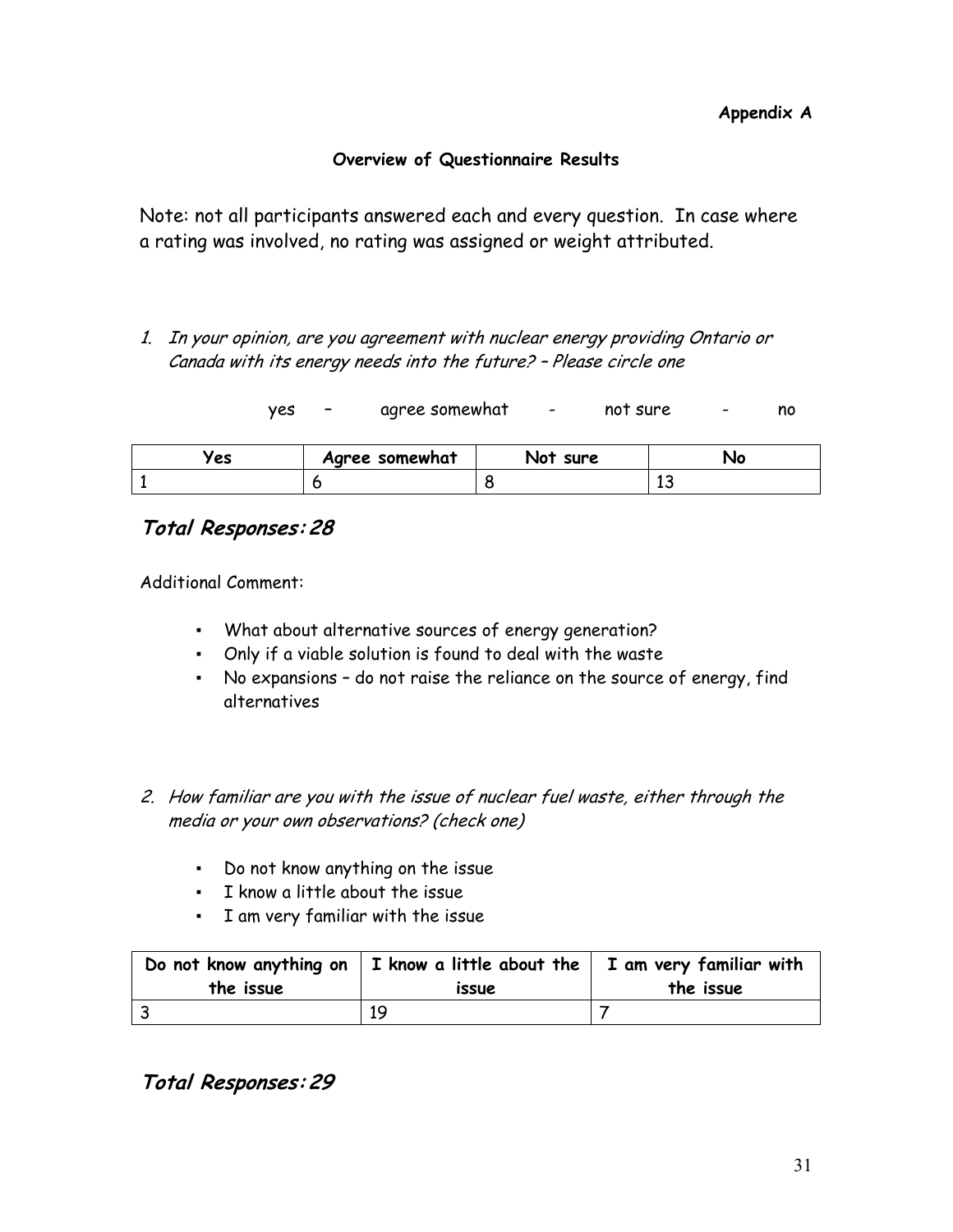3. Compared with other issues in Canada, how important is the nuclear waste issue of concern to you personally? Please circle

| The health care system                                                     | less 1 2 3 4 5 6 7 8 9 10 more |
|----------------------------------------------------------------------------|--------------------------------|
| The economy                                                                | less 1 2 3 4 5 6 7 8 9 10 more |
| Fulfillment of Aboriginal and Treaty Rights less 1 2 3 4 5 6 7 8 9 10 more |                                |
| Climate Change                                                             | less 1 2 3 4 5 6 7 8 9 10 more |
| Terrorism                                                                  | less 1 2 3 4 5 6 7 8 9 10 more |

| The health care      | 654391056588101010              | Total Responses: 25 |
|----------------------|---------------------------------|---------------------|
| system               | 99106114761010                  | <b>Total: 172</b>   |
|                      |                                 | Average: 6.88       |
| The economy          | 555371045597101010              | Total Responses: 25 |
|                      | 99765242469                     | <b>Total: 158</b>   |
|                      |                                 | Average: 6.32       |
| Fulfillment of       | 85559105817681010               | Total Responses: 25 |
| Aboriginal and       | 10910455235107                  | <b>Total: 167</b>   |
| <b>Treaty Rights</b> |                                 | Average: 6.68       |
| Climate Change       | 9 2 7 4 7 10 4 9 5 10 6 6 10 10 | Total Responses: 25 |
|                      | 10997851571010                  | Total: 180          |
|                      |                                 | Average: 7.2        |
| Terrorism            | 7997810291039101010             | Total Responses: 25 |
|                      | 99109351105103                  | Total: 187          |
|                      |                                 | Average: 7.48       |

#### **Total Response: 25 of 29**

4. Are you comfortable with the current information being provided by you today (NWMO/MNO) to make some initial comments on the management options: (Circle One)

|  |  | yes -- agree some what -- not sure - no |  |
|--|--|-----------------------------------------|--|
|--|--|-----------------------------------------|--|

| Yes | Agree<br>somewhat | Not sure | No | No answer |
|-----|-------------------|----------|----|-----------|
|     | 10<br>ᆠᆫ          |          |    |           |

**Total Responses: 29**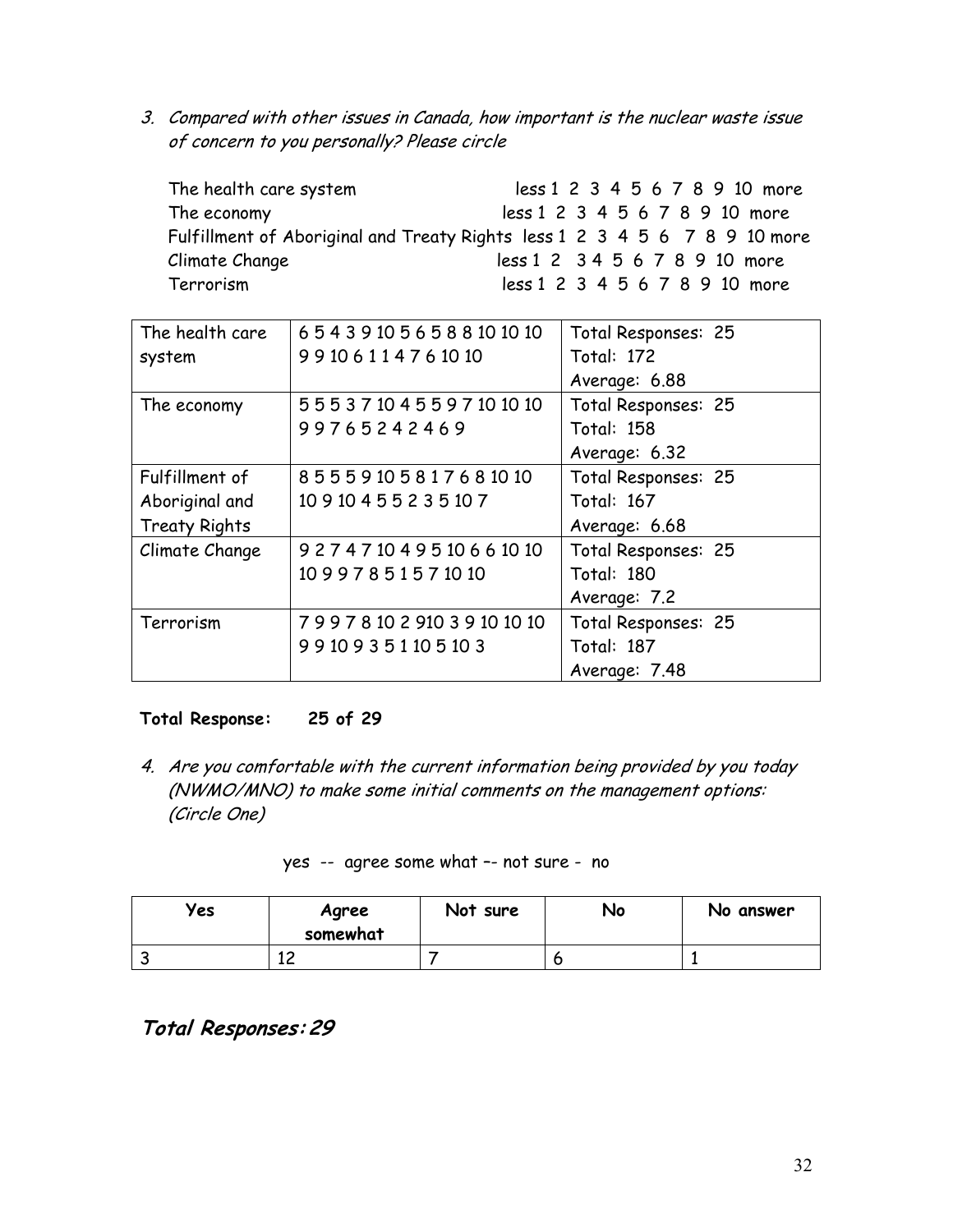### **Additional comment**

▪ Is this all of the information; is there an alternative view which is not being provided?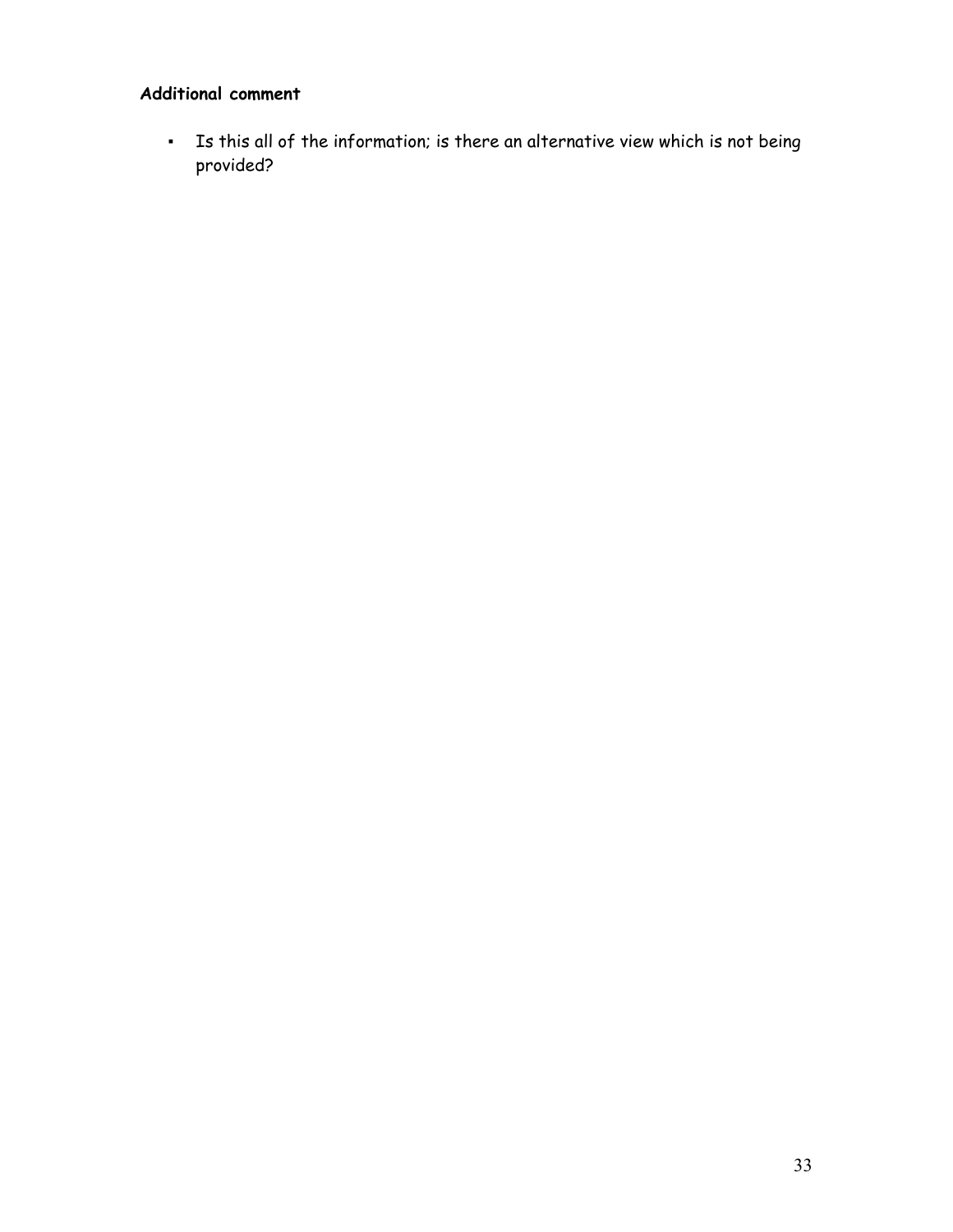5. If you said yes or agree somewhat - what are your thoughts on the strengths and weaknesses of each management approach? (Space for comments on next page)

**Please provide any initial comments on the proposed concepts that follow**

| A. Storage at reactor sites                                                                                                                                                                                      |                                                                                                                                                                                                                              |  |  |  |
|------------------------------------------------------------------------------------------------------------------------------------------------------------------------------------------------------------------|------------------------------------------------------------------------------------------------------------------------------------------------------------------------------------------------------------------------------|--|--|--|
| Advantages                                                                                                                                                                                                       | Limitations                                                                                                                                                                                                                  |  |  |  |
| Maintenance and testing of cells<br>٠<br>No need to transport it<br>Experts on hand to deal with it<br>Find a way to harness the waste<br>٠<br>for useful purposes<br>Not putting new areas in harms<br>٠<br>way | Space $-$ is there enough to expand for<br>$\blacksquare$<br>holding<br>Are there issues related to site radioactivity<br>$\mathbf{H}$ .<br>Terrorism is an issue<br>$\mathbf{m}$ .<br><b>Human Error?</b><br>$\blacksquare$ |  |  |  |

| <b>B. Deep Geological Disposal</b>                 |                                                                                                                                                                                                                                                                              |  |  |  |
|----------------------------------------------------|------------------------------------------------------------------------------------------------------------------------------------------------------------------------------------------------------------------------------------------------------------------------------|--|--|--|
| Advantages                                         | Limitations                                                                                                                                                                                                                                                                  |  |  |  |
| Less chance of human error -<br>not managed by man | Potential leakage into the water sources<br>$\blacksquare$<br>underground - without maintenance There<br>are risks that are unknown if containment fails<br>Potential of further ignorance or long-term<br>$\sim$ 10 $\pm$<br>effects<br>Earthquake issues<br>$\blacksquare$ |  |  |  |

| <b>C. Centralized Storage</b>                                                                                                                      |                                                                                                                                                                                      |
|----------------------------------------------------------------------------------------------------------------------------------------------------|--------------------------------------------------------------------------------------------------------------------------------------------------------------------------------------|
| <b>Advantages</b>                                                                                                                                  | <b>Limitations</b>                                                                                                                                                                   |
| Can deal with the issue in one<br>place<br>Can be accessed if other<br>purposes are found for its use<br>Can be safely watched and<br>٠<br>managed | What is the right location, Is there a right<br>٠<br>location, environmentally and safety<br>Must ensure maintenance by future<br>٠<br>generations which we cannot control<br>Where? |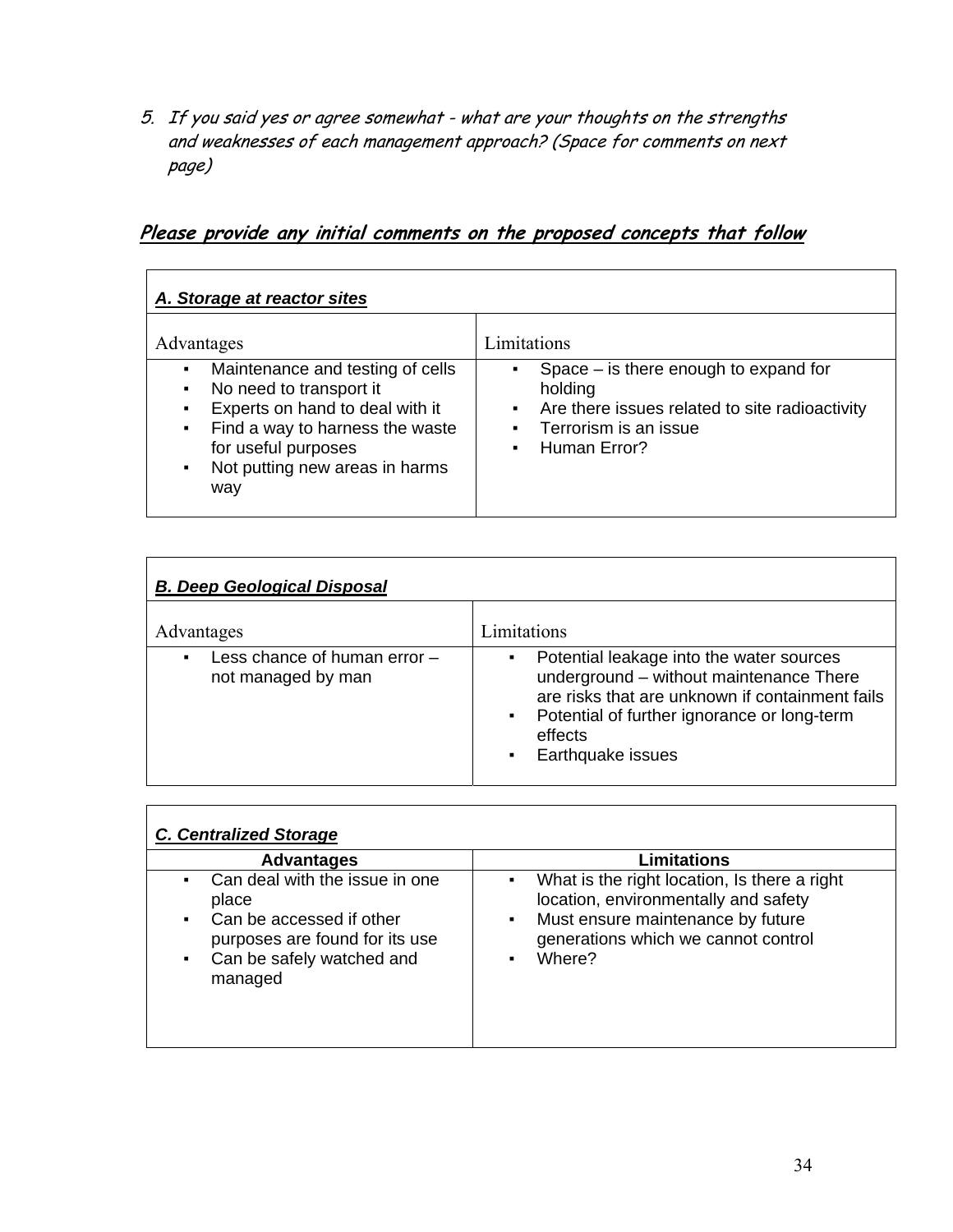6. In your view, do you feel there are any concepts that are not present that should be part of the discussion (where do you think it should be stored?);

#### Comments

- Health Impacts are not identified in any great detail
- Greater consultation efforts
- Are there further reactors in the works?
- 7. What issues are you most concerned with in relation to nuclear fuel waste once a concept and potential site are chosen? Please number from 1 (most important) to 6 (less important)

| Security of the site | Is it environmentally secure    |
|----------------------|---------------------------------|
| Transportation       | Who is responsible for the site |
| Human Health         | Cost efficiency of concept      |
|                      |                                 |

|                                 |    |   |  | 5 |  |
|---------------------------------|----|---|--|---|--|
| Security of the site            |    |   |  |   |  |
| Transportation                  |    |   |  |   |  |
| Human Health                    | 12 | 5 |  |   |  |
| Is it environmentally secure    | 6  | 5 |  |   |  |
| Who is responsible for the site |    |   |  |   |  |
| Cost efficiency of concept      |    |   |  |   |  |
| No response                     |    |   |  |   |  |



- 8. If there were economic benefits to your community, would you support nuclear storage in your region? (Circle One)
	- **(yes) (no) (not sure)**

| 'es | Nc          | Not<br>Sure |
|-----|-------------|-------------|
|     | $\sim$<br>∼ | -           |

**Total Responses: 29**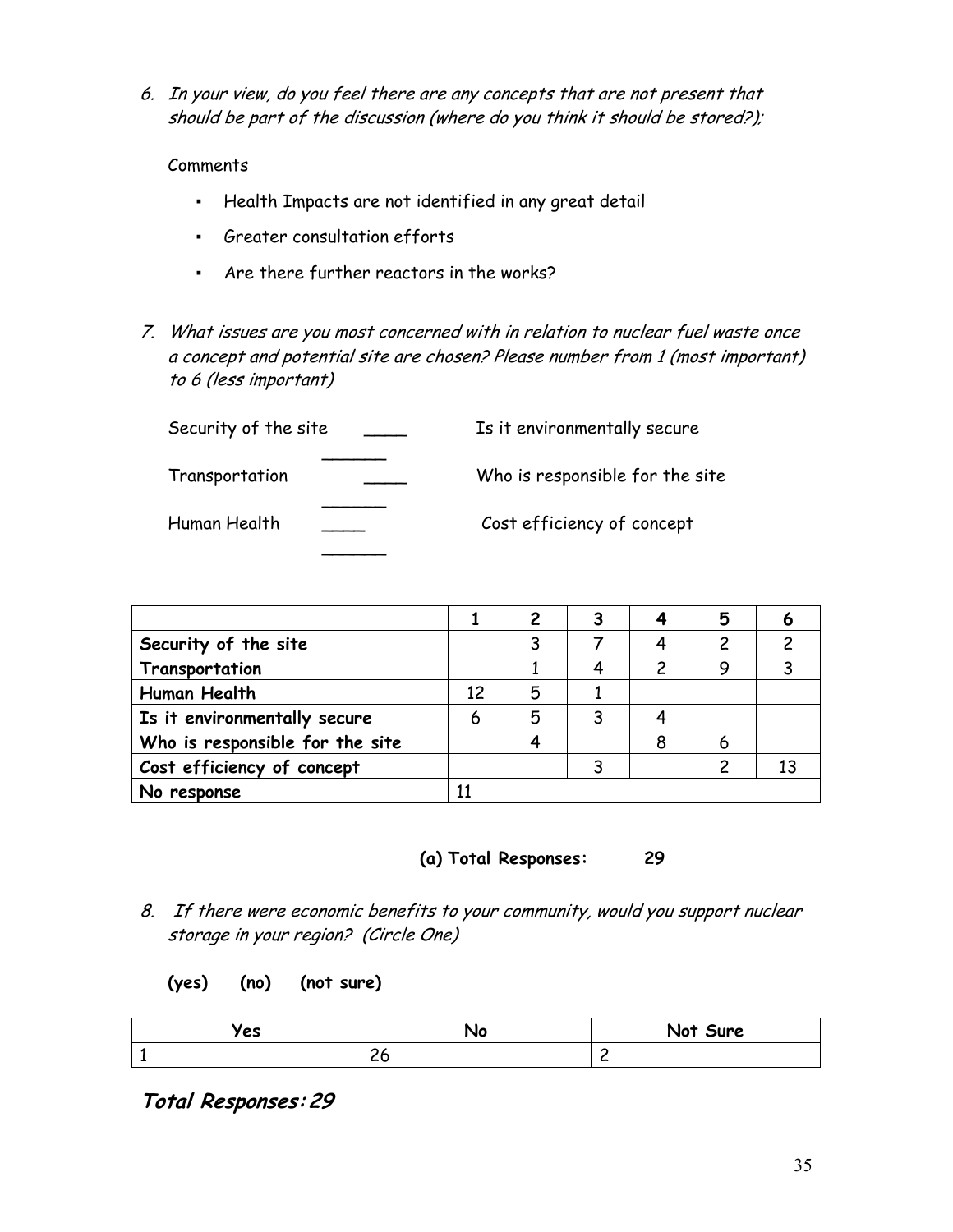#### Comments:

- More study must be undertaken to ensure that the environment can handle this task.
- Not in my back yard certainly not without better study
- Economic benefits cannot outweigh the potential long-term hazards cost benefit analysis would not wash
- Monet is not as important an health and well being
- 9. To your knowledge, have aboriginal perspectives and insights informed the direction, and influenced the development of the management approaches identified?

#### Comments:

- More study must be undertaken to ensure that we are heard and understood. I.e. importance of responsible stewardship of land and our environment
- Better understanding of an issue will enable more thought and how wisdom can be applied (next round?)
- 10. Could Métis traditional knowledge play an important part in the recommendation or decision-making process for a preferred management approach?

#### Comments:

- Honest discussion with clear rules of engagement that respect that we have value to bring to the table, a feeling that we are involved because we are now being recognized by the courts.
- Specific sessions with Métis Elders is advisable to ensure that wisdom, knowledge and concepts work together
- 11. Is there anything else you would like to tell us?

#### Comments:

▪ What are other countries doing about this issue – Is there a coordinated Global Approach to address this issue?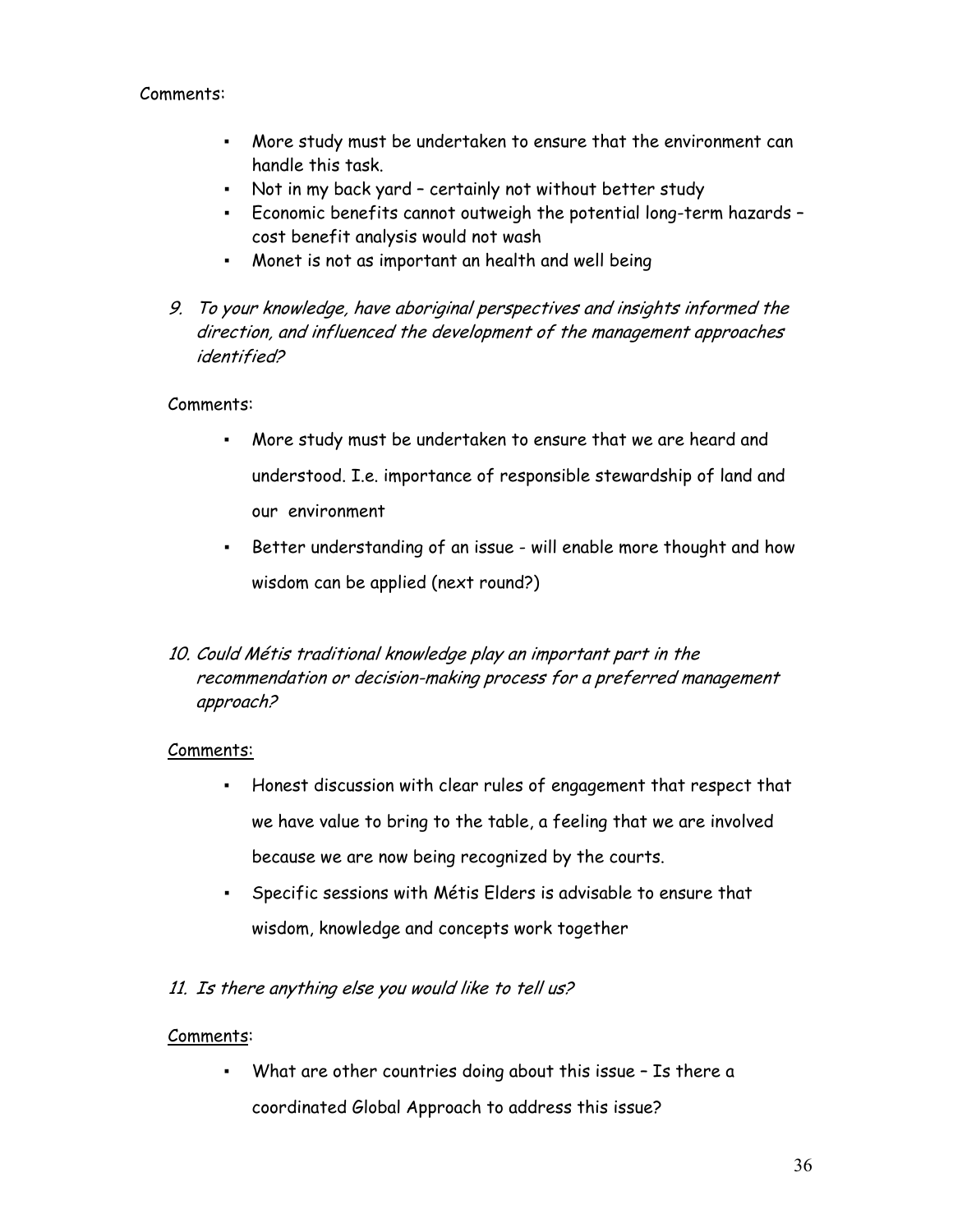- Canada should be exploring all forms of generation to ensure that nuclear issues do not increase the burden on future generations unnecessarily.
- Very pleased that the Government of Canada has finally realized the positive impacts that Aboriginal people can have and this will only lead to a better relationship and more success.
- Communication and transparency need to be addressed as a requirement not as an exception.
- Good first engagement, keep us involved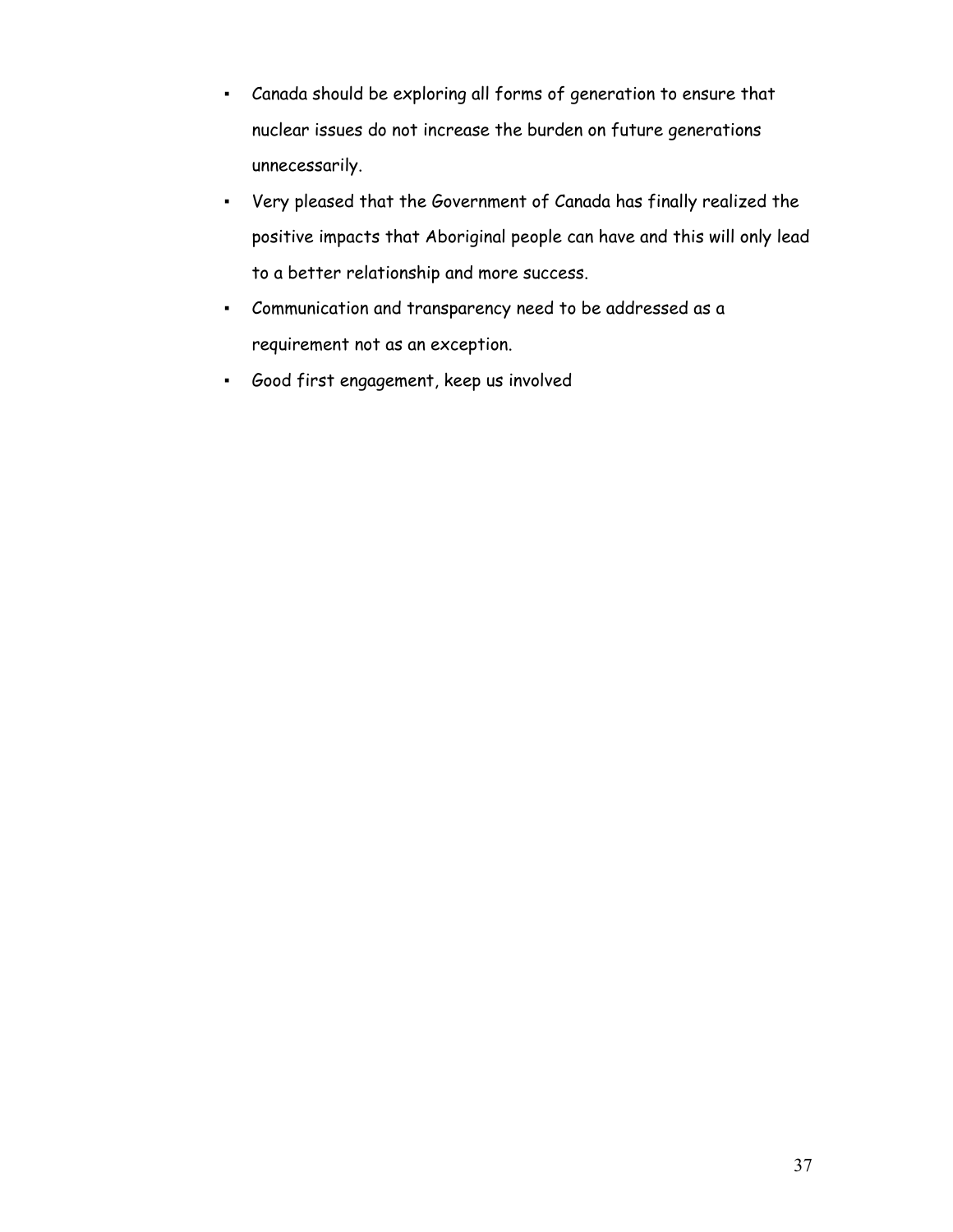#### **Appendix B**

### **Métis Nation of Alberta Consultation on Nuclear Waste Management West Harvest Inn. Edmonton, Alberta March 23, 2005 1:00 pm**

#### **Agenda**

- 1. Opening Prayer, Francis Dumais
- 2. Opening Comments, President Audrey Poitras, George Quintal,
- 3. What do we know?
	- Waste Management Generally
	- Nuclear Fuel
	- Impact On Our Lives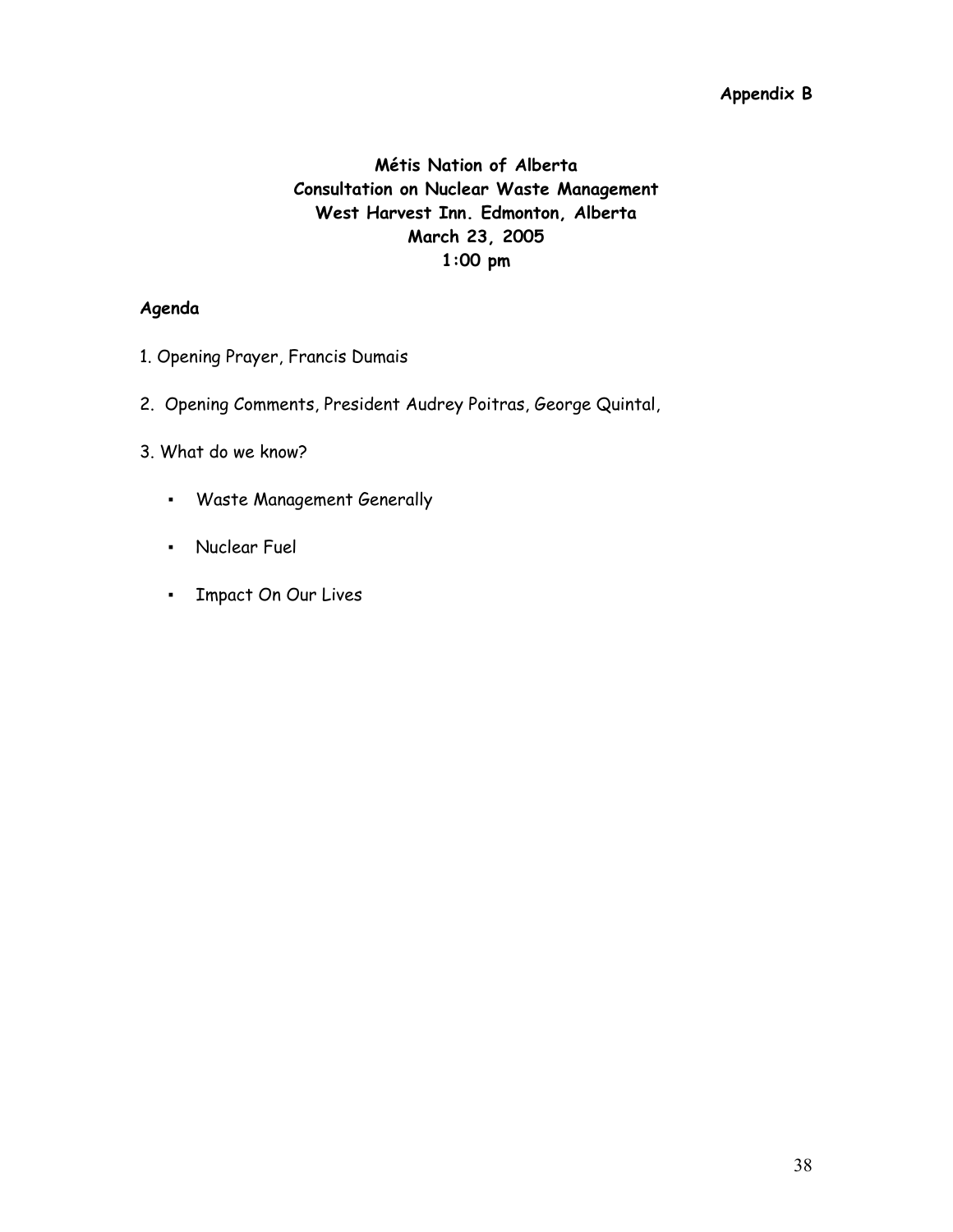**Environment Meeting – In Attendance March 23 & 24, 2005 Edmonton, Alberta** 

# **Head Office/Others**

### **Environment**

- 1 Audrey Poitras, President
- 2 Trevor Gladue, Vice President
- 3 Lynda Olson, MNA
- 4 James Norris, MNA
- 5 Dale LeClair, MNC
- 6 Valerie Nicols, MNC
- 7 Cindy Bertolin, MNA
- 8 Tracee McFeeters MNA
- 9 Marilyn Underschultz

#### **Region 1 Delegates Environment**

- 1 George Quintal, Lac La Biche
- 2 Rick Boucher, Lac La Biche
- 3 William Boucher, Lac La Biche
- 4 Glen Tremblay, Ft. McMurray
- 5 Pat Beacon, Athabasca
- 6 Margaret Quintal, Conklin
- 7 Richard Quintal, Lac La Biche
- 8 Gerry Gionet, Ft. McMurray
- 9 Linda Ward, Conklin
- 10 Conrad Boucher, Lac La Biche
- 11 Brian Fayant, Ft. McMurray

#### **Region 2 Delegates**

#### **Environment**

- 1 Karen Collins, Elizabeth
- 2 Homer Poitras, Elk Point
- 3 Roy Dumais, Bonnyville
- 4 Francis Dumais, Bonnyville
- 5 Donna Rae Paquette, Bonnyville
- 6 Annette Ozirny, Bonnyville
- 7 Robert Cardinal, Bonnyville
- 8 Wade Cardinal, Bonnyville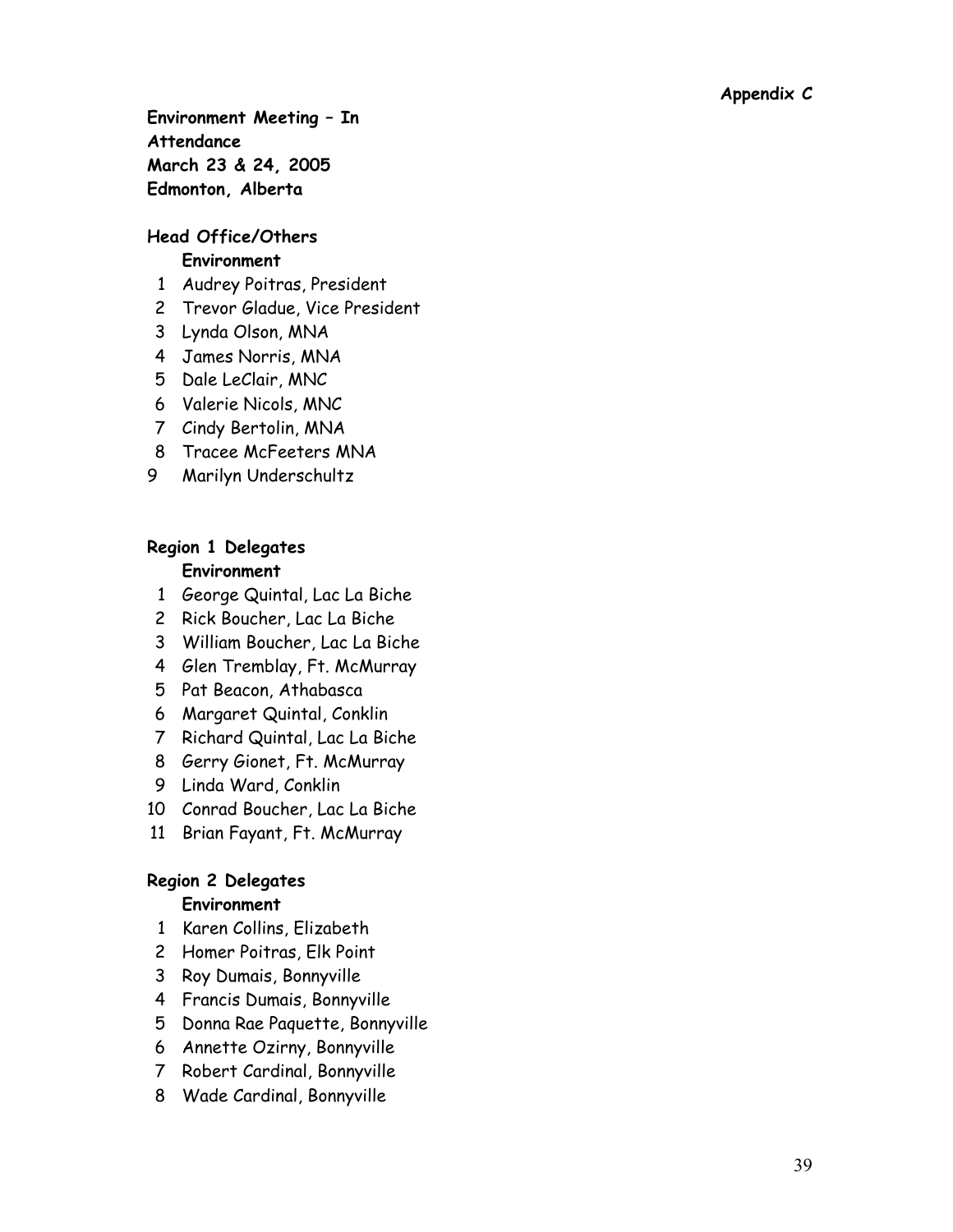- 9 Marlon Cardinal, Bonnyville
- 10 Destiny Ozirny, Bonnyville
- 11 Peter Desjarlais, Elizabeth

#### **Region 3 Delegates**

#### **Environment**

- 1 Alice Bissonette, Lethbridge
- 2 Marlene Lanz, Calgary
- 3 Ephram Bouvier, Calgary
- 4 Donna Kennedy, Medicine Hat
- 5 Arlene Fraser, Calgary
- 6 Joe Chodzicki, Red Deer
- 7 Paul Bercier, Calgary
- 8 Gail Akitt, Pincher Creek
- 9 Dee Johnston, Rky Mtn House

# **Region 4 Delegates**

### **Environment**

- 1 Gary Gairdner, St. Albert
- 2 Brenda Blyan, Edmonton
- 3 Melanie Omeniho, Edmonton
- 4 Robert Lee, Edmonton
- 5 Darrold Dahl, Drayton Valley
- 6 Al Findlay, Grande Cache
- 7 Cecil Bellrose, Edmonton
- 8 Maryann Stepien, Stony Plain
- 9 Dale Friedel, Wabamun
- 10

#### **Region 5 Delegates**

#### **Environment**

- 1 Esther Auger, High Prairie
- 2 Elmer Gullion, Trout Lake
- 3 Lloyd Norris, Slave Lake
- 4 Herb Anderson, Gift Lake MS
- 5 Solomon Auger, Slave Lake
- 6 Peter Campion, Faust
- 7 Jim & Matilda Thomas, Faust
- 8 Crystal Chalifoux, McLennan
- 9 Nora Chapdelaine, Faust

#### **Region 6 Delegates**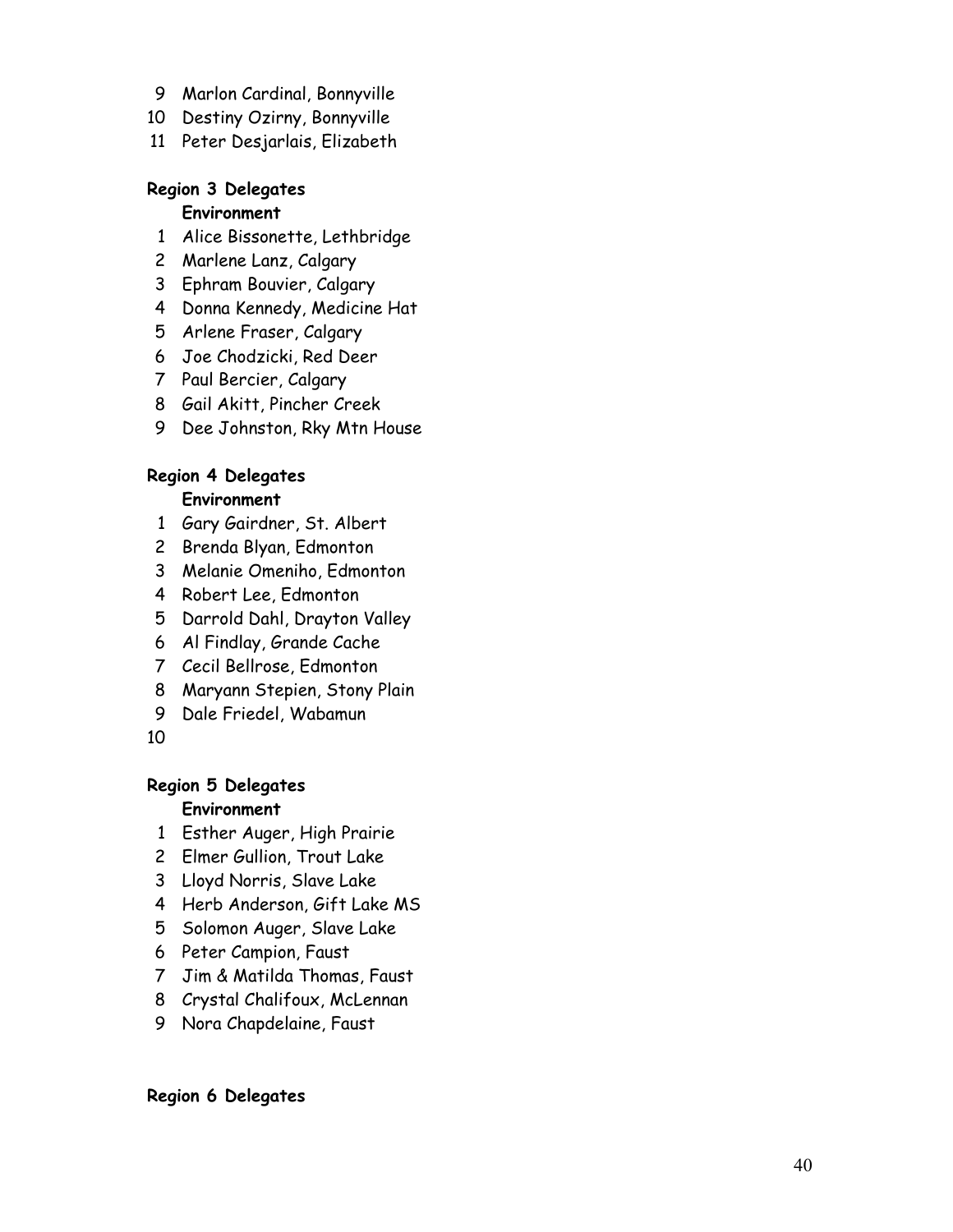#### **Environment**

- 1 Louis Bellrose, Peace River
- 2 Angie Crerar, Grande Prairie
- 3 Bill Descheneaux, Valleyview
- 4 Odell Flett, Fort Vermilion Margaret Northey, Grande
- 5 Prairie
- 6 Ms. Ursel Flett, Grande Prairie
- 7 Debbie Langford, Valleyview
- 8 Shirley Descheneaux, Valleyview
- 9 Ms. Jean Johnson, Valleyview
- 10 Carol McCallum, Valleyview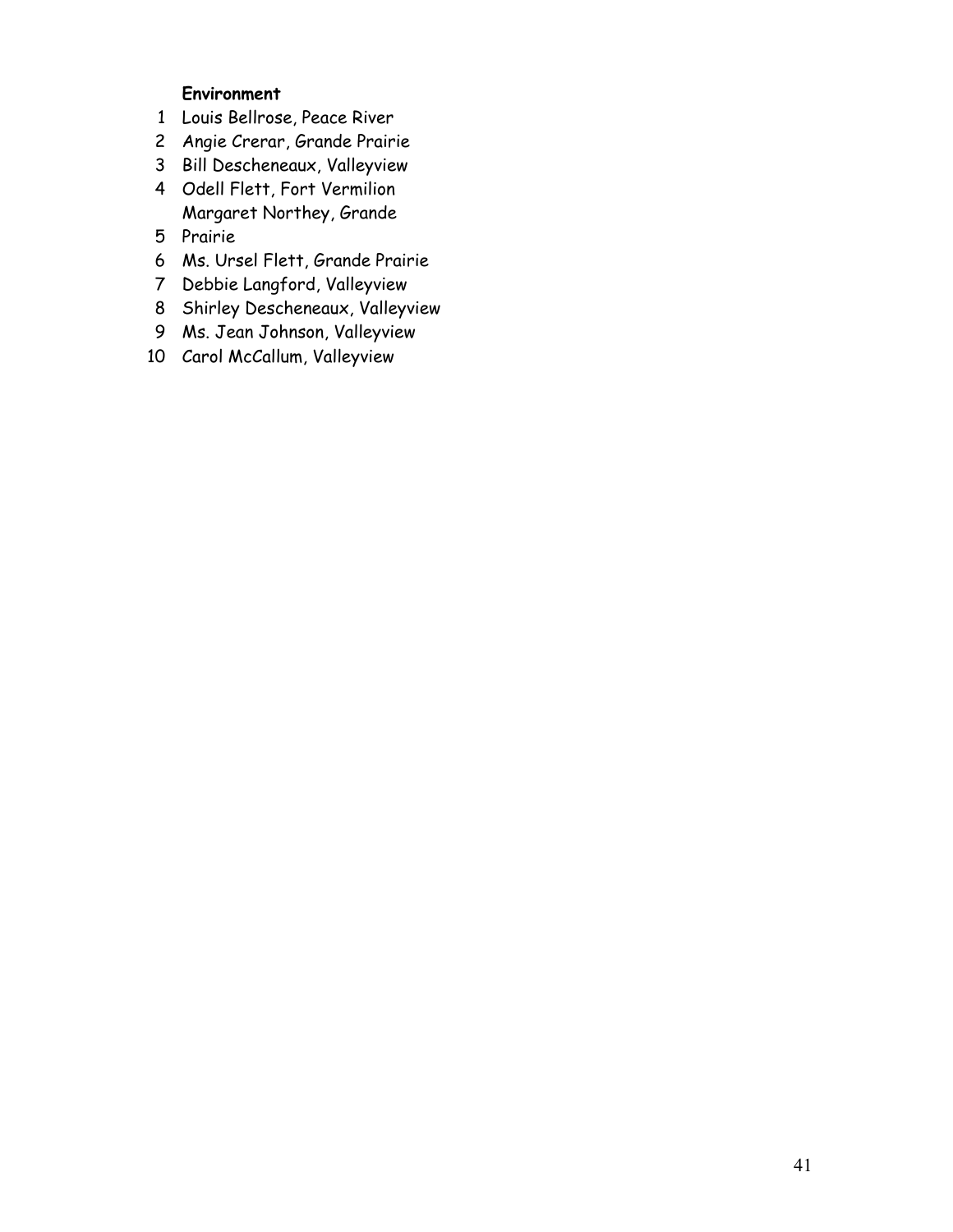

**Nuclear Fuel Waste Consultation For Métis Provincial Council of B.C. Citizens** 

> Submitted by: Métis Provincial Council of British Columbia Suite 1000 – 789 West Pender Street Vancouver, British Columbia, Canada V0C 1H2

> > Submitted to: Métis National Council 350 Sparks Street Ottawa, Ontario, Canada K1R 7S8

> > > May 17, 2005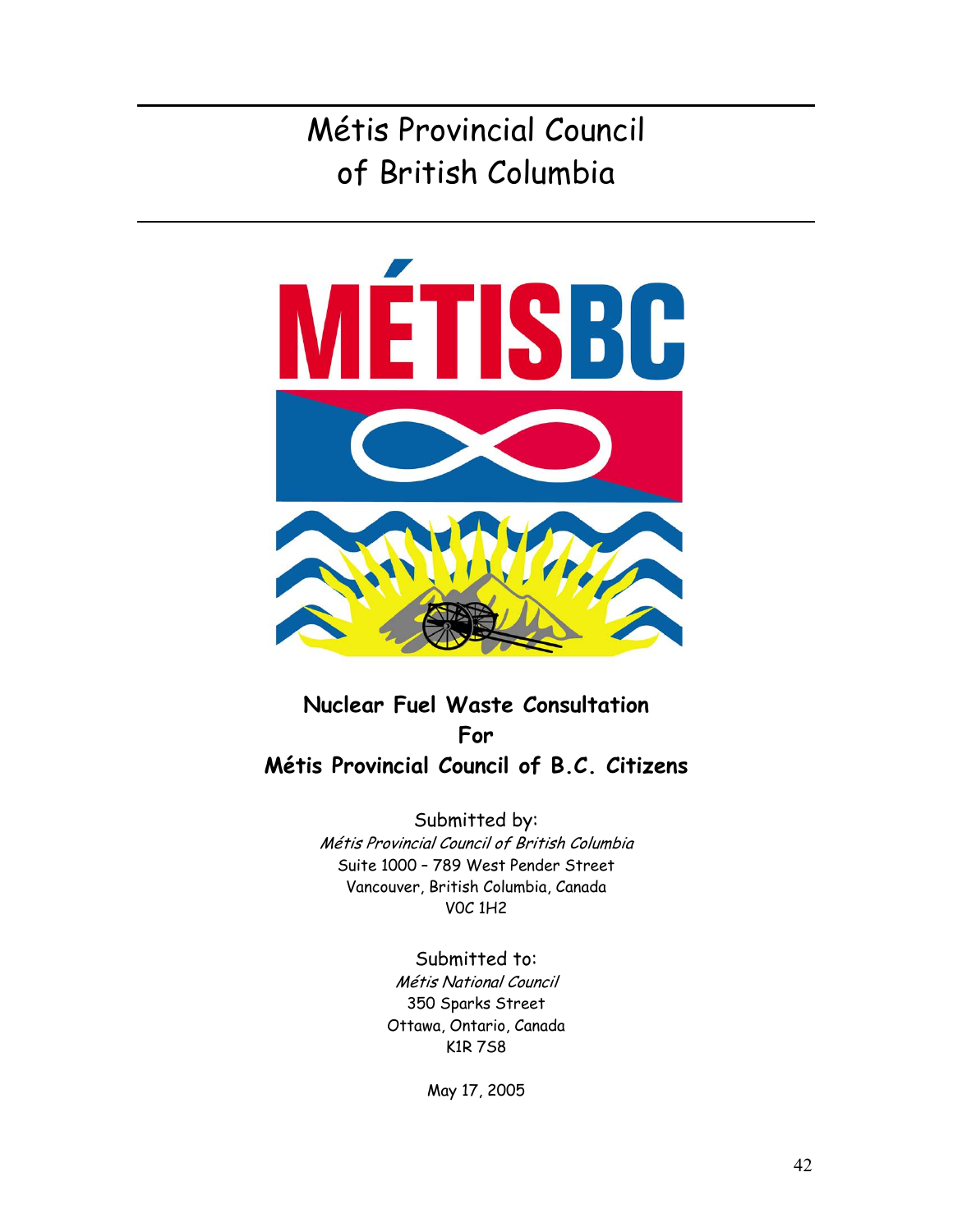

# Table of Contents

| 2.0 MÉTIS PROVINCIAL COUNCIL OF BRITISH COLUMBIA3 |  |
|---------------------------------------------------|--|
|                                                   |  |
|                                                   |  |
|                                                   |  |
|                                                   |  |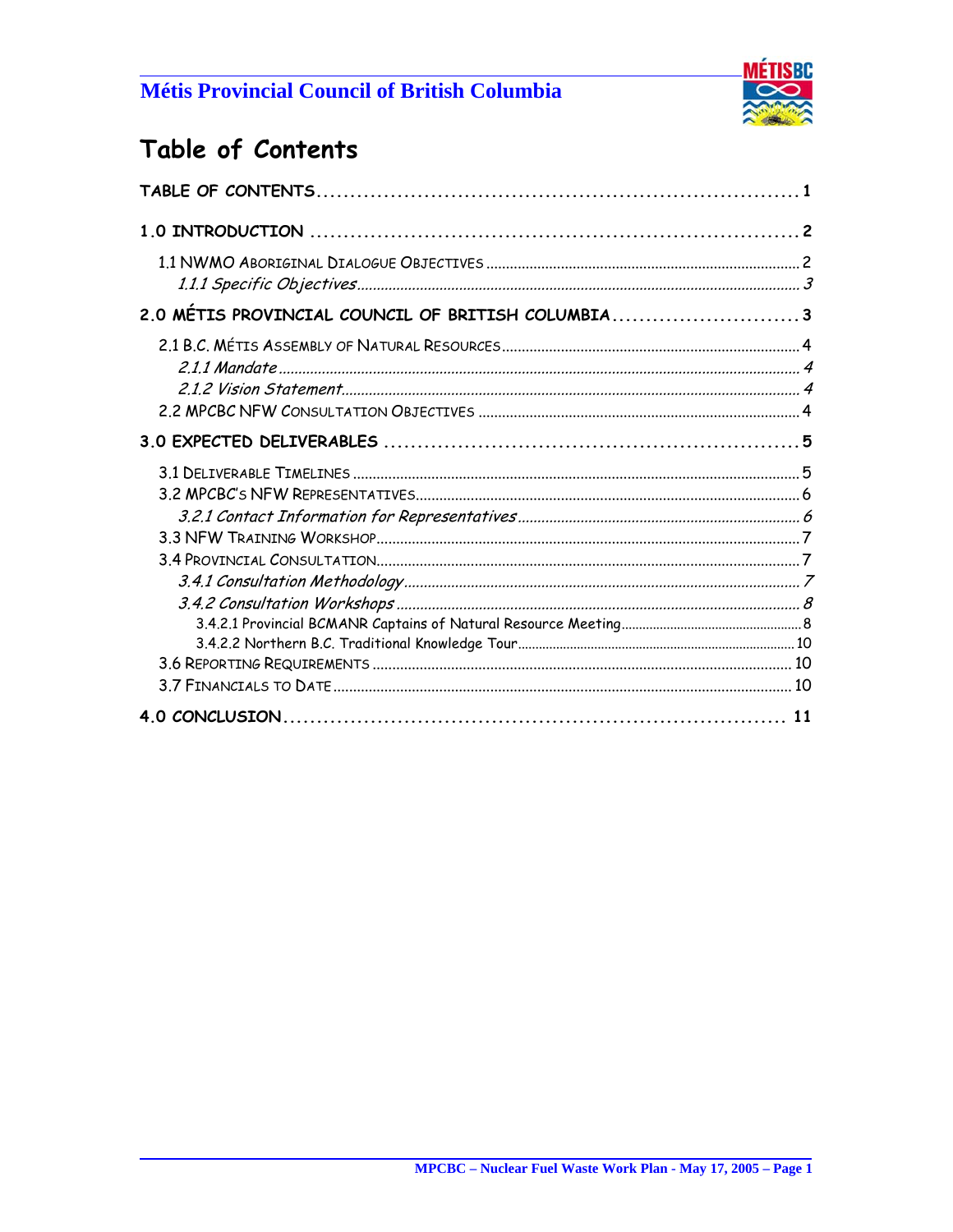

# **1.0 Introduction**

 $\overline{a}$ 

 $\overline{a}$ 

Throughout 1996 and 1998, the Government of Canada started the development of the Nuclear Fuel Waste (NFW) Act. Several policy communications by the Government of Canada was held with the public and other stakeholders. As a result, the Nuclear Fuel Waste (NFW) Act was established on November 15, 2002. An <sup>1</sup>Environmental Assessment Panel then recommended, which was supported by Canada that "federal government should immediately initiate an adequate funded participation process with <sup>2</sup>Aboriginal people, who should design and execute the process". The Nuclear Waste Management Organization (NWMO) then contacted Métis National Council (MNC) to initiate a process that would bring forward Métis opinion, views and concerns to the Department of Natural Resources Canada for consideration in regards to the long-term storage of nuclear fuel waste and the Nuclear Fuel Waste Act in Canada. The MNC then has designed, in conjunction with the (5) five <sup>3</sup>governing members, a culturally specific dialogue program.

Through a series of meeting with the MNC's environmental technical committee the information collection was to have two levels. Firstly was to develop some common dialogue (presentation materials) and data collection tools (questionnaire) to ensure consistency across the Métis homeland. Second was to have each governing member establish regionally specific methodologies to provide unique information and concerns tailored to that province. The following work plan has been submitted to indicate the procedures being implemented by the Métis Provincial Council of British Columbia (MPCBC).

## **1.1 NWMO Aboriginal Dialogue Objectives**

The overall goal of the NWMO Aboriginal Dialogue is to create the needed foundation for a long-term, positive relationship between the Nuclear Waste Management Organization and the Aboriginal Peoples of Canada.

<sup>&</sup>lt;sup>1</sup> Refers to the "Government of Canada Response to Recommendations of the Nuclear Fuel Waste *management and Disposal Concept Environmental Assessment Panel*". 2

<sup>&</sup>lt;sup>2</sup> Aboriginal as defined by Section 35 of the Canadian Constitution being; Métis, Inuit and First Nations

<sup>&</sup>lt;sup>3</sup> The Métis Provicial Council of British Columbia, Métis Nation of Alberta, Métis Nation - Saskatchewan, Manitoba Métis Federation and Métis Nation of Ontario.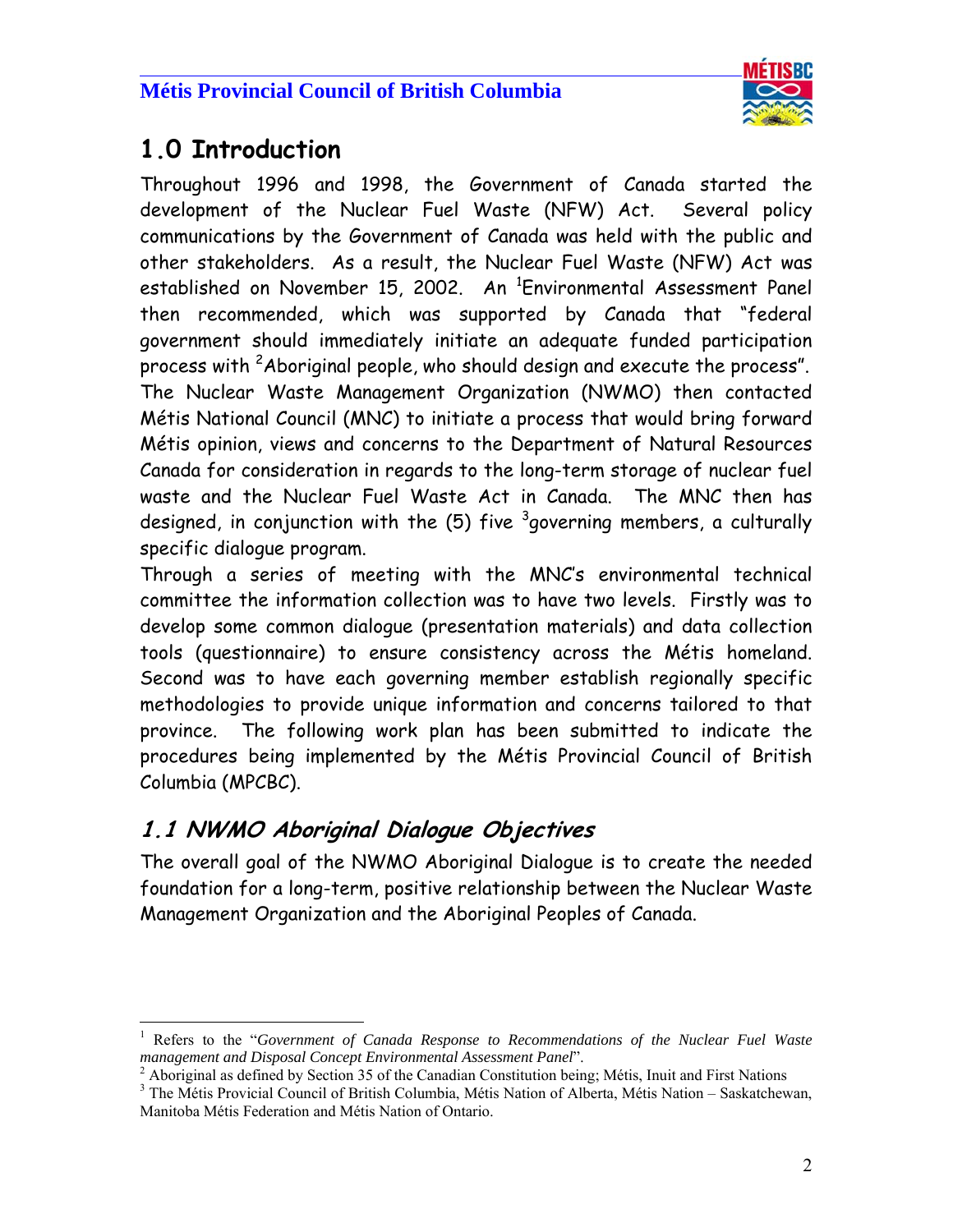#### $\overline{a}$ **Métis Provincial Council of British Columbia**



- 1.1.1 Specific Objectives
	- ∞ To build effective working relationships with the National Aboriginal organizations by supporting and working with them as they conduct their dialogue processes on the long-term management of used nuclear fuel; and integrating the results of their work into NWMO deliberations;
	- ∞ To build effective working relationships at the local and regional scale by supporting and facilitating local dialogue processes should they be desired and in a way that is coordinated with activities being led by the national organizations;
	- ∞ To generate specific commentary from an Aboriginal perspective on the deliberations of the NWMO as summarized in the three milestone discussion documents: (1) Asking the Right Questions? - Fall, 2003; (2) Understanding the Choices - September, 2004; and (3) Choosing a Way Forward - Draft Final Report - Spring, 2005 within a time frame that ensures Aboriginal ideas, insights, wisdom and values are factored into the final NWMO recommendation to government;
	- ∞ To document the input of Aboriginal peoples to NWMO deliberations as a means of ensuring: (1) that Aboriginal ideas, insights, wisdom and values have contributed to the development of NWMO's final recommendation to government; (2) that they are available over the long term as part of the foundation needed for continuous learning.

# **2.0 Métis Provincial Council of British Columbia**

The MPCBC is the democratically elected Métis political representative and governing organization in BC. The Métis Provincial Council of BC represents the political, legal, social and economic interests of the Métis people in BC with local, provincial and federal levels of governments, funding agencies and other related bodies. In addition, the MPCBC undertakes an advocacy, coordination and policy-making role on behalf of the Métis people in BC on matters related to provincial and federal programs and services. The MPCBC also acts to protect and preserve Métis history, promote and develop Métis culture, ensure Métis rights are understood and protected, and coordinate and facilitate local activities in Métis communities.

As the Government for the Métis in British Columbia, MPCBC is committed to the protection of Métis culture and heritage, to the well-being and security of Métis families, and for the advancement of Métis rights.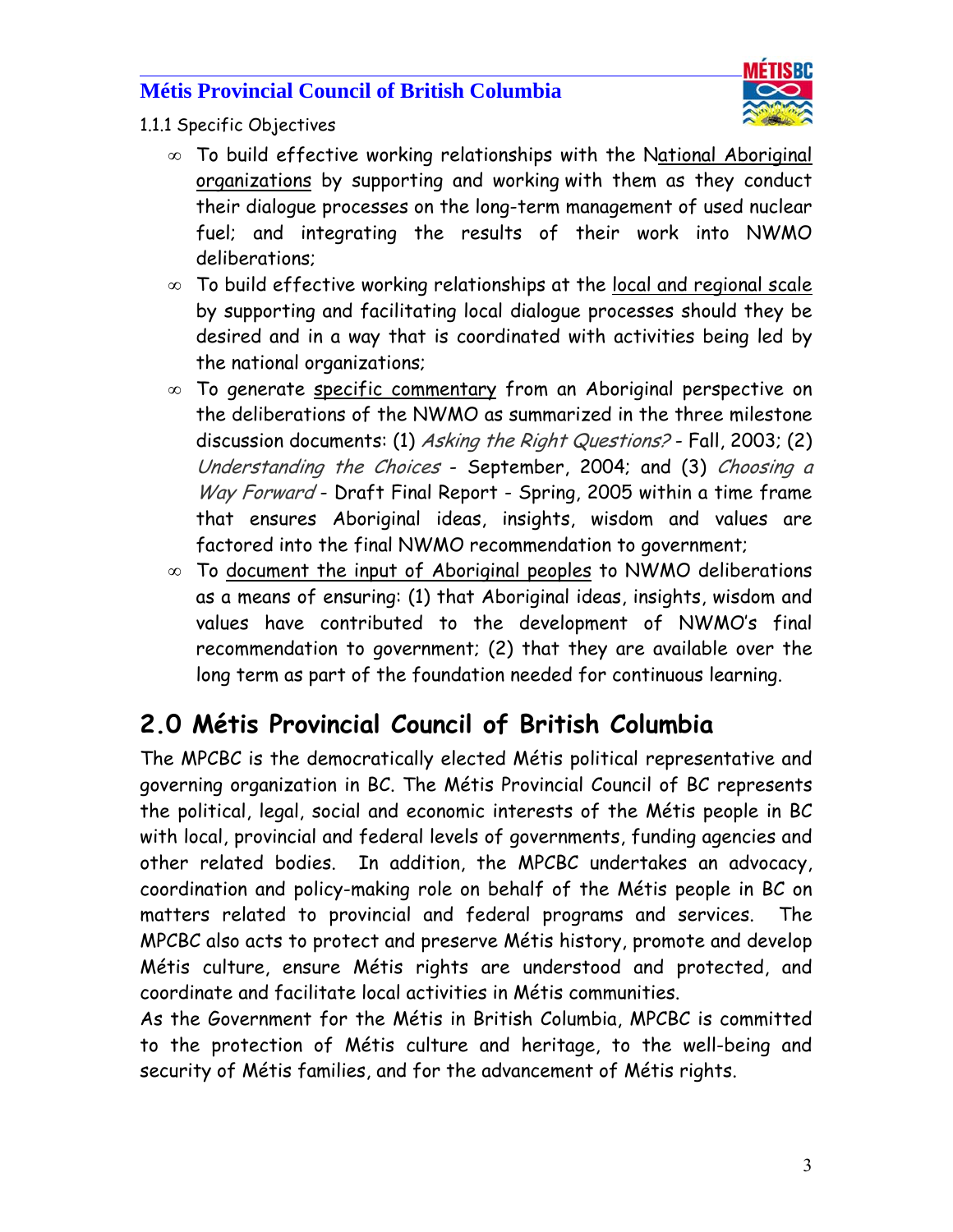#### $\overline{a}$ **Métis Provincial Council of British Columbia**



## **2.1 B.C. Métis Assembly of Natural Resources**

On September 19, 2003 the Powley decision created the need for the Métis Provincial Council of British Columbia to not only focus on the hunting and fishing rights of the Métis people, but the self-management and enforcement of these rights. The Powley case was not only about hunting and fishing but has inference to access to our land-based natural resources. The MPCBC recognized that with gaining our rights we mustn't lose the perspective of being responsible for ourselves through self-government (which includes resource management and enforcement).

The implementation of the British Columbia Métis Assembly of Natural Resources (BCMANR) is based in principle, on the success of the Métis people in the 1700-1800's. The "Buffalo Assembly" and the "Laws of the Prairies" were established by the "community" way of life. These communal commitments ensured the survival of the Métis people during tough times. The basic principles were; no "individual" way of thinking and that the strength was generated from the proletarian group. These principles were the basis of the Métis culture; therefore the present day infrastructure and principles honours the past.

BCMANR is the natural resource department for the Métis Provincial Council of British Columbia. The provincial BCMANR committee consists of seven regional Captains (appointed by the regional President's Councils) of Natural Resources, the lead MPCBC environmental technician or Director of Natural Resources and the political Minister or Minister of Natural Resources.

## 2.1.1 Mandate

To establish a natural resource policy to support the cultural and sustenance needs of the Métis people in British Columbia through the conservation and management of our environment using both traditional and educational knowledge.

## 2.1.2 Vision Statement

To help revitalize Métis culture and nationhood pride through the use of our natural resources.

# **2.2 MPCBC NFW Consultation Objectives**

Under the direction of MNC the following are the objectives that were to be achieved for the NFW consultation sessions;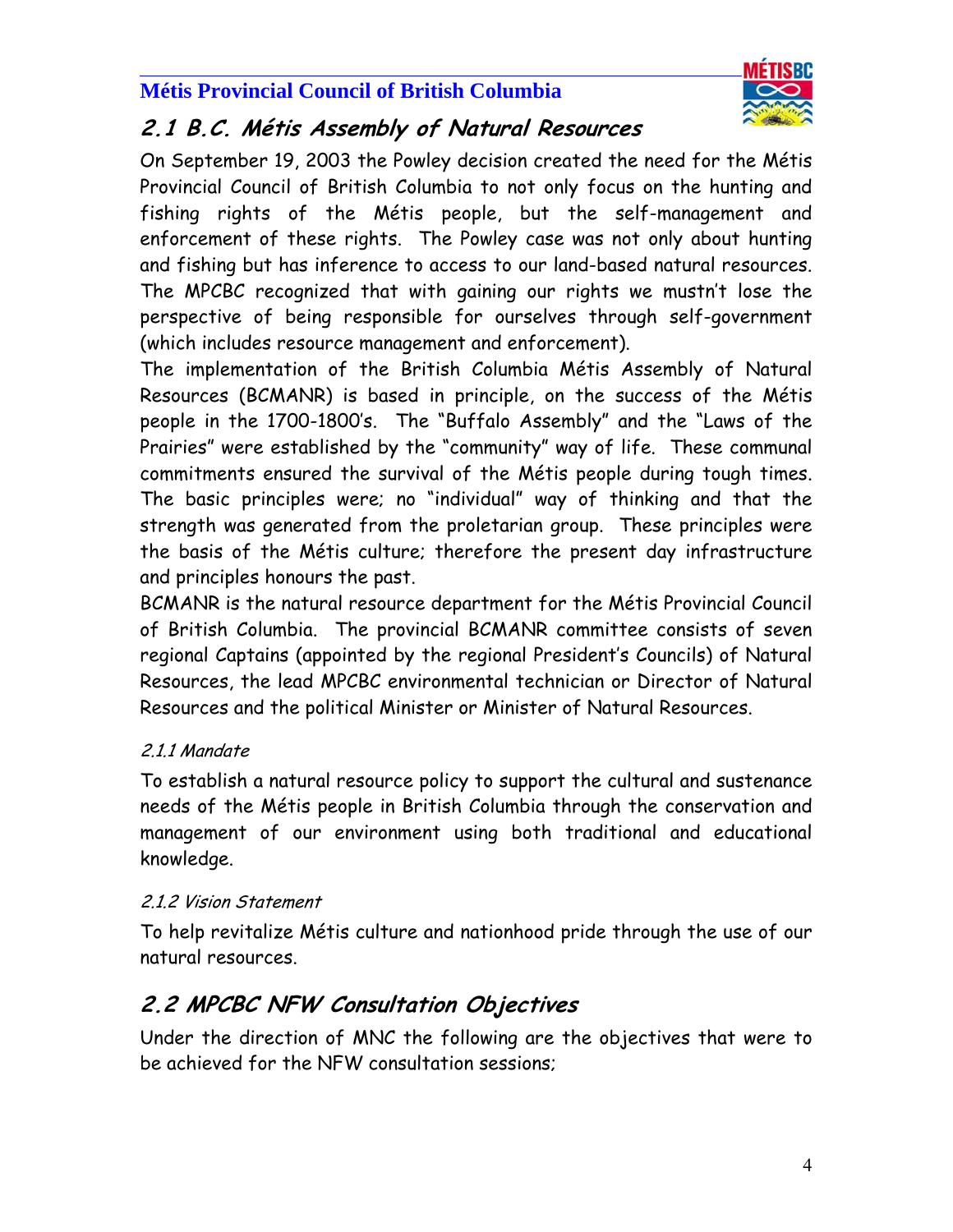$\overline{a}$ 



- ∞ The long-term management of nuclear fuel waste in Canada including options developed in the NFW Act, and others as proposed by the NWMO;
- ∞ Traditional Métis Knowledge (TK) in relation to nuclear fuel waste management; basis for utilization of TK and methods for doing so;
- ∞ Métis rights as related to nuclear fuel waste management;
- ∞ Other relevant topics as they arise, which are approved by the MNC Minister.

# **3.0 Expected Deliverables**

According to the MNC Environment's work plan submitted to Natural Resource Canada in April 2004, the MPCBC will meet the following deliverables;

- ∞ Identify one representative to facilitate the culturally specific dialogue program
- ∞ Participate in a training workshop that will enable the representative to develop their presentation skills and materials
- ∞ Develop and provide a format conductive to the synthesis of data for interim and final reports
- ∞ Collect views and opinions of the B.C. Métis people regarding Canada's options for the long-term management of nuclear fuel waste
- ∞ Submit detailed descriptions of quarterly and annual activities and results of those actions
- ∞ Submit analysis of culturally specific dialogue program data (including who was consulted and when)
- ∞ Submit analysis of the culturally specific dialogue program results (# of people, outcomes, views and opinions)
- ∞ Submit financial reporting as required

## **3.1 Deliverable Timelines**

The following is a quick reference table that can be used to track MPCBC's progress on the NFW work plan commitments.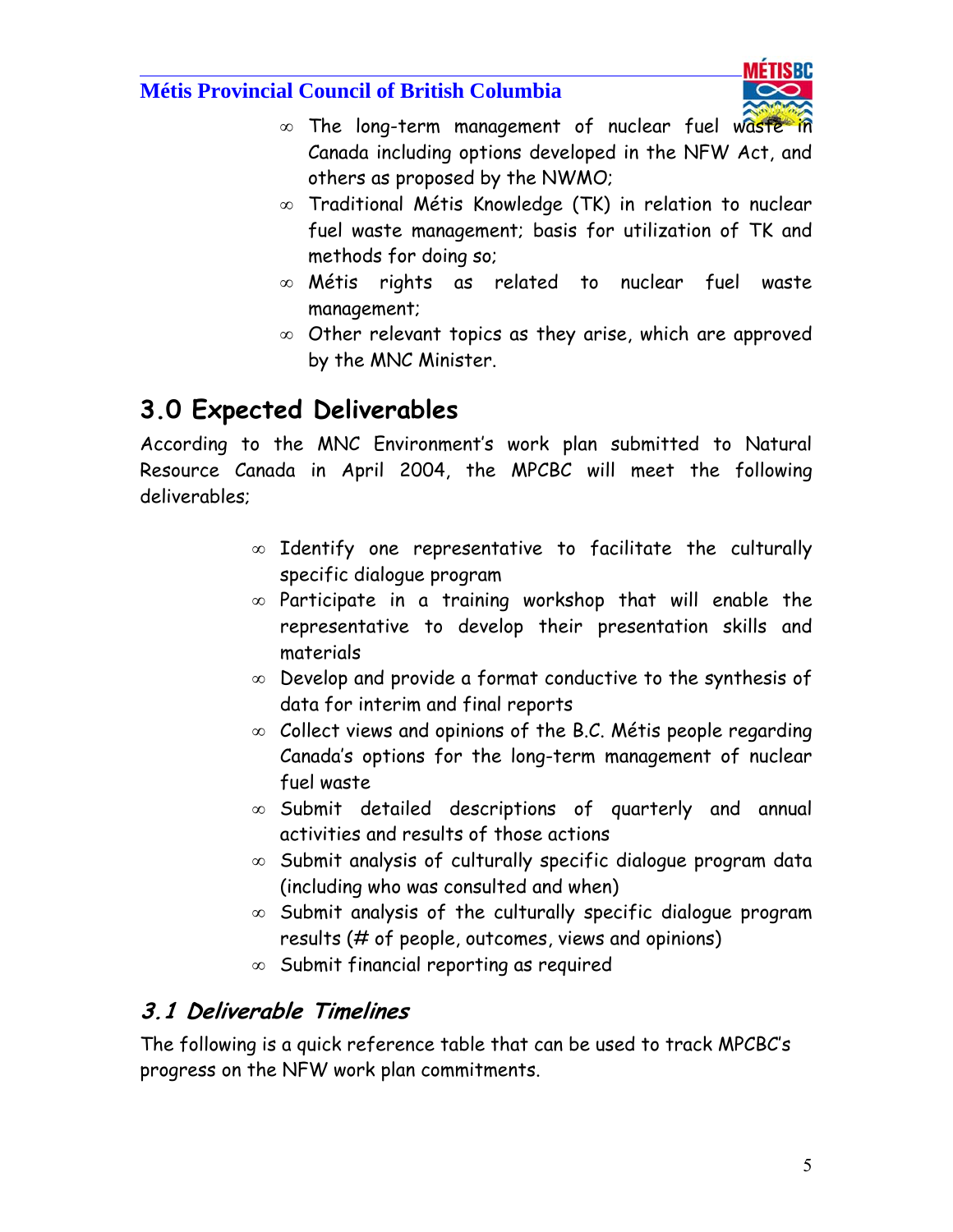#### $\overline{a}$ **Métis Provincial Council of British Columbia**



| Deliverable                                            |              | Completed | Estimated              |  |
|--------------------------------------------------------|--------------|-----------|------------------------|--|
|                                                        | Yes          | <b>No</b> | <b>Completion Date</b> |  |
| Identify one representative                            | $\checkmark$ |           | April 01, 2004         |  |
| Participate in training workshop                       | $\checkmark$ |           | December 18,<br>2004   |  |
| Develop and provide a conductive format                | $\checkmark$ |           | February 15,<br>2005   |  |
| Consultation workshops                                 | $\checkmark$ |           | April 02-03, 2005      |  |
| Submit mid-term report                                 | ✓            |           | February 01,<br>2005   |  |
| Submit final report (analysis of data and<br>dialogue) | $\checkmark$ |           | May 17, 2005           |  |
| Financial report                                       | ✓            |           | May 17, 2005           |  |

# **3.2 MPCBC's NFW Representatives**

The MPCBC has appointed two levels of representatives, one technical and one political. The majority of the NFW will be conducted by the technical staff member. The representative for MPCBC will be the MPCBC's Director of Natural Resources, Dean Trumbley. If required, the political representative will be the Minister of Natural Resources, Dave Hodgson (MPCBC, Thompson/Okanagan Board Member). Contact information is located on the following page for Mr. Trumbley and Mr. Hodgson.

## 3.2.1 Contact Information for Representatives

## Dean Trumbley, RP Bio.:

- ∞ MPCBC, Director of Natural Resources
- ∞ Registered Professional Wildlife/Fisheries Biologist
- ∞ 15+ years of experience/education in Natural Resource Management
- ∞ 10+ years of experience in Métis Specific Agenda
- ∞ MPCBC National Métis Rights representative
- ∞ MPCBC Multilateral Negotiation representative
- ∞ MPCBC National Métis Environmental Technician representative Mobile: (604) 317-4175 E-mail: dtrumbley@mpcbc.bc.ca

## Dave Hodgson:

∞ MPCBC, Regional Director for the Thompson/Okanagan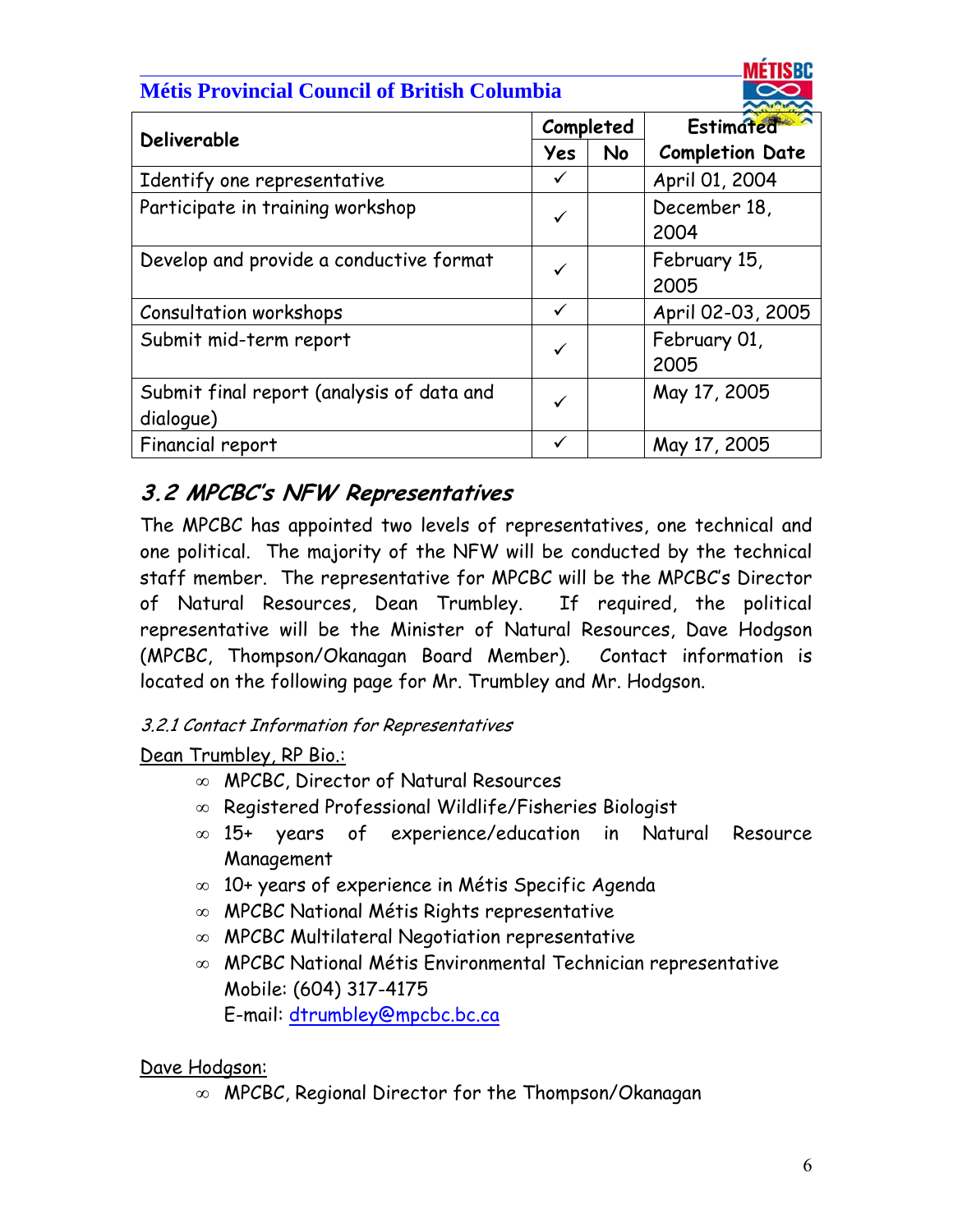$\overline{a}$ 



- ∞ MPCBC, Political Board Member
- ∞ 5+ years Métis political experience
- ∞ 30+ years Union experience
- ∞ MPCBC Provincial Minister of Natural Resources
- ∞ MPCBC Provincial Treasurer Mobile: (250) 319-0221 E-mail: dhodgson@mpcbc.bc.ca

Contact Information for both: Suite 1000 – 789 West Pender Street Vancouver, B.C., Canada V6C 1H2 Phone: (604) 801-5853 Fax: (604) 801-5097 Website(s): http://www.mpcbc.ca or http://www.bcmanr.ca

# **3.3 NFW Training Workshop**

The MPCBC NFW representative participated on the two-day workshop coordinated by MNC and presented by the NWMO and the Métis Nation of Ontario (MNO). The workshop was held on December 18-19, 2004 in Ottawa, Ont., Canada. The session discussed the presentation materials and the standardized questionnaire to be utilized during all sessions throughout the Homeland. Requirements for this objective have been completed by MPCBC.

# **3.4 Provincial Consultation**

## 3.4.1 Consultation Methodology



 The MPCBC plans conducted two workshops for the collection of views and opinions from the Métis citizens in B.C. The workshop provided the material supplied by the MNO and MNC; however the participant consistency was different. The first workshop conducted was with the seven MPCBC regional "Captains of Natural Resources". These individuals are appointed natural resources representative for their respective MPCBC region (*Figure to left*). They are appointed by the Regional President's Council and are the voice for the people of that region. The second session was conducted in Northeastern British Columbia. The MPCBC's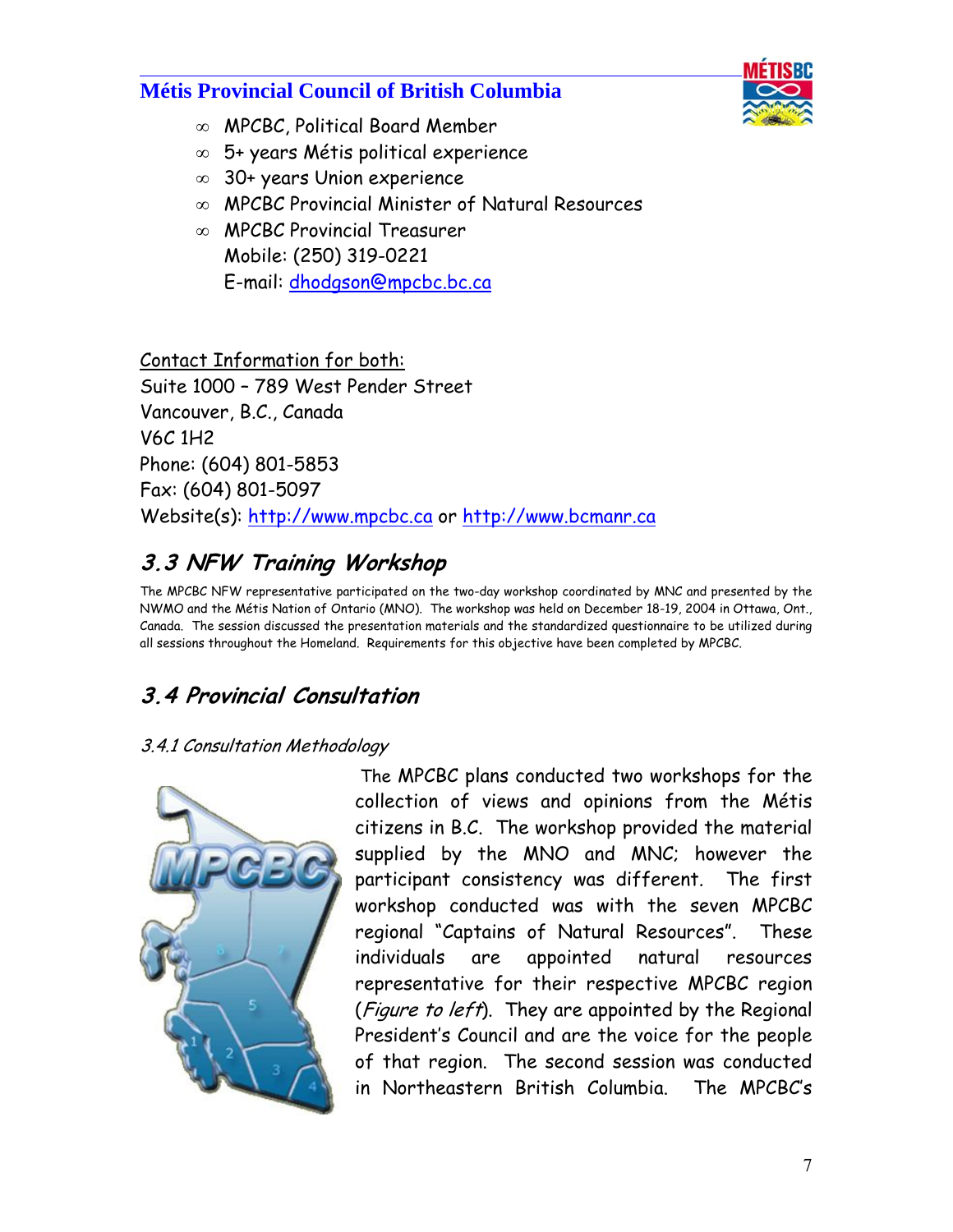

Director of Natural Resources toured to various small northern communities and discussed various issues relating to the topic of Nuclear Fuel Waste. The target of these personal meetings was to collect the Traditional Knowledge (TK) concerns of the Métis Elders in Northern B.C. The MPCBC feels that these two provincially coordinated meetings would satisfy the requested deliverables stated in the MNC's April 2004 work plan.

The course materials package was presented to the Captains and Elders upon commencement of the presentation. Standardized items included were the NFW questionnaire (created by MNO) and the DVD titled "Understanding the Choice – the Future Management of Canada's Used Nuclear Fuel" (developed by the NWMO).

#### 3.4.2 Consultation Workshops

 $\overline{a}$ 

#### 3.4.2.1 Provincial BCMANR Captains of Natural Resource Meeting

The BCMANR Captains meeting was held on April 02-03, 2005 in Kelowna, British Columbia. The following individuals were in attendance (Figure on top of following page);

| Dean Trumbley, RP Bio. | Director of Natural Resources | Vernon, MPCBC        |
|------------------------|-------------------------------|----------------------|
| Dave Hodgson           | Minister of Natural Resources | Ashcroft, MPCBC      |
| Rob Humperville        | Vancouver Island Captain      | Nanaimo, BCMANR      |
| Gary Biggar            | Lower Mainland Captain        | Abbotsford, BCMANR   |
| Ron Nunn               | Thompson/Okanagan Captain     | Penticton, BCMANR    |
| Mark Carlson           | Kootenay Captain              | Trail, BCMANR        |
| Gary Ducommun          | Northcentral B.C. Captain     | WilliamsLake, BCMANR |
| Mike Ballard           | Northwest B.C. Captain        | PrinceRupert, BCMANR |
| Ed Whitford            | Northeast B.C. Captain        | FortSt.John, BCMANR  |

Upon reviewing the materials, the discussion led to the conclusion that the Director of Natural Resources would summarize the opinion and views for the BCMANR committee. The materials provided to MPCBC indicated very minimal impacts to the Métis citizens residing in British Columbia. However, the following suggestions and concerns, as a result of the meeting in Kelowna were noted from the Captains and the individual research conducted under the official motion of BCMANR by the Director of Natural Resources.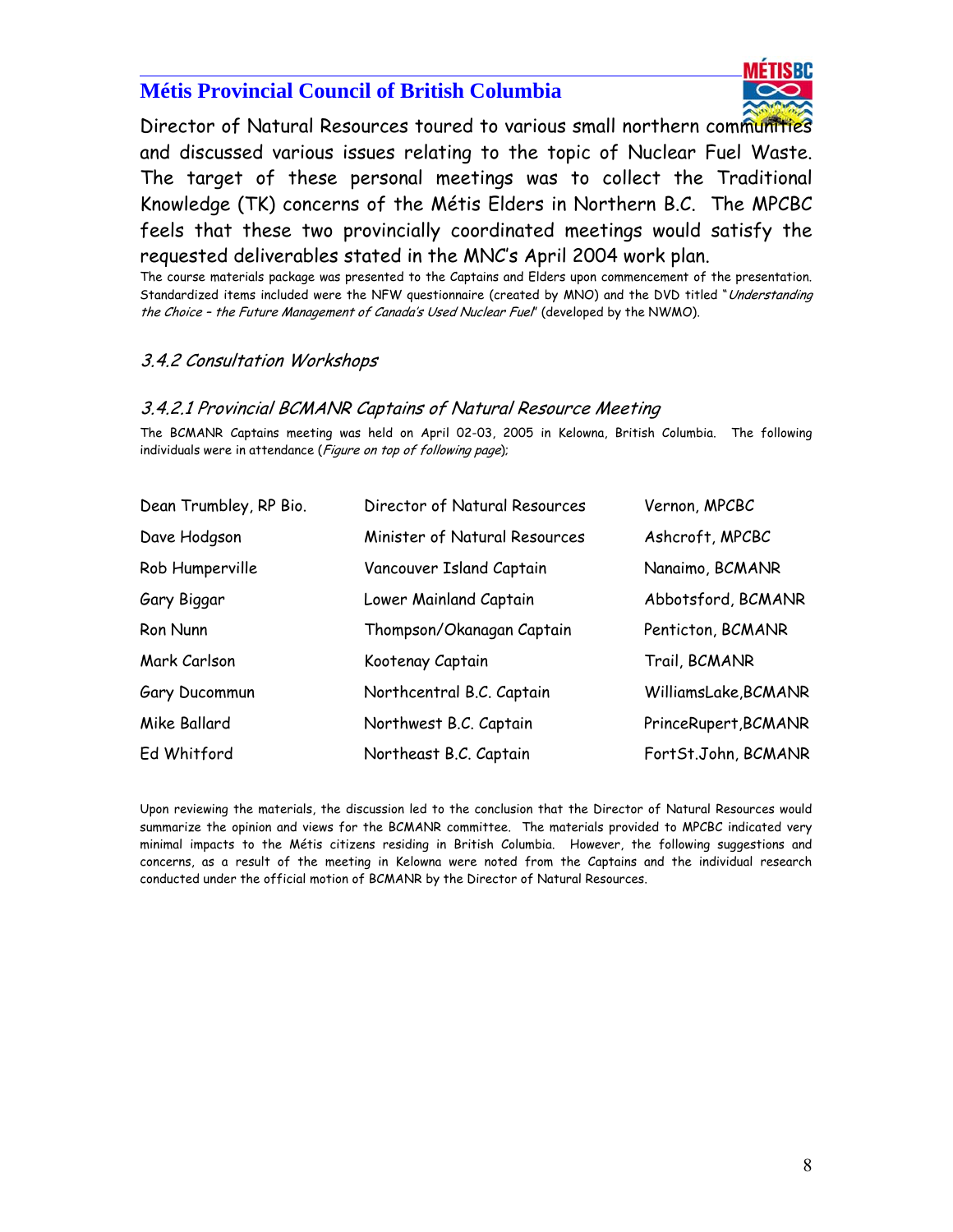$\overline{a}$ 





The following is a list of concerns and recommendations as an outcome of the Captains meeting and the independent review of the Director of Natural Resources;

- ∞ The NWMO should consider developing a long-term NFW Aboriginal Board that consists of representatives from the three Section 35 Aboriginal Governments (MNC, AFN and the ITK). The purpose of this board would be to supply an on-going source of aboriginal opinion and direction.
- ∞ Develop a "Terms of Reference" or similar document to identify the implementation of Aboriginal opinion or "Traditional Knowledge" when pertaining to NFW issues.
- ∞ That documents be developed that would be easily understood by Métis Elders and traditional knowledge holders.
- ∞ That resources are continued to be supplied to Métis National Council. This will assure that the capacity is affordable for Métis to monitor NFW issues that will affect their communities directly.
- ∞ Upon reviewing the various methods of NFW storage the BCMANR Captains indicated that "deep geological storage" seemed to be the best alternative. However, none of the proposed methods would be considered fool-proof or guaranteed.
- ∞ That funding should be immediately made available to the three aboriginal governments to initiate a third-party non-biased team consisting of both scientific and traditional knowledge peoples. This could even be a collaborative approach between all the Aboriginal peoples of Canada (AFN, MNC and the ITK).
- ∞ That this document simply be viewed as a "position paper" and not a proper consultation of the Métis peoples in British Columbia".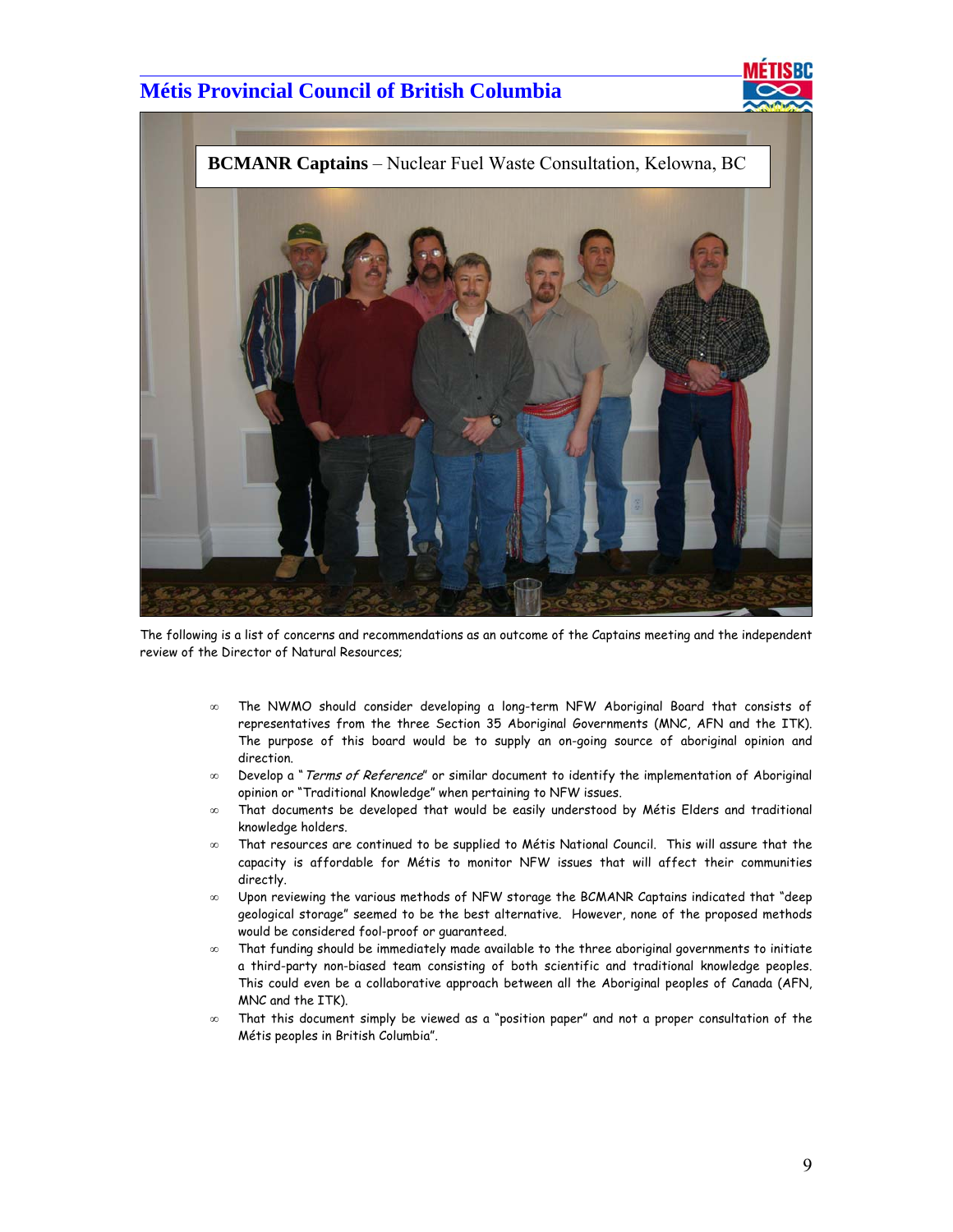

#### 3.4.2.2 Northern B.C. Traditional Knowledge Tour

 $\overline{a}$ 

The biggest obstacle for the Director of Natural Resources was trying to simplify the wording of the materials for our Elders to understand. The documents in general are written from a science perspective which made it very difficult for our traditional knowledge holders to grasp. A lot of the concerns raised by the Elders were, even if they participate will their voices be heard or even acknowledged. One Elder stated "it is understood amongst our people that the Elder is the voice of wisdom and time; however outside our community (meaning the aboriginal community) we are simply viewed as old and should be placed in homes". Most traditional knowledge holders indicated that British Columbia is nuclear free and felt that the rest of Canada should follow the same idealisms. They had great concerns around "injecting poison into the heart of our planet", but also stated "leaving it on the surface will eventually poison the water, which is the blood of the earth anyways". Certain Elders felt that some of the wording used tried to minimize the impacts for urban people but seemed to forget that "we as aboriginal peoples still use and live off the lands, mostly the remote portions". Therefore, "this is going to impact us the most". One Elder stated "if the city people are using the energy from these nuclear devices, then store it in their backyard". Most Elders indicated that it was necessary for the government and the NWMO to talk with the traditional knowledge holders that are from the areas DIRECTLY impacted by the NFW issues. One Elder stated "I know everything that happens within the area I harvest, however I do not know Northern Ontario, but I guarantee the Métis land-users there do".

In general, the Elders interviewed were more concerned about NFW in general and would not comment on what they felt was the best method for storage. Basically, they felt nuclear energy was not natural. In closing one Elder stated it the best "why do we need nuclear energy when the Creator has supplied us with natural sources with no by-product, things like solar, wind and water". Despite attempts by the Director of Natural Resources, the Métis traditional knowledge holders interviewed would not make or supply recommendations on the preferred method of storage.

## **3.6 Reporting Requirements**

The MPCBC submitted a mid-term report as required under the NFW agreement on February 01, 2005. This final report, submitted by MPCBC, will complete the requirements as per the NFW agreement with NWMO and the MNC.

## **3.7 Financials to Date**

#### Métis Provincial Council STATEMENT OF REVENUE AND EXPENDITURES- NUCLEAR WASTE MANAGEMENT For the 12 Months Ended 31/03/2005 (UNAUDITED)

| REVENUES - METIS NATIONAL COUNCIL - NUCLEAR WASTE MANAGEMENT |       |        |
|--------------------------------------------------------------|-------|--------|
| EXPENDITURES:                                                |       |        |
| Strategy and Final Report Preparation                        | 6,770 |        |
| Hotel Accommodation                                          | 2,203 |        |
| Travel, Meals and Incidentals                                | 6,027 |        |
| <b>TOTAL EXPENSES</b>                                        |       | 15,000 |
| EXCESS OF REVENUES OVER EXPENSES                             |       | Ω      |